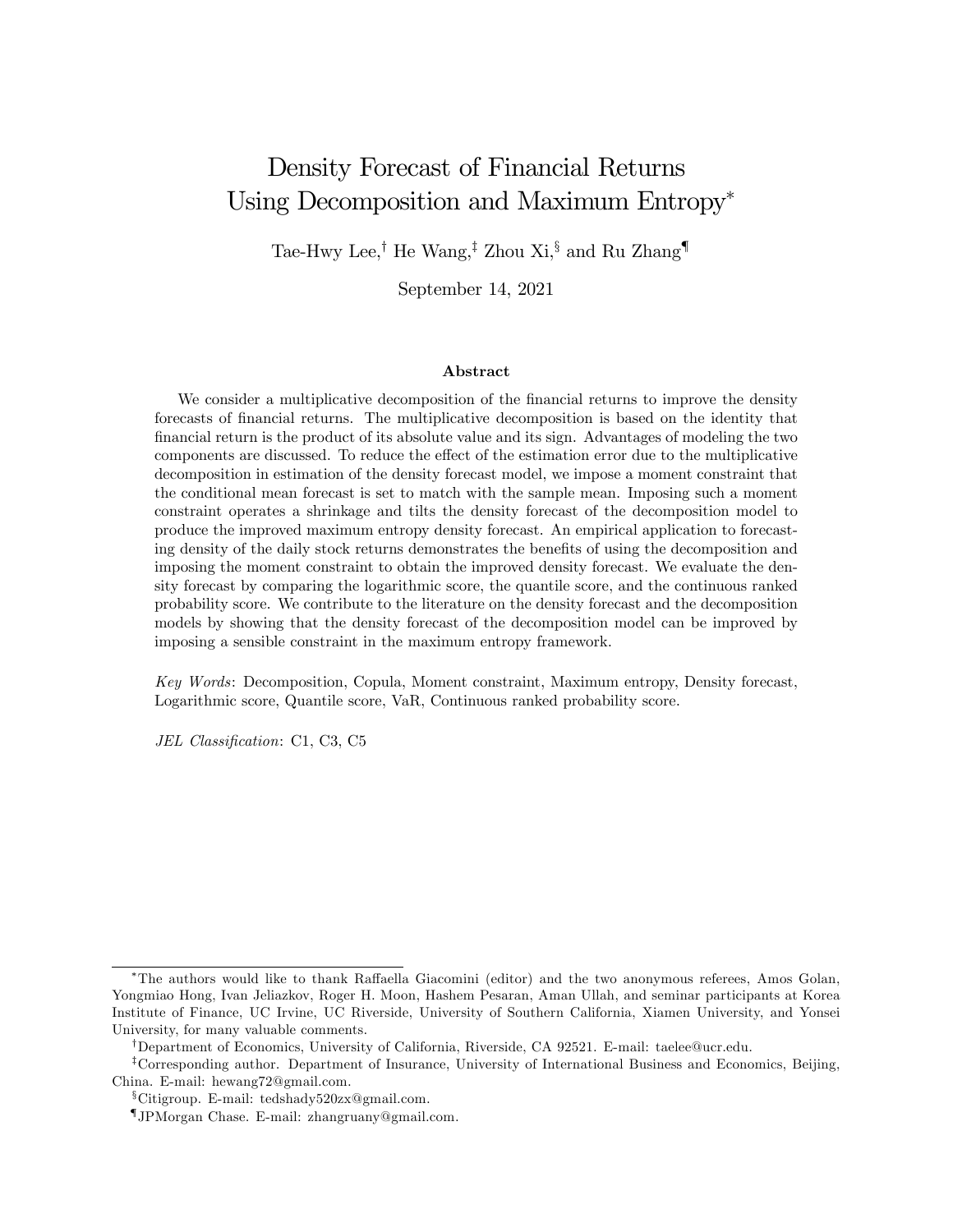## 1 Introduction

In this paper the density forecast model is based on a multiplicative decomposition of a financial return series into a product of the absolute return and the sign of the return. The joint density forecast is constructed from the margins of the two components and their copula function. A copula function incorporates the possible dependence between the absolute return and the sign of the return. It is well documented empirically that each of the two components are easier to predict than the return (as discussed below in this section). That does not necessarily imply we can predict the Önancial returns in the conditional mean using the decomposition. Our interest is not forecasting the mean returns, but forecasting the conditional density of financial returns using the decomposition and imposing a simple moment constraint (for shrinkage via constrained maximization of an entropy). The improved density forecast is useful for financial risk management as it can produce a better risk forecast in the conditional high moments (variance, skewness) and conditional quantiles in terms of Value-at-Risk (VaR). While the decomposition allows us to model the two components in much richer specifications, the two predicted components can amplify the estimation errors as it makes the conditional moment forecasts be subjected to multiplicative estimation errors which are of higher order of magnitude. In other words, while disaggregation by decomposition provides richer information (signal), the multiplication amplifies the magnitude order of the estimation errors (noise). Controlling the latter would improve the density forecast from the decomposition model.

To do that, we consider imposing some sensible moment constraints. A trick is to find the maximum entropy density that satisfies such moment constraints particularly in the conditional mean. Noting that a simple historical mean (HM) forecast will give less estimation error than the more complex model, we use the maximum entropy principle for the out-of-sample density forecast subject to the HM moment constraint that is to match the mean forecasts from the decomposition model with the HM. When the mean forecast from the decomposition model deviates from the HM model, imposing the conditional mean constraint tilts the density forecast of the decomposition model and produce a more stable maximum entropy density forecast. The tilted density forecast would improve over the original (without tilting) density forecast of the decomposition model if the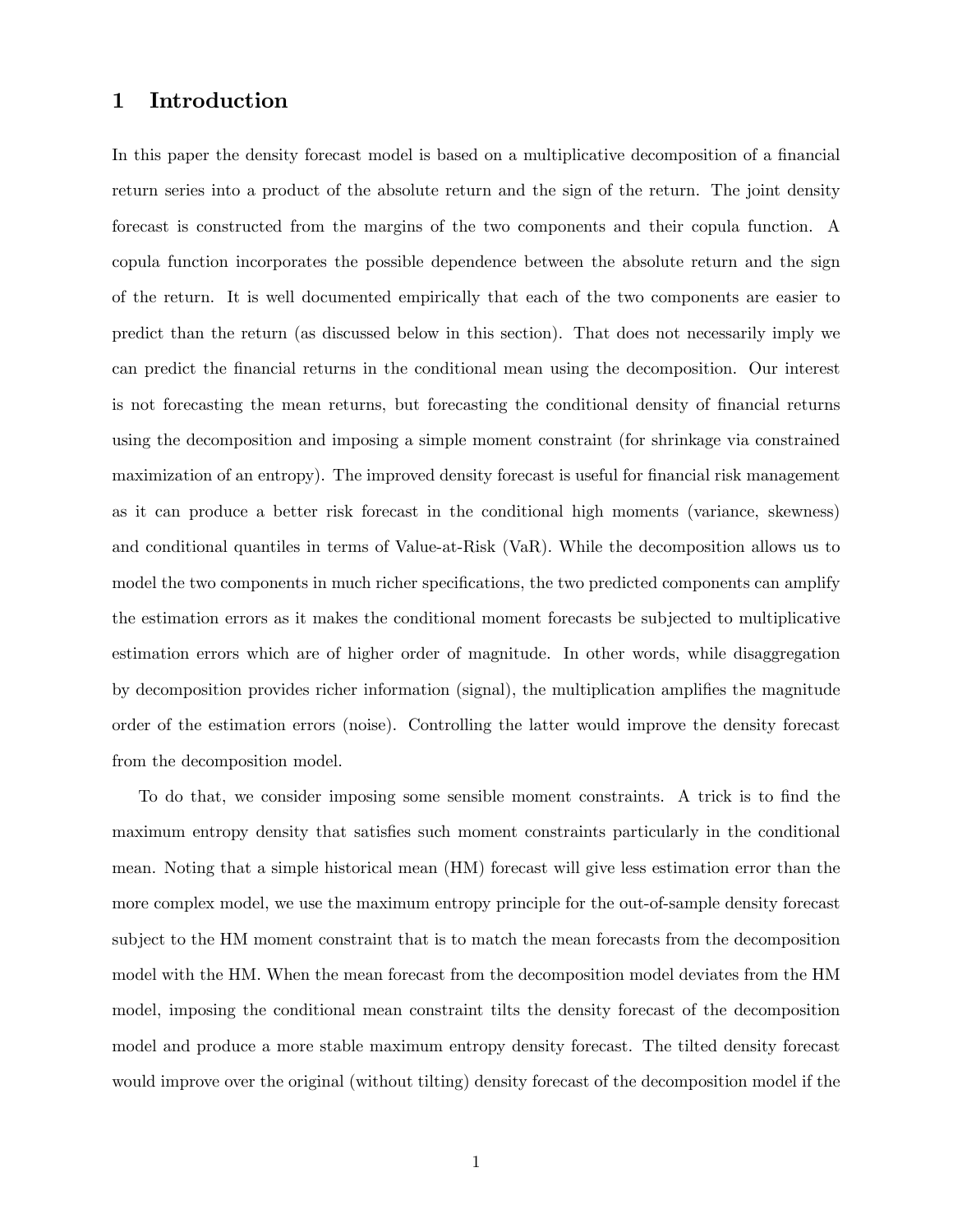correct constraint is imposed. The underlying reason for the benefit of imposing the constraint is the "shrinkage" principle, that we show how it works in the density forecast.

Traditionally econometric modeling has been focused on the conditional moments of variables of interest, particularly mean and variance. Many recent research has shifted from the conditional moments to the conditional density. The common density forecast models for financial returns assume a particular distribution such as Gaussian, Student t, Log-Normal, Generalized Pareto distributions or some variants to capture fat-tails or skewness. In particular, Granger and Ding (1995a, 1995b, 1996) and Rydén, Teräsvirta and Asbrink (1998) provide several stylized facts about the financial returns. Let  $r_t$  be the return on a financial asset at time  $t$ ,  $|r_t|$  denote the absolute value, and  $sign(r_t) = \mathbf{1}(r_t > 0) - \mathbf{1}(r_t < 0)$ . The following three distributional properties (DP) have been stylized in these papers.

DP1:  $|r_t|$  and  $sign(r_t)$  are independent.

DP2:  $|r_t|$  has the same mean and standard deviation.

DP3: The marginal distribution for  $|r_t|$  is exponential.

The multiplicative decomposition,  $r_{t+1} = |r_{t+1}| \times \text{sign}(r_{t+1})$ , treats the two components  $|r_{t+1}|$ and  $sign(r_{t+1})$  separately for their marginal densities and then links them by a copula to obtain the joint density of  $|r_{t+1}|$  and  $sign(r_{t+1})$ . A goal is to obtain the one-day ahead return density forecast  $f_t(r_{t+1})$  conditional on the information at time t, which can be obtained from the joint density  $f_t(|r_{t+1}|, sign(r_{t+1}))$ . While the conditional mean of the return  $r_{t+1}$  may be a martingale difference, the conditional means of the margins for  $|r_t|$  and  $sign(r_t)$  are not martingale difference. That is, the conditional means of  $|r_{t+1}|$  and  $sign(r_{t+1})$  can be dynamically modelled unlike that of the returns  $r_t$ . Ding, Granger, and Engle (1993) show that  $|r_{t+1}|$  is easily predictable, while Korkie, Sivakumar, and Turtle (2002) and Christoffersen and Diebold (2006) show that  $sign(r_{t+1})$ is predictable as well. Let  $I_t$  be the information set at time t. If the indicator series  $\mathbf{1} (r_{t+1} < 0)$ displays conditional mean serial dependence, namely, if  $E[\mathbf{1}(r_{t+1} < 0) | I_t]$  is a nonconstant function of  $I_t$ , then the signs can be predicted. Further, let  $\mu_{t+1} = E (r_{t+1} | I_t)$  be the conditional mean and  $\sigma_{t+1}^2 = E\left[ (r_{t+1} - \mu_{t+1})^2 | I_t \right]$  be the conditional variance. Then Christoffersen and Diebold (2006)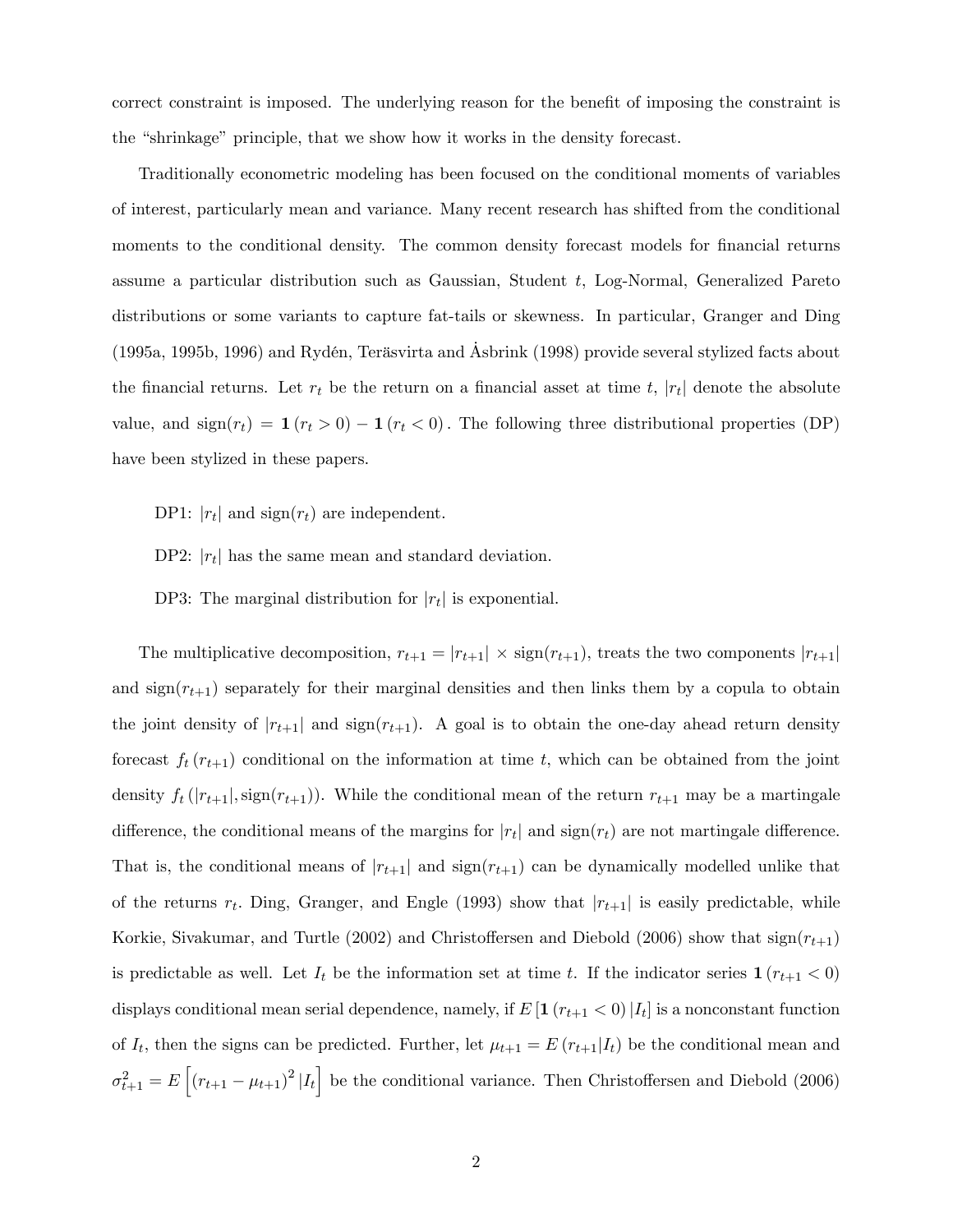note that

$$
E\left[\mathbf{1}(r_{t+1} < 0)|I_t\right] = \Pr(r_{t+1} < 0|I_t) = \Pr\left(\frac{r_{t+1} - \mu_{t+1}}{\sigma_{t+1}} < \frac{-\mu_{t+1}}{\sigma_{t+1}}|I_t\right) = F_t\left(\frac{-\mu_{t+1}}{\sigma_{t+1}}\right),\tag{1}
$$

which shows the sign is predictable if  $\sigma_{t+1}$  is predictable and  $\mu_{t+1}$  is not zero. Using a series expansion of the conditional distribution  $F_t(\cdot)$ , such as the Gram-Charlier expansion or the Edgeworth expansion, it can be seen that  $1 (r_{t+1} < 0)$  can be predictable if the conditional higher moments (skewness and kurtosis) are predictable. Because the absolute return and the sign of the stock return are predictable, the margin density forecast models of  $|r_t|$  and  $sign(r_t)$  can be specified such that these serial dependence properties associated with the predictability are incorporated. It can eventually yield a more precise density forecast model for  $r_{t+1}$ .

Some studies referenced earlier support DP1 that the sign and absolute value of the return are independent. However, it seems that the evidence of financial returns exhibiting negative conditional skewness indicates that the sign and the absolute return are not independent. We find DP1 is clearly rejected by Hong and Li  $(2005)$  test. If the dependence is weak, shrinkage toward the independence can benefit the density forecasts. We consider different copula function for the dependence of the sign of return and absolute value of the return, including the independent copula, and compare different density forecast models by a test in line with Diebold and Mariano (1995), Amisano and Giacomini (2007), Bao, Lee, and Saltoğlu (2007), Gneiting and Ranjan (2011), and Granziera, Hubrich, and Moon (2014).

The decomposition model may not generate satisfactory moment predictions even for forecasting the first moment (mean). The mean of density forecast from the decomposition model may be unreasonably far from zero which contradicts the fact that stock returns are close to zero in mean especially in high frequency. Second, in our empirical applications we find that when applying the decomposition model to the daily stock returns, the predicted conditional mean fluctuates rather excessively, often deviating unreasonably too far from the historical mean (HM) predictions. The plot of HMs of the daily stock returns over rolling windows (shifting one day forward with dropping the oldest day in the estimation window) exhibits quite smooth and stable values around a constant near zero. We think this would make a classic environment to apply the shrinkage principal by imposing a moment constraint. Since our criterion functions will include the logarithmic scoring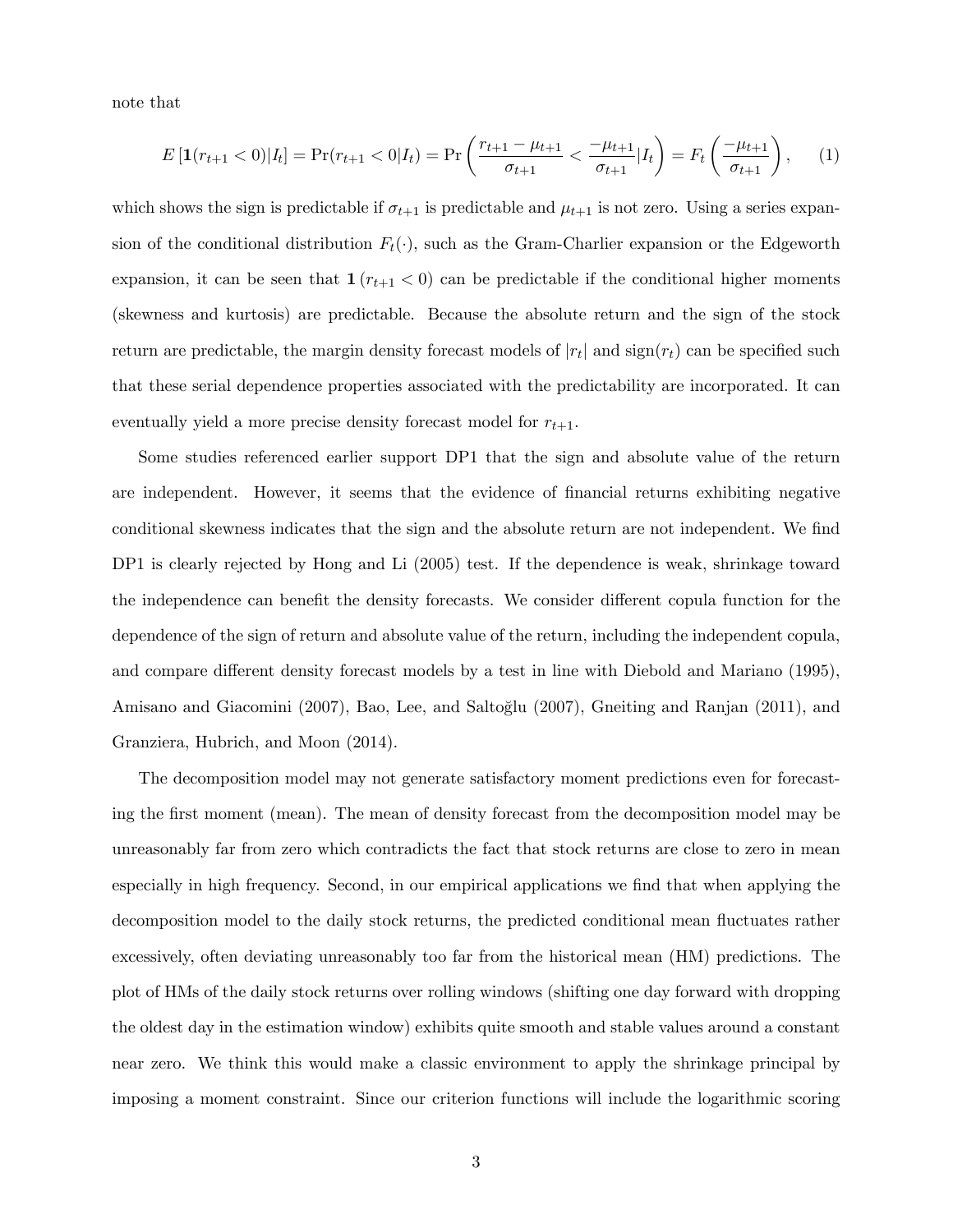rule in evaluating the density forecast, the improvement can be achieved by solving the constrained maximum entropy problem. Jaynes (1968) provides the solution for a discrete density. A general solution for any distribution can be seen in Csiszár (1975). Robertson, Tallman, and Whiteman (2005) and Giacomini and Ragusa (2014) provide excellent applications of the constrained maximum entropy problem to macroeconomic models. Encouraged from these studies we consider the shrinkage of imposing a smooth moment constraint when the decomposition model produces unstable mean forecasts. Indeed, we find that imposing a sensible moment (mean) constraint the decomposition model improves the density forecast of the financial returns  $\{r_{t+1}\}.$ 

The contribution of our paper is to show how to stabilize the decomposition model for the density forecast by imposing a moment condition in the maximum entropy framework. Anatolyev and Gospodinov (2010) develop the copula model for the decomposition model to model the dependence between  $|r_t|$  and  $sign(r_t)$ , and examine the decomposition model for the mean forecasts of stock returns in terms of mean squared forecast errors or mean absolute forecast errors. We examine the decomposition model for the density forecast in terms of scoring rules (logarithmic score, quantile scores, and continuous ranked probability score). We show that the density forecast of the decomposition model can be improved in terms of these scoring rules by imposing a simple moment constraint by maximum entropy.

The rest of the paper is structured as follows. Section 2 introduces the normal density forecast model. Section 3 considers the decomposition density forecast model which is obtained from the margins of the absolute return and the sign of the return together with their copula function. In Section 4, we consider the maximum entropy decomposition density forecast with the mean moment constraint imposed. In Section 5 the scoring rules are discussed to evaluate the density forecast models and to compare their predictive abilities. Section 6 includes empirical results where the decomposition density forecast model and the maximum entropy density forecast with imposing a moment constraint are compared. Section 7 offers concluding remarks.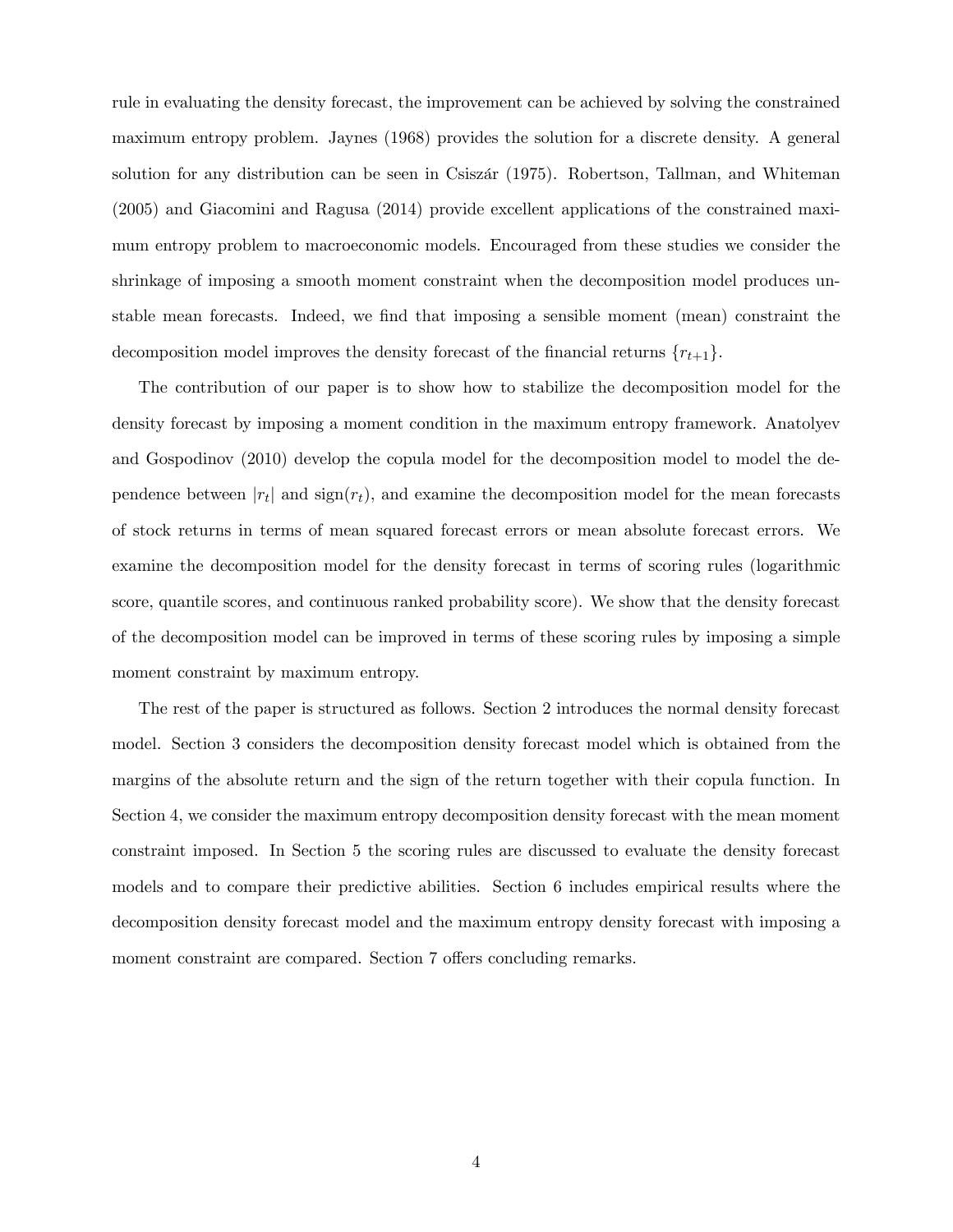## 2 Normal Density Forecast Model

A simple density forecast of  $r_{t+1}$  at time t is the normal density forecast model

$$
f_{t+1}(r) = \frac{1}{\sqrt{2\pi\sigma_{t+1}^2}} \exp\left\{-\frac{(r-\mu_{t+1})^2}{2\sigma_{t+1}^2}\right\}, \qquad r \in (-\infty, +\infty),
$$
 (2)

where  $\mu_{t+1} := E(r_{t+1}|I_t)$  and  $\sigma_{t+1}^2 := E\left[ (r_{t+1} - \mu_{t+1})^2 |I_t \right] = \gamma_0 + \gamma_1 (r_t - \mu_t)^2 + \gamma_2 \sigma_t^2$ . For the conditional mean specification, it is common to assume that  $\mu_{t+1}$  is equal to the historical mean (HM). According to the weak form of efficient market hypothesis, the best forecast of the conditional mean is HM. Consider a linear predictive regression for the conditional mean

$$
r_{t+1} = \alpha + x_t' \beta + \varepsilon_{t+1}.\tag{3}
$$

If  $\beta = 0$ , then  $\mu_{t+1} = \alpha$ , which is estimated by HM at time t,  $\hat{\mu}_{t+1} = \bar{r}_t = \frac{1}{R}$  $\frac{1}{R} \sum_{s=t-R+1}^{t} r_s$ , using the rolling estimation window of  $R$  observations. In general we can use a set of covariates to forecast the conditional mean, where  $\mu_{t+1} = \alpha + x_t^{\prime} \beta$  as in Welch and Goyal (2008). Welch and Goyal (2008) find that none of their 17 predictors can make a better mean forecast than HM. Their results demonstrate that it is very difficult to outperform the historical mean specification. See also Campbell and Thompson (2008). We confirmed that the conditional mean forecast using a covariate performs worse than the HM in the density forecast. Therefore in this paper we do not consider using covariates for the density forecast and set  $\beta = 0$ . The conditional variance forecast  $\hat{\sigma}^2_{t+1} = \hat{\gamma}_{0,t} + \hat{\gamma}_{1,t} (r_t - \bar{r}_t)^2 + \hat{\gamma}_{2,t} \hat{\sigma}^2_t$  is the predicted according to the GARCH(1,1) model using the estimated parameter values at time t. This normal density forecast model with  $\hat{\mu}_{t+1} = \bar{r}_t$  (HM) will be referred to as Model 1 (or M1 in short).

## 3 Decomposition Density Forecast Model

Since the pioneering work by Granger and Ding (1995a, 1995b), the decomposition model for Önancial returns has been studied in many papers, such as Korkie, Sivakumar, and Turtle (2002), Rydberg and Shephard (2003) and Anatolyev and Gospodinov (2010), among others. The Önancial return  $r_{t+1}$  can be decomposed as the product of its sign and absolute value:

$$
r_{t+1} = |r_{t+1}| \times \text{sign}(r_{t+1}) =: U_{t+1}V_{t+1},\tag{4}
$$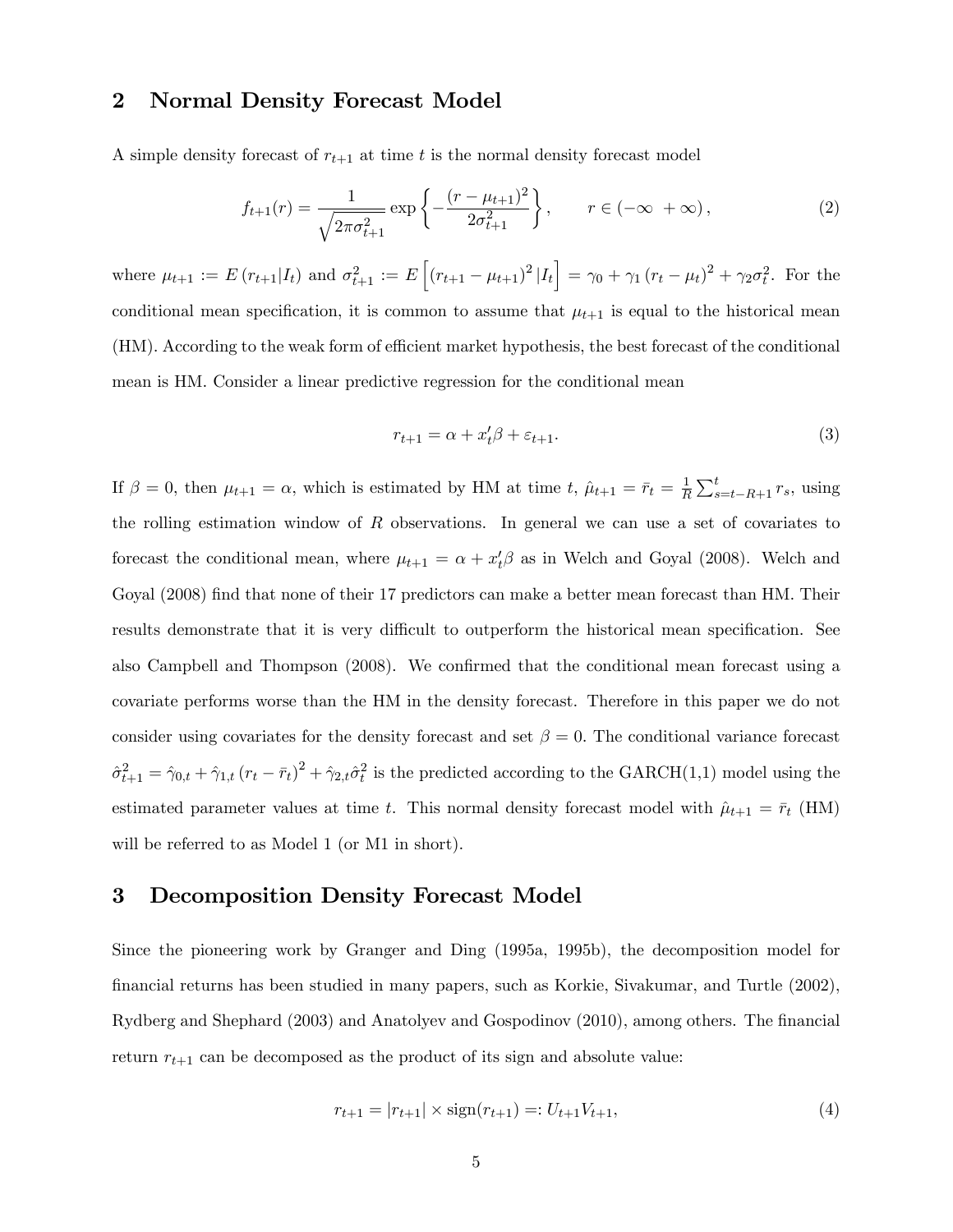where  $U_{t+1} = |r_{t+1}|$  and  $V_{t+1} = \text{sign}(r_{t+1})$ . To get the density forecast of  $r_{t+1}$ , several assumptions about the joint and marginal distribution of  $U_{t+1}$  and  $V_{t+1}$  are needed.

Many papers have already cited that the stock returns exhibit negative skewness, which is an evidence of dependence between the absolute return and the sign of the return. We test for the independence between the sign and absolute value of the return with applying Hong and Li (2005). For our empirical applications, the independence is clearly rejected, which indicates the need to incorporate the dependence between them. The test procedure and results are available but not reported for space. One way to incorporate dependence between  $U_{t+1}$  and  $V_{t+1}$  is to include copula in the joint density function  $f_{t+1}^{UV}(u, v)$ , as

$$
f_{t+1}^{UV}(u,v) = f_{t+1}^{U}(u) \times f_{t+1}^{V}(v) \times c\left(F_{t+1}^{U}(u), F_{t+1}^{V}(v)\right),\tag{5}
$$

where  $F_{t+1}^{U}(u) = \Pr(U \le u | I_t)$  and  $F_{t+1}^{V}(v) = \Pr(V \le v | I_t)$ . The third term  $c(F_{t+1}^{U}(u), F_{t+1}^{V}(v))$  is the copula density function such that  $c(w_1, w_2) = \frac{\partial^2 C(w_1, w_2)}{\partial w_1 \partial w_2}$  $\frac{C(w_1, w_2)}{\partial w_1 \partial w_2}$ , where  $w_1 = F_{t+1}^U(u)$  and  $w_2 = F_{t+1}^V(v)$ , and  $C(\cdot, \cdot)$  is defined such that  $F_{t+1}^{UV}(u, v) = C(F_{t+1}^U(u), F_{t+1}^V(v))$  is the joint cumulative distribution function (CDF). Moreover, the conditional copula (distribution) function can be rewritten as:

$$
C(w_1,w_2)=F_{t+1}^{UV}\left((F_{t+1}^U)^{-1}(w_1),(F_{t+1}^V)^{-1}(w_2)\right)
$$

where  $u = (F_{t+1}^U)^{-1}(w_1)$  and  $v = (F_{t+1}^V)^{-1}(w_2)$  denote the inverse functions of the marginal CDFs of  $U_{t+1}$  and  $V_{t+1}$ .

The marginal density of the absolute return  $U_{t+1}$  takes the positive support (like duration), and we take a model similar to the autoregressive duration (ACD) model of Engle and Russell (1998), that is,

$$
U_{t+1} = \psi_{t+1} e_{t+1},\tag{6}
$$

where  $\psi_{t+1} = E(U_{t+1}|I_t)$  is the conditional mean of the absolute return and  $\{e_{t+1}\}\$ is an i.i.d. positive random variable with  $E(e_{t+1}|I_t) = 1$ . To model the density of  $e_{t+1}$ , Engle and Russell (1998) consider exponential and Weibull distributions, Grammig and Maurer (2000) consider the Burr distribution, and Lunde (1999) proposes a generalized gamma distribution. Both the Burr and gamma distributions nest the exponential distribution. Based on the stylized facts DP2 and DP3 of the absolute returns, we consider only the exponential distribution. Further, unlike duration,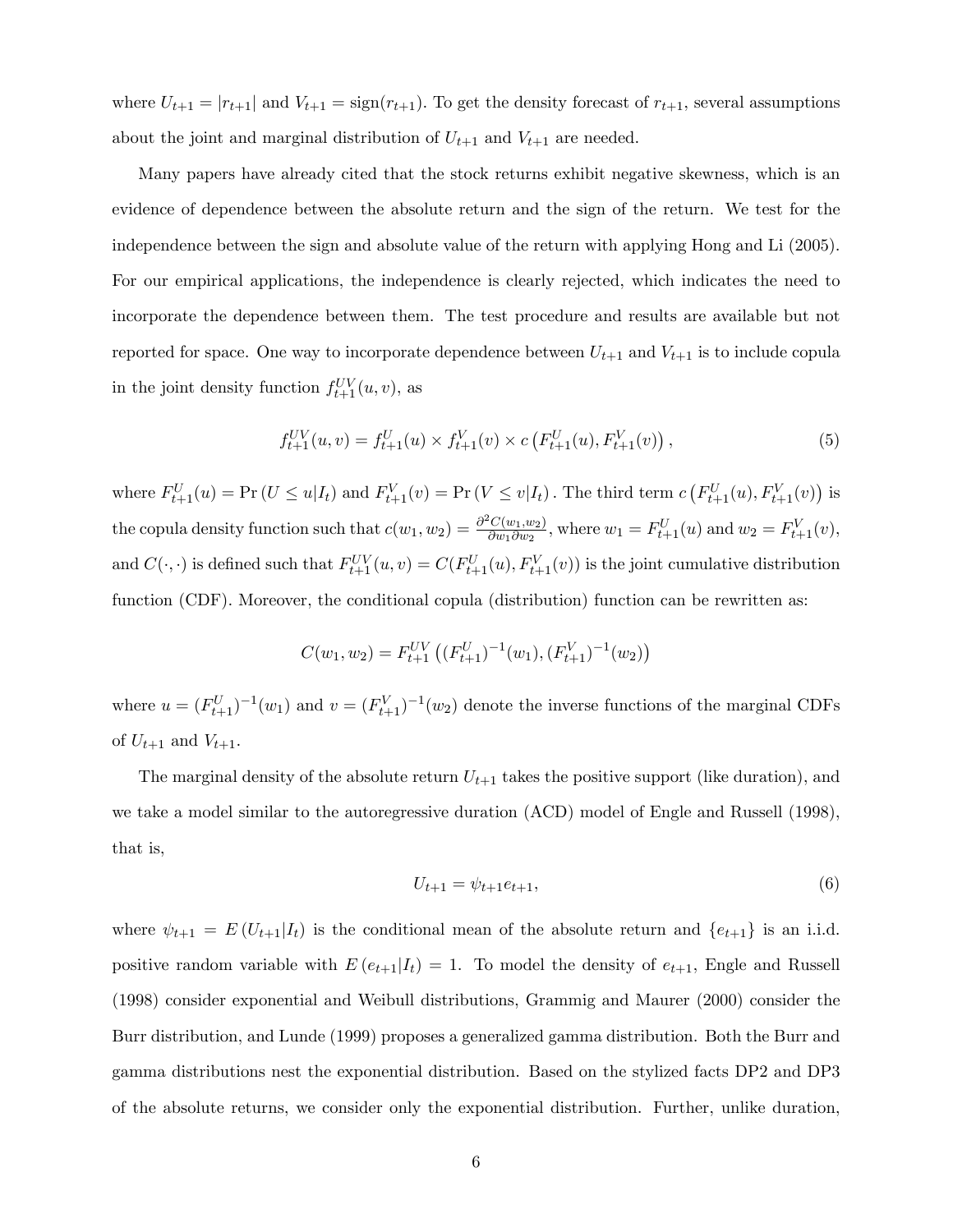the absolute return has a density function with strictly decreasing in  $u$ . We observe from the data that absolute return has a strictly decreasing density, yet if we use more complicated distributions, they cannot guarantee this property. In our empirical experiments, we also find that the Weibull distribution gives a much worse result.

The conditional mean  $\psi_{t+1}$  is modeled using an ACD-like model:

$$
\psi_{t+1} = \delta_0 + \delta_1 U_t + \delta_2 \psi_t,\tag{7}
$$

While other (nonlinear) specifications such as a logarithmic model of Bauwens and Giot (2000) and a threshold model of Zhang, Russell and Tsay (2001) are possible, the above simple linear model is sufficient and a higher order specification is not necessary to make the density forecast more accurate. The (conditional) marginal density forecast of  $U_{t+1}|I_t$  is then an exponential distribution with the mean equal to the conditional mean forecast  $\psi_{t+1}$  from the above ACD-like linear model. That is,

$$
f_{t+1}^{U}(u) = \frac{1}{\psi_{t+1}} \exp\left(-\frac{1}{\psi_{t+1}}u\right), \qquad u > 0.
$$
 (8)

Once we get  $\hat{\psi}_{t+1}$ , the density forecast of the absolute return will be  $f_{t+1}^{U}(u) = \frac{1}{\hat{\psi}_{t+1}} \exp\left(-\frac{1}{\hat{\psi}_{t+1}}u\right)$ .

Next, the marginal density of the sign of the return  $V_{t+1} = \mathbf{1} (r_{t+1} \geq 0) - \mathbf{1} (r_{t+1} < 0)$  can be modeled using a Bernoulli-type density since the event is binary. Let  $v_{t+1} = 1$  when the sign of the actual stock return at  $t + 1$  is positive and otherwise  $v_{t+1} = -1$ . Then the sign forecast density function can be written as:

$$
f_{t+1}^{V}(v) = \begin{cases} p_{t+1} & \text{if } v = 1\\ 1 - p_{t+1} & \text{if } v = -1 \end{cases}
$$
(9)  
=  $p_{t+1}^{\frac{v+1}{2}} (1 - p_{t+1})^{\frac{1-v}{2}},$ 

where  $p_{t+1} := \Pr(V_{t+1} = 1 | I_t)$ . To predict  $p_{t+1}$ , the simplest way is to use the historical percentage of positive returns, that is,  $\hat{p}_{t+1} = \frac{1}{R}$  $\frac{1}{R} \sum_{s=t-R+1}^{t} \mathbf{1} (r_s > 0)$ . This is a special case of the generalized linear model (GLM), in which  $p_{t+1} = G(a + x'_{t}b)$ , where  $G(\cdot)$  is a link function and  $b = 0$ . More complicated models can be used to estimate  $p_{t+1}$ . For instance,  $G(\cdot)$  can be the standard normal CDF or the logistic function for probit or logit models. However, these more complicated models may not work better in out-of-sample forecast due to the parameter estimation uncertainty. So in this paper, we only consider the historical percentage estimator of  $p_{t+1}$ . Once we get  $\hat{p}_{t+1}$ , the density forecast of the sign of the return will be  $f_{t+1}^V(v) = \hat{p}_{t+1}^{\frac{v+1}{2}} (1 - \hat{p}_{t+1})^{\frac{1-v}{2}}$ .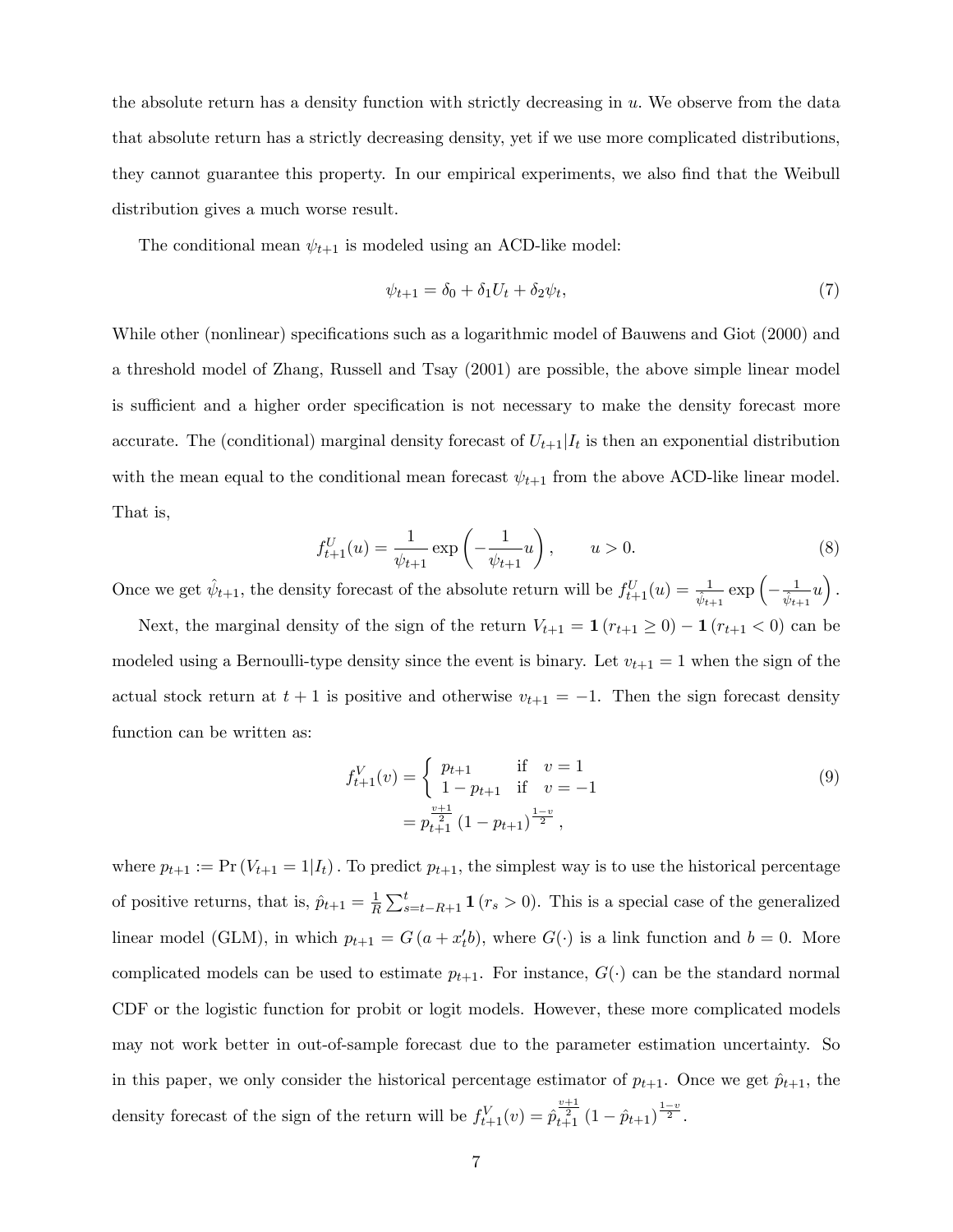Due to the Bernoulli-type distribution (discrete with the bounded support) of the sign of the return  $V_{t+1}$ , not all copula functions can be used for our decomposition model. We follow Anatolyev and Gospodinov (2010) and consider the following representation of the joint density function

$$
f_{t+1}^{UV}(u,v) = f_{t+1}^{U}(u)\rho_{t+1}^{\frac{v+1}{2}}(1 - \rho_{t+1})^{\frac{1-v}{2}},\tag{10}
$$

where

$$
\rho_{t+1} = \rho_{t+1}(F_{t+1}^U(u)) = 1 - \partial C(F_{t+1}^U(u), 1 - p_{t+1})/\partial w_1.
$$
\n(11)

This can be proved following Anatolyev and Gospodinov (2010) with minor changes. Since the sign variable V takes only two discrete values of 1 and  $-1$  while the absolute returns U is continuous, the joint density of  $U$  and  $V$  can be obtained from

$$
f_{t+1}^{UV}(u,v) = \frac{\partial F_{t+1}^{UV}(u,v)}{\partial u} - \frac{\partial F_{t+1}^{UV}(u,v-2)}{\partial u} = \frac{\partial C(F_{t+1}^{U}(u), F_{t+1}^{V}(v))}{\partial u} - \frac{\partial C(F_{t+1}^{U}(u), F_{t+1}^{V}(v-2))}{\partial u} = f_{t+1}^{U}(u) \left[ \frac{\partial C(F_{t+1}^{U}(u), F_{t+1}^{V}(v))}{\partial w_1} - \frac{\partial C(F_{t+1}^{U}(u), F_{t+1}^{V}(v-2))}{\partial w_1} \right].
$$
\n(12)

Since  $C(w_1, 1) \equiv w_1$  and  $C(w_1, 0) \equiv 0$ , we have  $\frac{\partial C(w_1, 1)}{\partial w_1} = 1$  and  $\frac{\partial C(w_1, 0)}{\partial w_1} = 0$ . Therefore, if  $v = -1$ , then  $F_{t+1}^{V}(v) = 1 - p_{t+1}, F_{t+1}^{V}(v-2) = 0$ , and

$$
f_{t+1}^{UV}(u,v) = f_{t+1}^{U}(u) \left[ \frac{\partial C(F_{t+1}^{U}(u), 1 - p_{t+1})}{\partial w_1} - 0 \right] = f_{t+1}^{U}(u)(1 - \rho_{t+1}). \tag{13}
$$

If  $v = 1$ , then  $F_{t+1}^{V}(v) = 1$ ,  $F_{t+1}^{V}(v-2) = 1 - p_{t+1}$ , and

$$
f_{t+1}^{UV}(u,v) = f_{t+1}^{U}(u) \left[ 1 - \frac{\partial C(F_{t+1}^{U}(u), 1 - p_{t+1})}{\partial w_1} \right] = f_{t+1}^{U}(u)\rho_{t+1}.
$$
 (14)

Putting these together yields the expression in (10).

We consider the Independent copula, Frank copula, Clayton copula and Farlie-Gumbel-Morgenstern copula. Their conditional copula function, conditional copula density function and the  $\rho$ -function in Eq (11) are given as follows.

(1) Independent copula

$$
C^{\text{Indep}}(w_1, w_2) = w_1 w_2,
$$
  
\n
$$
c^{\text{Indep}}(w_1, w_2) = 1,
$$
  
\n
$$
\rho_{t+1}^{\text{Indep}}(w_1, p_{t+1}, \theta) = p_{t+1}.
$$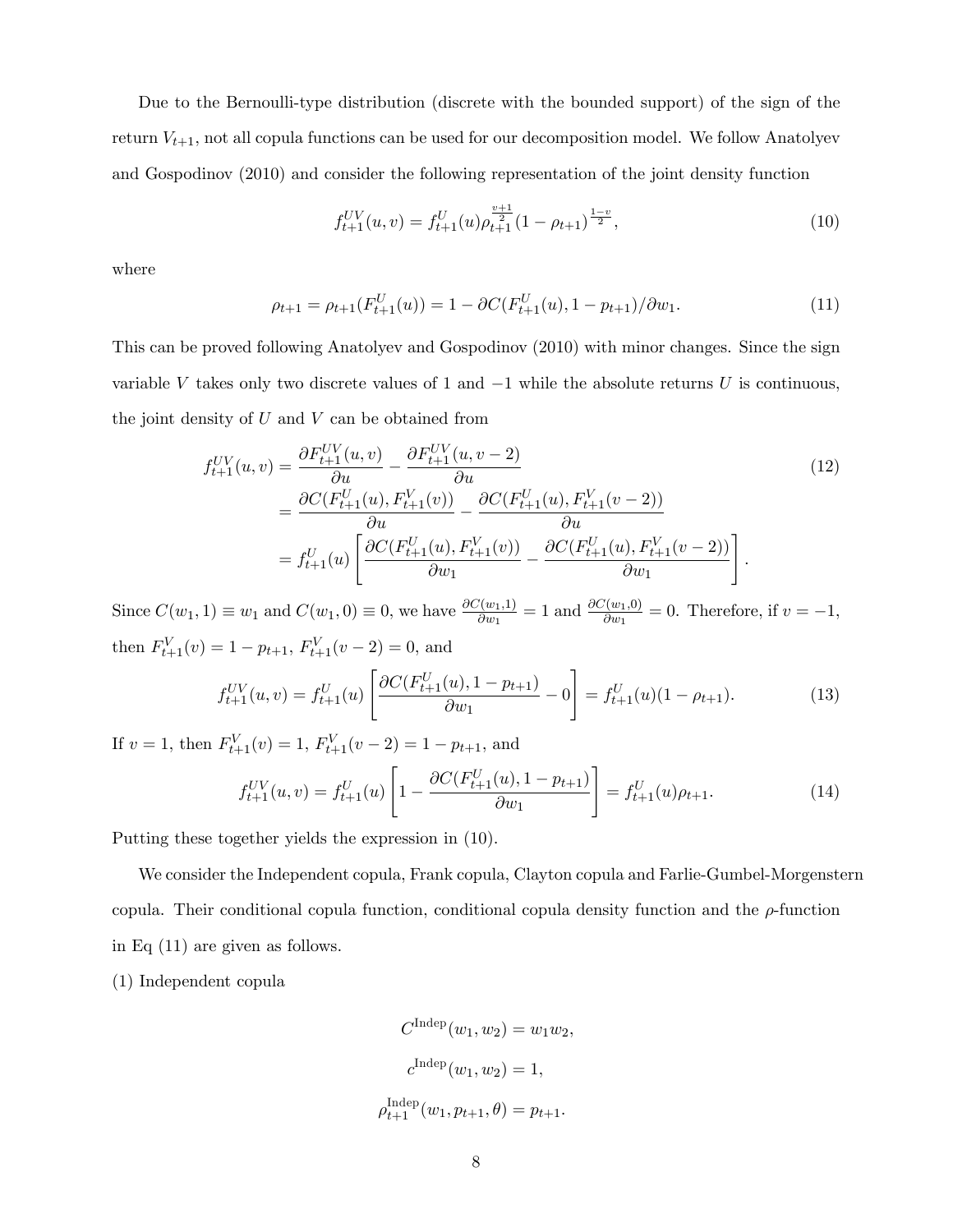#### (2) Frank copula

$$
C^{\text{Frank}}(w_1, w_2, \theta) = -\frac{1}{\theta} \log \left( 1 + \frac{(e^{-\theta w_1} - 1)(e^{-\theta w_2} - 1)}{(e^{-\theta} - 1)} \right), \ \theta \in (-\infty, +\infty) \setminus \{0\},
$$

$$
c^{\text{Frank}}(w_1, w_2, \theta) = \frac{\theta (1 - e^{-\theta}) e^{-\theta (w_1 + w_2)}}{[(1 - e^{-\theta}) - (1 - e^{-\theta w_1})(1 - e^{-\theta w_2})]^2},
$$

$$
\rho_{t+1}^{\text{Frank}}(w_1, p_{t+1}, \theta) = \left( 1 - \frac{1 - e^{-\theta (1 - p_{t+1})}}{1 - e^{\theta p_{t+1}}} e^{\theta (1 - w_1)} \right)^{-1}.
$$

(3) Clayton copula

$$
C^{\text{Clayton}}(w_1, w_2, \theta) = \left(w_1^{-\theta} + w_2^{-\theta} - 1\right)^{-1/\theta}, \ \theta \in [-1, +\infty) \setminus \{0\},
$$
  

$$
c^{\text{Clayton}}(w_1, w_2, \theta) = \frac{(1+\theta)(w_1^{-\theta} + w_2^{-\theta} - 1)^{-\frac{1}{\theta} - 2}}{(w_1 w_2)^{\theta + 1}},
$$
  

$$
\rho_{t+1}^{\text{Clayton}}(w_1, p_{t+1}, \theta) = 1 - \left(1 + \frac{(1 - p_{t+1})^{-\theta} - 1}{w_1^{-\theta}}\right)^{-1/\theta - 1}.
$$

(4) Farlie-Gumbel-Morgenstern copula (FGM)

$$
C^{FGM}(w_1, w_2, \theta) = w_1 w_2 (1 + \theta(1 - w_1)(1 - w_2)), \ \theta \in [-1, 1],
$$
  

$$
c^{FGM}(w_1, w_2, \theta) = 1 + \theta - 2\theta w_1 - 2\theta w_2 + 4\theta w_1 w_2,
$$
  

$$
\rho_{t+1}^{FGM}(w_1, p_{t+1}, \theta) = 1 - (1 - p_{t+1})(1 + \theta p_{t+1}(1 - 2w_1)).
$$

Notice that Frank copula and FGM copula are symmetric copula, while Clayton copula is asymmetric copula capturing the lower tail dependence. For Frank and FGM copula,  $\theta < 0$  implies negative dependence and  $\theta > 0$  implies positive dependence. For Clayton copula and Frank copula,  $\theta \to 0$  leads to independence between  $w_1$  and  $w_2$  and in this case  $\rho_{t+1} \to p_{t+1}$ . For FGM copula,  $\theta = 0$  and  $\rho_{t+1} = p_{t+1}$  implies independence.

While all the parameters including the parameter in the copula function as well as the parameters of the marginal densities can be estimated all at once, we do it in two steps, estimating the marginal densities first and then the copula density. Noting that the copula parameter  $\theta$  goes into  $\rho_{t+1}(F_{t+1}^{U}(u))$ , rewrite it as  $\rho_{t+1}(F_{t+1}^{U}(u),\theta)$ . The maximum likelihood estimator (MLE) is given by:

$$
\hat{\theta} = \arg \max_{\theta} \sum_{t=1}^{n} \log \left( f_{t+1}^{U}(u) \left[ \rho_{t+1}(F_{t+1}^{U}(u), \theta) \right]^{\frac{v+1}{2}} \left[ 1 - \rho_{t+1}(F_{t+1}^{U}(u), \theta) \right]^{\frac{1-v}{2}} \right) \tag{15}
$$
\n
$$
= \arg \max_{\theta} \sum_{t=1}^{n} \log f_{t+1}^{U}(u) + \frac{v+1}{2} \log \rho_{t+1}(F_{t+1}^{U}(u), \theta) + \frac{1-v}{2} \log \left[ 1 - \rho_{t+1}(F_{t+1}^{U}(u), \theta) \right].
$$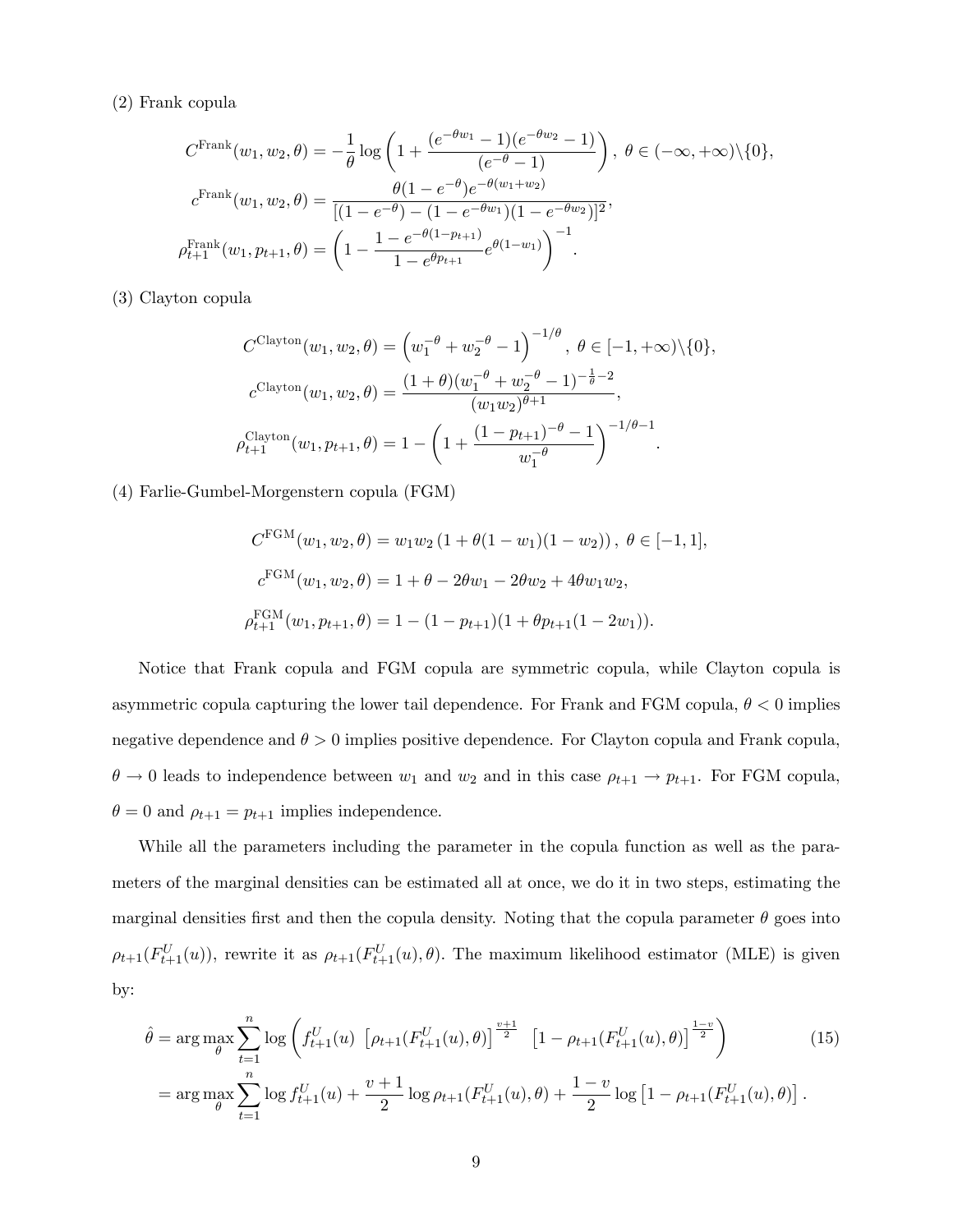Since the marginal density  $f_{t+1}^{U}(u)$  does not depend on the copula parameter  $\theta$ , we can maximize the likelihood function in two steps. First we obtain the marginal density of  $U_{t+1}$  and its distribution  $\hat{F}^U_{t+1}(u)$ , and then in the second step we get the MLE of  $\theta$  by

$$
\hat{\theta} = \arg \max_{\theta} \sum_{t=1}^{n} \frac{v+1}{2} \log(\rho_{t+1}(\hat{F}_{t+1}^{U}(u), \theta)) + \frac{1-v}{2} \log \left[1 - \rho_{t+1}(\hat{F}_{t+1}^{U}(u), \theta)\right].
$$
 (16)

Shih and Louis (1995) show that this two-step estimation is consistent although it may not be efficient. Also see Song, Fan, and Kalbfleisch (2005) and Chen, Fan and Tsyrennikov (2006).

The joint density forecast  $f_{t+1}^{UV}(u, v)$  of  $U_{t+1}$  and  $V_{t+1}$  will be called the decomposition model. The decomposition model using a different copula function is referred to as Model 2 (or M2 in short). In particular, Model 2 with Independent copula is referred to as Model 2-I, Model 2 with Frank copula as Model 2-F, Model 2 with Clayton copula as Model 2-C, and Model 2 with Farlie-Gumbel-Morgenstern copula as Model 2-FGM.

### 4 Maximum Entropy Decomposition Density Forecast Model

Previous studies, such as Anatolyev and Gospodinov (2010), did not consider the possible problem that the decomposition model may not generate satisfactory moment predictions even for the first moment (mean). The possible problem with the joint density forecast model using the decomposition is that the mean prediction  $E(U_{t+1}V_{t+1}|I_t)$  from the joint density forecast function  $f_{t+1}^{UV}(u, v)$  of the decomposition model (Model 2) may not be equal to  $E(r_{t+1}|I_t)$  from Model 1, even if  $r_{t+1} \equiv U_{t+1}V_{t+1}$  is an identity. In fact, the mean of density forecast from the decomposition model may be unreasonably far from zero which contradicts the fact that stock returns are close to zero in mean especially in high frequency. Ignoring this problem could amplify the estimation errors as it makes the conditional moment forecasts be subjected to multiplicative estimation errors which are of higher order of magnitude. The mean prediction  $E(U_{t+1}V_{t+1}|I_t)$  can deviate from the mean forecast of Model 1 for which HM is used for  $E(r_{t+1}|I_t)$ . In other words, the estimated decomposition model may not satisfy the mean moment condition  $E(U_{t+1}V_{t+1} - r_{t+1}|I_t) = 0$ . To solve this problem, imposing the conditional mean constraint tilts the density forecast of the decomposition model and improves over the original (without tilting) density forecast of the decomposition model. Imposing such a moment constraint operates a shrinkage and tilts the density forecast of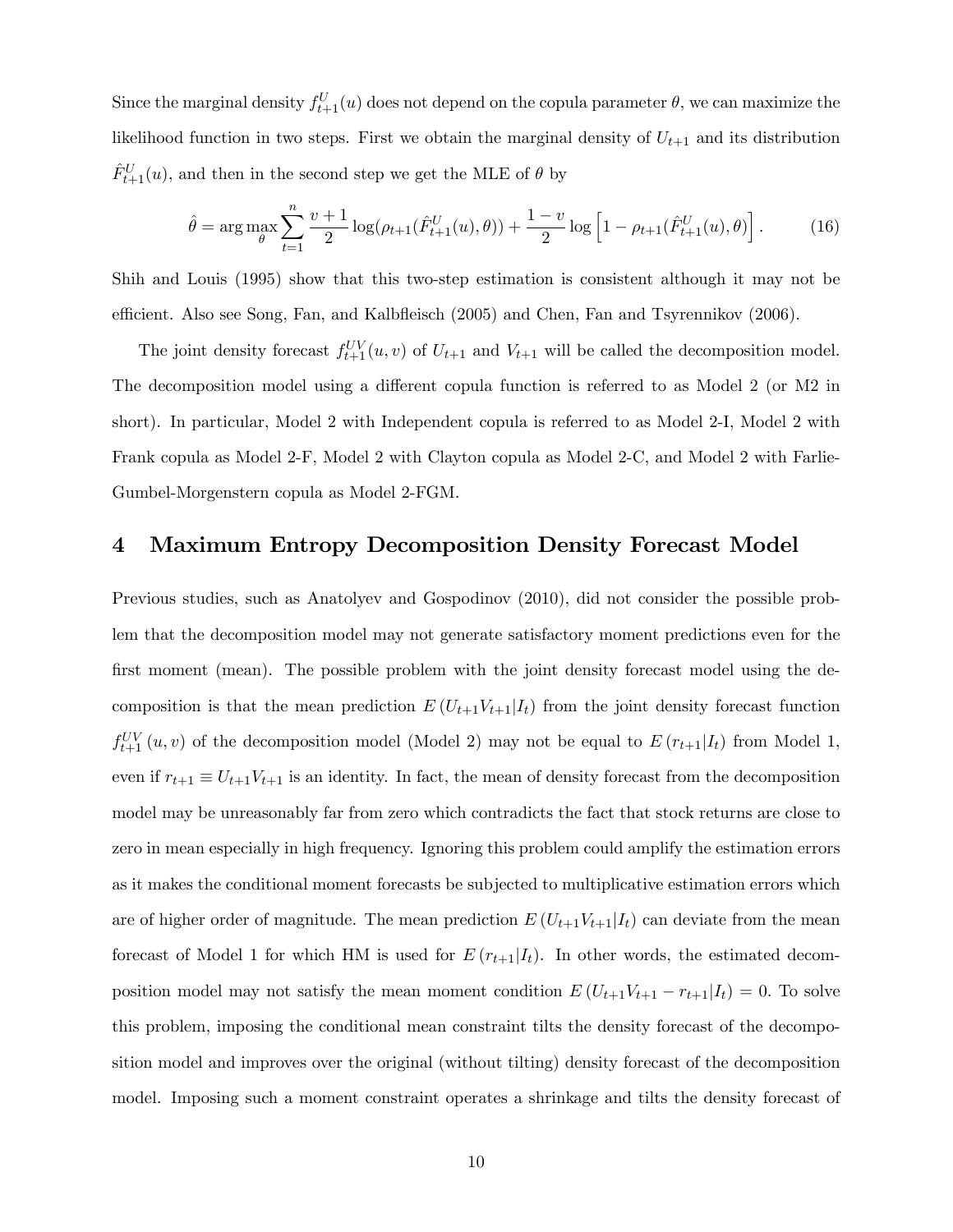the decomposition model to produce the improved maximum entropy density forecast. With this in mind, we want to impose the (conditional) moment constraint that

$$
E\left(U_{t+1}V_{t+1}|I_t\right) = \mu_{t+1}.\tag{17}
$$

We consider the HM for  $\mu_{t+1}$ .

Since we will use the "logarithmic score" to evaluate and compare different density forecast models, we impose the moment constraint by solving the following constrained maximization problem of the cross-entropy of the new density forecast  $h_{t+1}^{UV}(u, v)$  with respect to the original density forecast  $f_{t+1}^{UV}(u, v)$ :

$$
\max_{h_{t+1}^{UV}(u,v)} = -\int \int \left( \log \frac{h_{t+1}^{UV}(u,v)}{f_{t+1}^{UV}(u,v)} \right) h_{t+1}^{UV}(u,v) \, \mathrm{d}u \, \mathrm{d}v \tag{18}
$$

subject to 
$$
\int \int m_t(u,v) h_{t+1}^{UV}(u,v) \, du \, dv = 0,
$$
\n(19)

and 
$$
\int \int h_{t+1}^{UV}(u,v) \mathrm{d}u \mathrm{d}v = 1,
$$
\n(20)

where  $f_{t+1}^{UV}(u, v)$  is the density forecast from the decomposition model and  $h_{t+1}^{UV}(u, v)$  is a new maximum entropy (ME) density forecast satisfying the moment constraint of (19). The moment constraint in (17) is rewritten as (19) with

$$
m_t(u, v) = uv - \mu_{t+1}.
$$
\n(21)

Note that the expectation in (17) is evaluated using the new density forecast  $h_{t+1}^{UV}(u, v)$ . Note that the moment constraint function  $m_t(u, v)$  is denoted with the subscript t as it is measurable with respect to the information  $I_t$  at time t (as  $\mu_{t+1}$  is  $I_t$ -measurable). The moment condition (19) with (21) will make the new joint density forecast  $h_{t+1}^{UV}(u, v)$  have the same mean forecast  $\mu_{t+1}$  as Model 1.

The maximization of (18) subject to the moment constraint (19) is well established in the literature. Jaynes (1957) was the pioneer to consider this problem. Jaynes (1957, 1968) provides a solution for discrete density, while a general solution for any type of density can be found in Csiszár (1975). Also see Maasoumi (1993), Zellner (1994), Golan, Judge, and Miller (1996), Ullah (1996), Bera and Bilias (2002), among others.

The solution to the above maximization problem, if exists, is given by

$$
h_{t+1}^{UV}(u,v) = f_{t+1}^{UV}(u,v) \exp\left[\eta_t^* + \lambda_t^* m_t(u,v)\right],\tag{22}
$$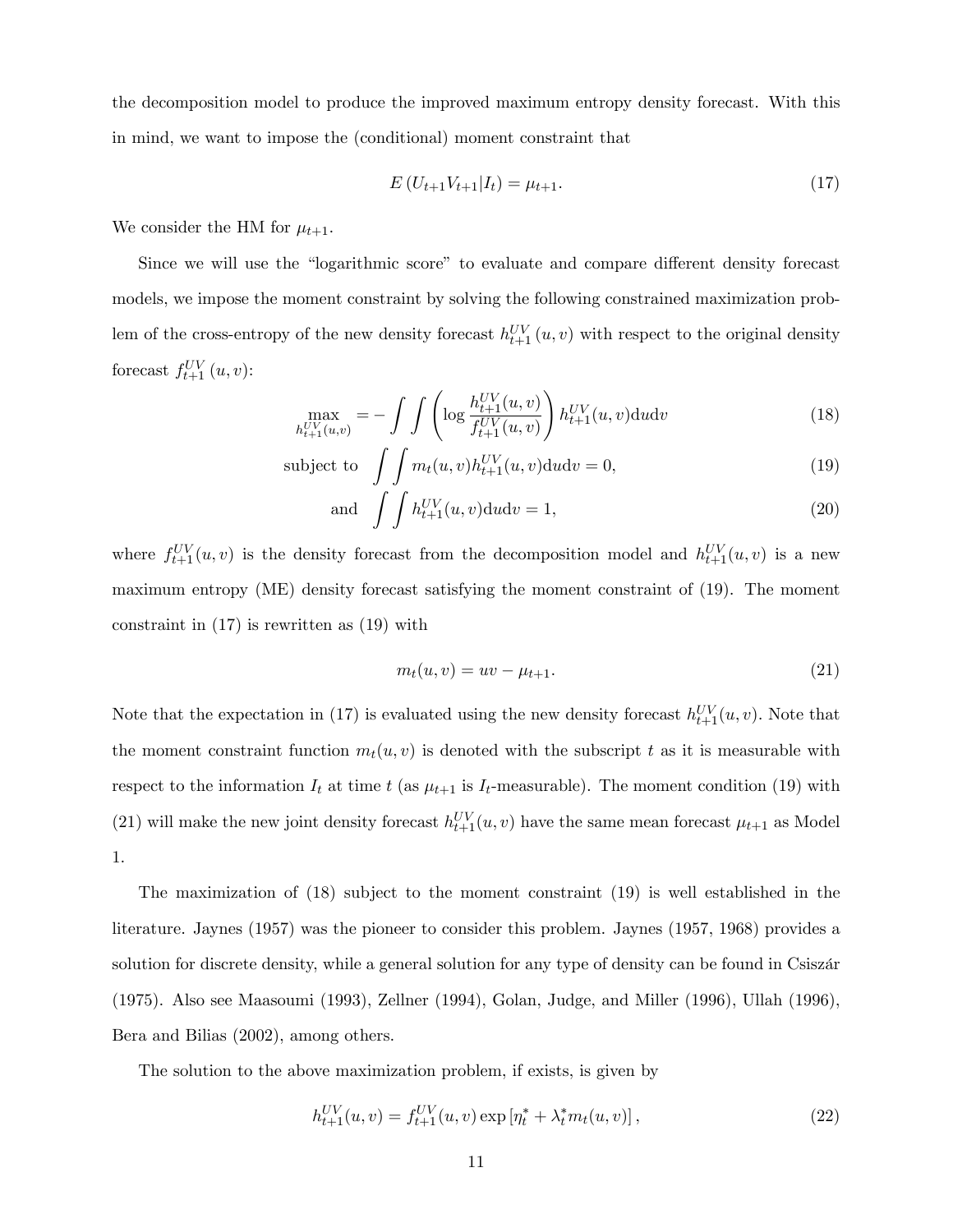where

$$
\lambda_t^* = \arg\min_{\lambda_t} I_t(\lambda_t),\tag{23}
$$

$$
\eta_t^* = -\log I_t(\lambda_t^*),\tag{24}
$$

$$
I_t(\lambda_t) = \int \int \exp\left[\lambda_t m_t(u, v)\right] f_{t+1}^{UV}(u, v) \, du \, dv. \tag{25}
$$

That is, to get the solution  $h_{t+1}^{UV}(u, v)$ , we construct a new density forecast by exponentially tilting through  $\lambda_t^*$  and normalizing it through  $\eta_t^*$ . This derivation can also be found in recent econometric applications of the maximum entropy, as in Kitamura and Stutzer (1997), Imbens, Spady and Johnson (1998), Bera and Bilias (2002), Kitamura, Tripathi and Ahn (2004), Robertson, Tallman and Whiteman (2005), Park and Bera (2006), Bera and Park (2008), Stengos and Wu (2010), and in particular, Giacomini and Ragusa (2014).

 $\overline{1}$ 

Note that the objective function of (18) is the (negative) conditional Kullbeck-Leibler (1951) information criterion (KLIC) divergence measure between the new conditional density and the original conditional density. If the (conditional) moment constraint is true, the difference of expected (conditional) logarithmic scores between  $h_{t+1}^{UV}(u, v)$  and  $f_{t+1}^{UV}(u, v)$  is nonnegative. To be specific, if the conditional moment constraint is true,

$$
KLIC(h_{t+1}^{UV}, f_{t+1}^{UV}) = \int \int \left( \log \frac{h_{t+1}^{UV}(u, v)}{f_{t+1}^{UV}(u, v)} \right) h_{t+1}^{UV}(u, v) \text{d}u \text{d}v
$$
  
\n
$$
= \int \int \log \exp \left[ \eta_t + \lambda_t m_t(u, v) \right] h_{t+1}^{UV}(u, v) \text{d}u \text{d}v
$$
  
\n
$$
= \eta_t \int \int h_{t+1}^{UV}(u, v) \text{d}u \text{d}v + \lambda_t \int \int m_t(u, v) h_{t+1}^{UV}(u, v) \text{d}u \text{d}v
$$
  
\n
$$
= \eta_t.
$$
 (26)

Note that  $\eta_t = KLIC(h_{t+1}^{UV}, f_{t+1}^{UV})$  measures the gain from  $h_{t+1}^{UV}$  (Model 3) over  $f_{t+1}^{UV}$  (Model 2) in terms of the logarithmic score (33). The gain is non-negative since  $\eta_t \geq 0$  as shown in (34). Since  $\eta_t = KLIC(h_{t+1}^{UV}, f_{t+1}^{UV}) \ge 0$ , we have  $\eta_t^* = -\log I_t(\lambda_t^*) \ge 0$  and therefore  $0 < I_t(\lambda_t^*) \le 1$ .

To find  $\lambda_t^*$ , we need first to find the function  $I_t(\lambda_t)$ , which is the integral of the joint density function of  $U_{t+1}$  and  $V_{t+1}$  times an exponential function of the moment constraint. We will use the numerical integration in the empirical section, since the analytical solution to  $I_t(\lambda_t)$  does not have an explicit expression under the historical mean constraint as well as for some copula functions. To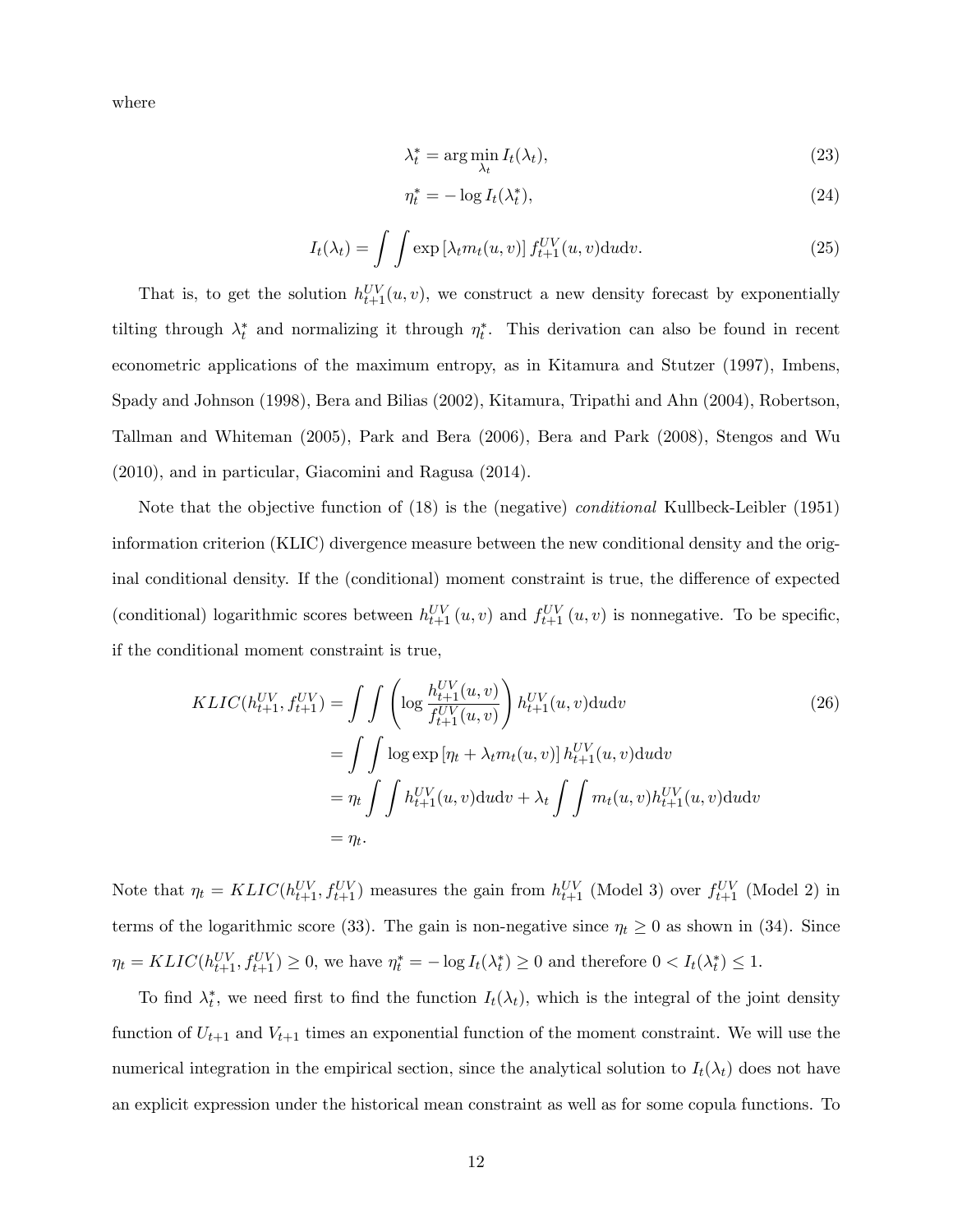implement the numerical integral, we note from (25)

$$
I_t(\lambda_t) = E_t \exp\left[\lambda_t m_t(u, v)\right],\tag{27}
$$

where the expectation is taken over the joint density forecast  $f_{t+1}^{UV}(u, v)$ . Thus we generate S random draws  $\{u_t^s, v_t^s\}_{s=1}^S$  from  $f_{t+1}^{UV}(u, v)$  and calculate  $I_t(\lambda_t) = \frac{1}{S} \sum_{s=1}^S \exp[\lambda_t m(u_t^s, v_t^s)]$ . Then  $\lambda_t^*$  can be solved by minimizing  $I_t(\lambda_t)$ , and then  $\eta_t^*$  is obtained by  $\eta_t^* = -\log I_t(\lambda_t^*)$ . A possible problem with using the numerical integration is that, as we discuss below,  $I(\lambda_t)$  is flat for a wide range of  $\lambda_t$ , so that the numerical integration may not well behave and the algorithm may stop before reaching  $\lambda_t^*$ . Therefore the nonnegativity of  $\eta_t^*$  may not be guaranteed.

To generate the random draws of  $\{u_t^s, v_t^s\}_{s=1}^S$  from  $f_{t+1}^{UV}(u, v)$  under independent copula, we just need to generate  $U_{t+1}$  and  $V_{t+1}$  separately according to their marginal density functions since the joint density  $f_{t+1}^{UV}(u, v)$  is just equal to the product of the two marginal density functions under independence. For the random draws under dependence, an easy way to generate  $\{u_t^s, v_t^s\}_{s=1}^S$  from  $f_{t+1}^{UV}(u, v)$  is to first generate  $U_{t+1}$  based on its exponential marginal density function  $f_{t+1}^{U}(u)$  = 1  $\frac{1}{\psi_{t+1}} \exp \left(-\frac{1}{\psi_{t-1}}\right)$  $\frac{1}{\psi_{t+1}}u$ , and then generate  $V_{t+1}$  based on the conditional density of  $f^{V|U}(v|u)$ , and since  $V_{t+1}$  is binary, the conditional density should be Bernoulli-type. From (10), the conditional density of  $V_{t+1}$  conditioning on  $U_{t+1}$  is given by:

$$
f_{t+1}^{V|U}(v|u) = \frac{f_{t+1}^{UV}(u,v)}{f_{t+1}^{U}(u)} = \rho_{t+1}^{\frac{1+v}{2}} (1 - \rho_{t+1})^{\frac{1-v}{2}}, \qquad v \in \{-1,1\}.
$$
 (28)

The decomposition model (Model 2) with the HM moment constraint  $\hat{\mu}_{t+1} = \bar{r}_t$  imposed will be called Model 3 (or M3 in short). For each copula function, we will denote the model using the name of copula, e.g., Model 3-I (or M3-I) with Independent copula. The labels for other copula functions are made similarly. Model 2 is the original decomposition density forecast model  $f_{t+1}^{UV}(u, v)$ , while Model 3 is the tilted maximum entropy density forecast model  $h_{t+1}^{UV}(u, v)$ . We will compare Model 2 and Model 3 to examine if imposing the HM moment constraint can improve the density forecast of the decomposition model.

**Remark 1.** If the relative entropy between  $h^{UV}$  (Model 3) and  $f^{UV}$  (Model 2) is big, that means the moment constraint is not satisfied by the decomposition model density  $f^{UV}$ . This can arise from misspecifications in the marginal models for the components  $(U, V)$  or their copula.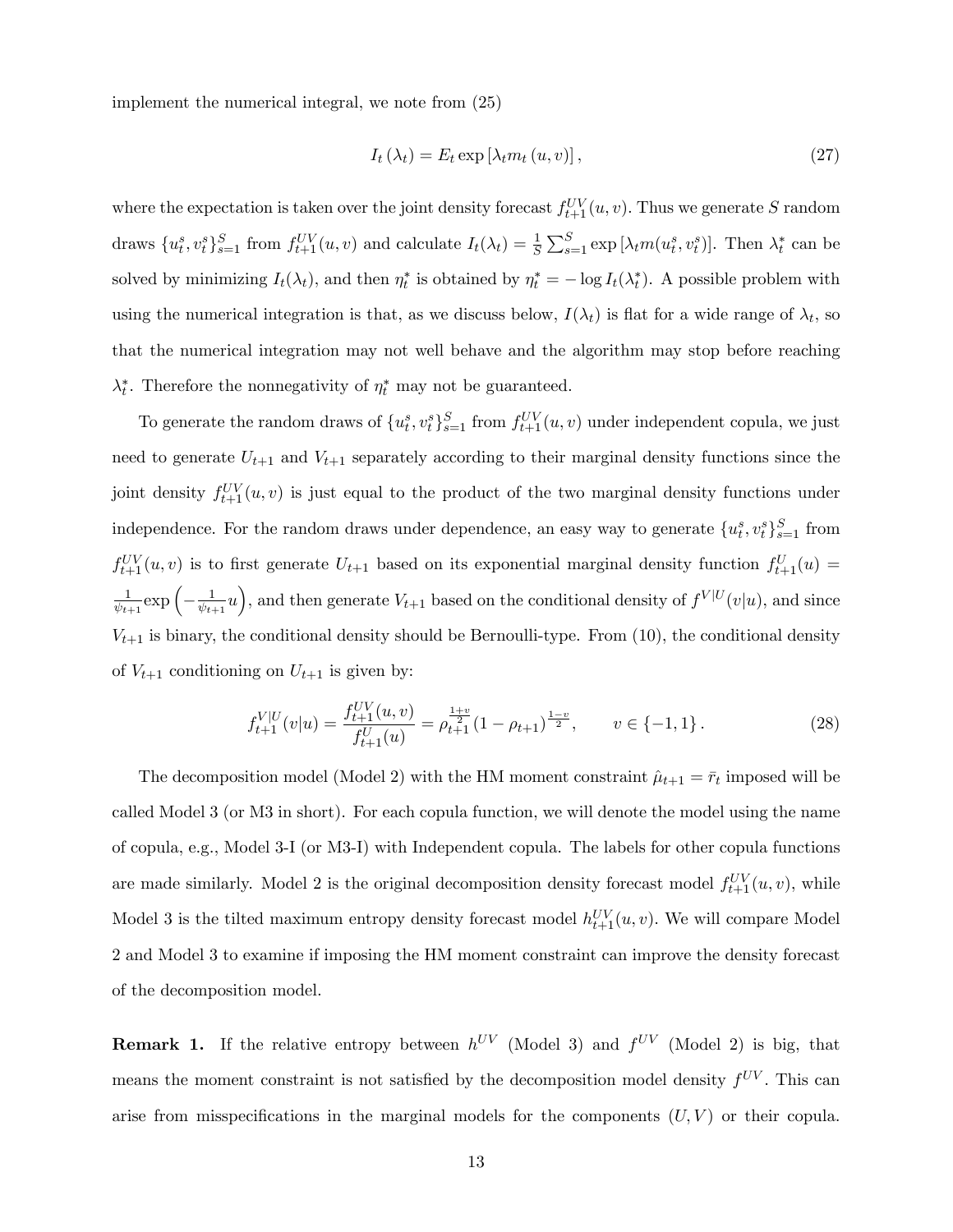We consider the ACD-like model for  $f^U$  in Eq (7) with the exponential density in Eq (8), and the marginal model for V is  $f^V$  in Eq (9) with  $Pr(V_{t+1} = 1 | I_t) = Pr(V_{t+1} = 1)$ . Hence, it is possible that the mean  $E(r_{t+1}|I_t)$  from Model 1 and the mean  $E(U_{t+1}|V_{t+1}|I_t)$  from Model 2 may not be the same even though  $r_{t+1} \equiv U_{t+1}V_{t+1}$  is an identity. The moment condition is simply  $E(r_{t+1} - U_{t+1}V_{t+1}|I_t) = 0$ . Most empirical finance literature on the return prediction shows that HM is a hard-to-beat benchmark for the mean forecast, e.g., Welch and Goyal (2008), Campbell and Thompson (2008). Hence, we believe  $E(r_{t+1}|I_t) = HM$  is a good model for the mean and thus we impose the constraint that  $E(U_{t+1}V_{t+1}|I_t) = HM$ . The benefit of the moment condition is when the mean of  $f^{UV}$  does not satisfy it. In such case,  $f^{UV}$  is tilted to satisfy the moment condition. The resulting ME density  $h^{UV}$  can generate not only the more stable mean forecast (HM) but also the better density forecast in the logarithmic score (since KLIC is non-negative).

**Remark 2.** If the HM mean constraint is believed to be true and it is not satisfied by the mean of the density forecast from the decomposition model, the marginal models and copula in the decomposition model may not be fully correctly specified. Solutions may be to modify the ACDlike model in Eq  $(7)$  to include the leverage effect or the exogenous predictors, to modify Eq  $(8)$ for the marginal density forecast of  $U$  using the more flexible density instead of the exponential density, to modify Eq (9) and the link function in  $Pr(V_{t+1} = 1 | I_t) = G(a + x'_t b)$  as mentioned earlier, to use nonparametric marginal densities of  $U, V$ , or to use a nonparametric copula function in Eq (5). However, in this paper, our interest is to see how imposing a simple moment condition can improve the density forecast of the decomposition model.

Remark 3. If we apply more moment constraints, the maximum entropy density can improve the density of the decomposition model even more. We have not considered different moment constraints other than the mean constraint. What we have done is to match the first moment. If we go for matching higher order moment conditions such as variance, skewness, kurtosis, and etc, it would improve the density forecast even more. If we go for imposing conditions that are implied from economic theory, as considered by Giacomini and Ragusa (2014), it could also improve the density forecasts.

To better understand when the constraint can improve the density forecast, let us consider a simple case when the maximization problem can be solved analytically. Solving it analytically will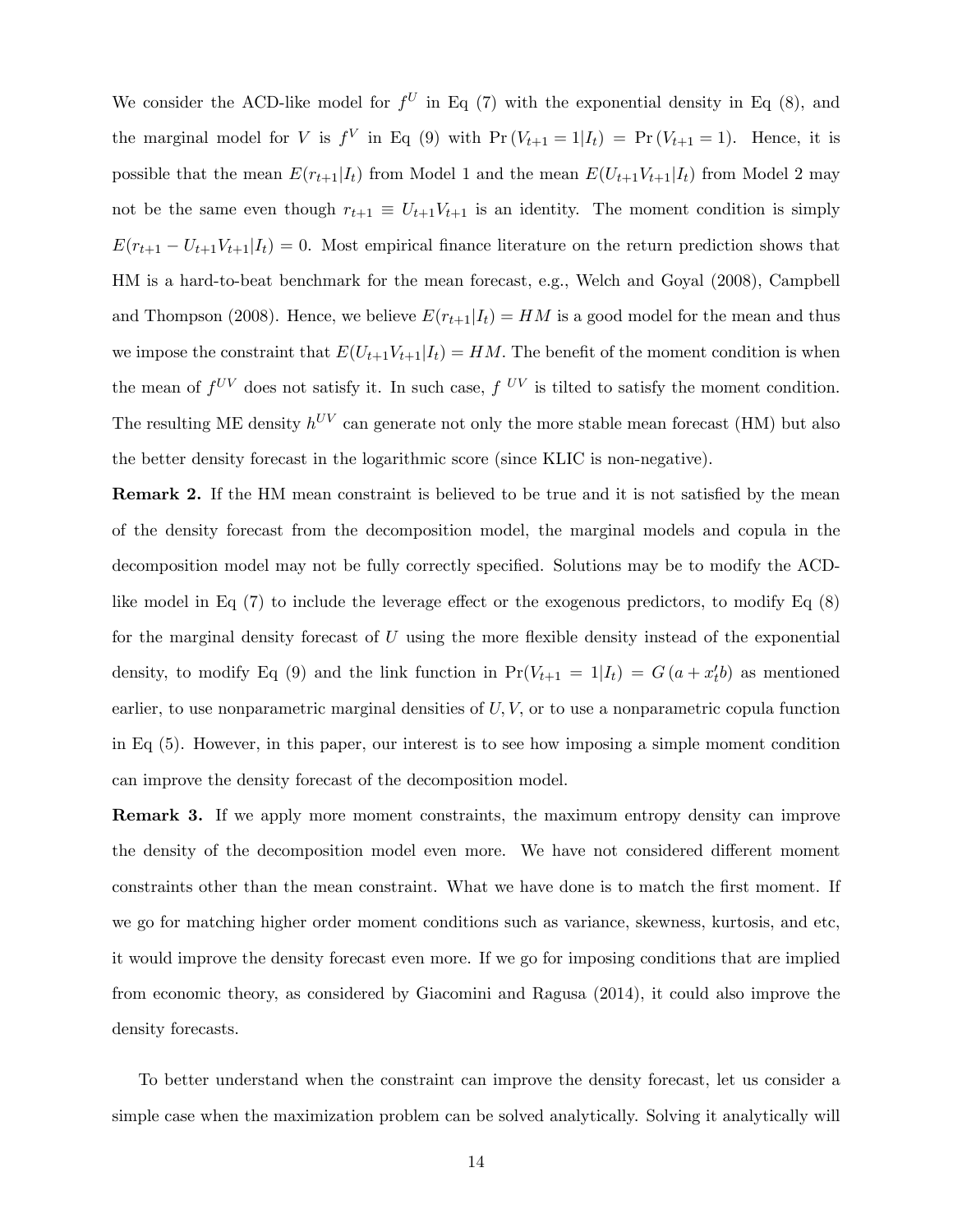give the most accurate results of  $\lambda_t^*$  and  $\eta_t^*$  and ensure that  $\eta_t^*$  is nonnegative. To illustrate, consider a simple case under DP1 with  $\hat{\mu}_{t+1} = 0$ . In this case, the analytical expression of  $I_t(\lambda_t)$  is obtained as follows:

$$
I_{t}(\lambda_{t}) = \int \int \exp[\lambda_{t}m(u,v)]f_{t+1}^{UV}(u,v) \text{d}u \text{d}v
$$
  
\n
$$
= \int \int_{v=-1}^{v} f_{t+1}^{UV}(u,v) \exp[\lambda_{t}m_{t}(u,v)] \text{d}v \text{d}u + \int \int_{v=1}^{v} f_{t+1}^{UV}(u,v) \exp[\lambda_{t}m_{t}(u,v)] \text{d}v \text{d}u
$$
  
\n
$$
= \int f(u,-1) \exp[\lambda_{t}m(u,-1)] \text{d}u + \int f(u,1) \exp[\lambda_{t}m(u,1)] \text{d}u
$$
  
\n
$$
= \int_{0}^{\infty} \frac{1}{\psi_{t+1}} \exp(-\frac{1}{\psi_{t+1}}u)(1-p_{t+1}) \exp(-\lambda_{t}u) \text{d}u + \int_{0}^{\infty} \frac{1}{\psi_{t+1}} \exp(-\frac{1}{\psi_{t+1}}u)p_{t+1} \exp(\lambda_{t}u) \text{d}u
$$
  
\n
$$
= \frac{\frac{1}{\psi_{t+1}}(1-p_{t+1})}{\frac{1}{\psi_{t+1}} + \lambda_{t}} + \frac{\frac{1}{\psi_{t+1}}p_{t+1}}{\frac{1}{\psi_{t+1}} - \lambda_{t}}
$$
(29)

A plot of  $I_t(\lambda_t)$  with  $\frac{1}{\psi_{t+1}} = 8$  and  $p_t = 0.55$  is given in Figure 1(a). A plot of  $I_t(\lambda_t)$  with 1  $\frac{1}{\psi_{t+1}} = 8$  and  $p_t = 0.65$  is given in Figure 1(c). We can see that for a wide range of  $\lambda_t$ ,  $I_t(\lambda_t)$ is near flat.  $I_t(\lambda_t)$  appears to change little over the flat area especially when  $p_t$  is nearer to 0.50. Therefore when using numerical integration  $I_t(\lambda_t) = \frac{1}{S} \sum_{s=1}^S \exp\left[\lambda_t m_t (u_t^s, v_t^s)\right]$  to find the optimal value, it can easily stop somewhere in the flat area where  $I_t(\lambda_t)$  may be above 1 (and thus  $\eta^*$  may be less than 0):

To find  $\lambda_t^* = \arg \min_{\lambda_t} I_t(\lambda_t)$ , one can use the analytical solution for  $\lambda_t^*$  from solving the first order condition

$$
\frac{dI_t(\lambda_t)}{d\lambda_t} = -\frac{1 - p_{t+1}}{(\frac{1}{\psi_{t+1}} + \lambda_t)^2} + \frac{p_{t+1}}{(\frac{1}{\psi_{t+1}} - \lambda_t)^2} = 0.
$$
\n(30)

Solving for  $\lambda_t$  and choosing the solution whose absolute value is less than  $\frac{1}{\psi_{t+1}}$ , we get:

$$
\lambda_t^* = \frac{\frac{1}{\psi_{t+1}} \left( -1 + 2\sqrt{p_{t+1}(1 - p_{t+1})} \right)}{2p_{t+1} - 1},\tag{31}
$$

if  $p_t \neq \frac{1}{2}$  $\frac{1}{2}$ . Note that  $I_t(0) = 1$  and in fact  $I_t(\lambda_t) < 1$  for some  $\lambda_t$ . To look more closely at the bottom of Figure 1(a) and Figure 1(c), these figures are magnified into Figure 1(b) and Figure 1(d) for a narrower domain of  $-2 < \lambda_t < 2$  that includes the optimal value  $\lambda_t^*$ . It can be seen that  $I_t(\lambda_t^*) < 1$  at the optimal value of  $\lambda_t$ .

Plug  $\lambda_t^*$  back into  $I_t(\lambda_t)$ , we can find the minimized value of the integral

$$
I_t(\lambda_t^*) = \frac{(1 - p_{t+1})(2p_{t+1} - 1)}{2p_{t+1} - 2 + 2\sqrt{p_{t+1}(1 - p_{t+1})}} + \frac{p_{t+1}(2p_{t+1} - 1)}{2p_{t+1} - 2\sqrt{p_{t+1}(1 - p_{t+1})}}.
$$
(32)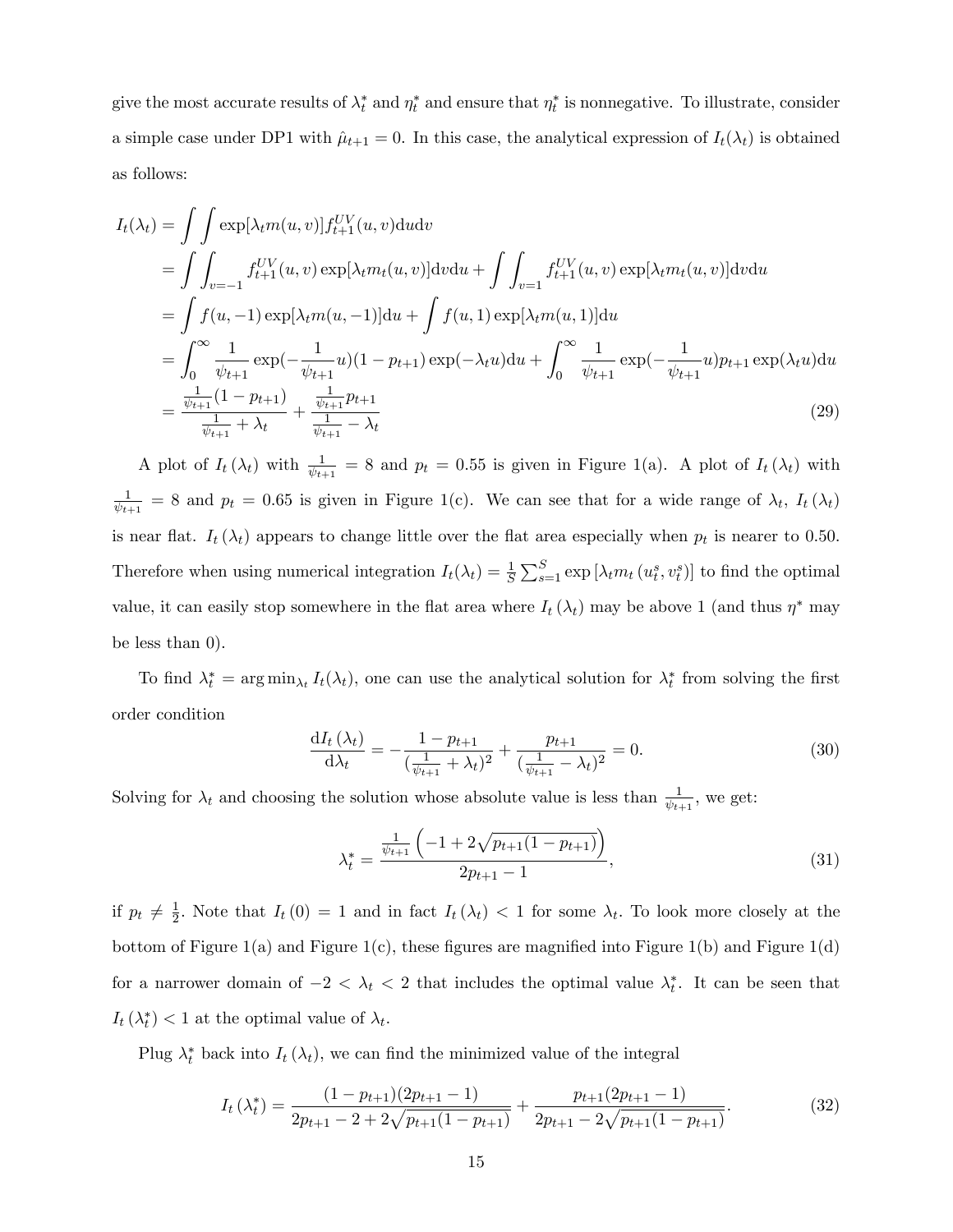It is interesting to see that  $I_t(\lambda_t^*)$  does not depend on  $\psi_{t+1}$  but depends only on  $p_{t+1}$ .<sup>1</sup> Figure 1(e) is the plot  $I_t(\lambda_t^*)$  as a function of  $p_{t+1} \in (0,1) \setminus \{0.5\}$ . Note that the optimal value of  $I_t(\lambda_t^*)$ is smaller than 1 for all values of  $p_{t+1}$  on  $(0,1) \setminus \{0.5\}$ , which means that  $\eta_t^*$  is greater than 0 for all  $p_{t+1}$  (except for 0.50). While  $\lambda_t^*$  in (31) is not defined for  $p_{t+1} = 0.5$ , the limiting value  $\lim_{p_{t+1}\to 0.5} I_t(\lambda_t^*) = 1$  as shown in Figure 1(e), in which case  $\eta_t^* = -\log I_t(\lambda_t^*) \to 0$  indicating that the moment constraint would not improve the density forecast when  $p_{t+1} \rightarrow 0.5$ . It is important to note that, the further  $p_{t+1}$  deviates from 0.5, the more room we can have for improvement from imposing the moment constraint. This is because  $\eta_t^*$  can be substantially less than 1 when  $p_{t+1}$ deviates from 0.5. See Figure 1(e). As tabulated in Figure 1(f), the gain  $\eta_t^*$  in the new ME density  $h^{UV}$  increases as  $p_{t+1}$  deviates from 0.5.

## 5 Evaluation of Density Forecast Models

To evaluate different density forecast models (Model 1, Model 2, Model 3), a *proper* scoring rule can be compared. A scoring rule  $S(f, y)$  of the density forecast f is a real value evaluated at the realized value  $y$  of a random variable Y. A score rule is positive-oriented (negative-oriented) if it is to be maximized (minimized). A larger expected positive-oriented (negative-oriented) scoring rule means that the associated density forecast is better (worse). For a proper positive-oriented scoring rule  $S(f, y)$ , the expected score of the true density is always greater than the expected score of any other density. A positive-oriented scoring rule is proper if  $E_fS(f, Y) \ge E_fS(g, Y)$  for all densities f and g, where  $E_fS(f, Y) = \int S(f, y)f(y)dy$  is the expected score value of  $S(f, y)$  under the density function f, and  $E_fS(g, Y) = \int S(g, y)f(y)dy$  is the expected score value of  $S(g, y)$  under the density function f. If the equality holds only if  $f = g$ , then the score function is strictly proper. If the true conditional density of Y is  $f$ , then the density forecast  $f$  is ideal. A negative-oriented scoring rule is proper if  $E_fS(f, Y) \leq E_fS(g, Y)$ . See Gneiting and Raftery (2007) and Gneiting and Ranjan (2011). In this section, we consider three proper scoring rules: logarithmic score (LS), quantile score (QS), and continuous ranked probability score (CRPS). LS is positive-oriented, while QS and CRPS are negative-oriented.

<sup>&</sup>lt;sup>1</sup>This is due to the particular moment condition  $m_t(u, v) = uv - \mu_{t+1}$  and  $\mu_{t+1} = 0$  (21) in deriving this. It is not true in general with a different moment condition. For example, if the moment condition with  $\mu_{t+1} \neq 0$ ,  $I_t(\lambda_t^*)$  will depend on  $\psi_{t+1}$  and  $p_{t+1}$ .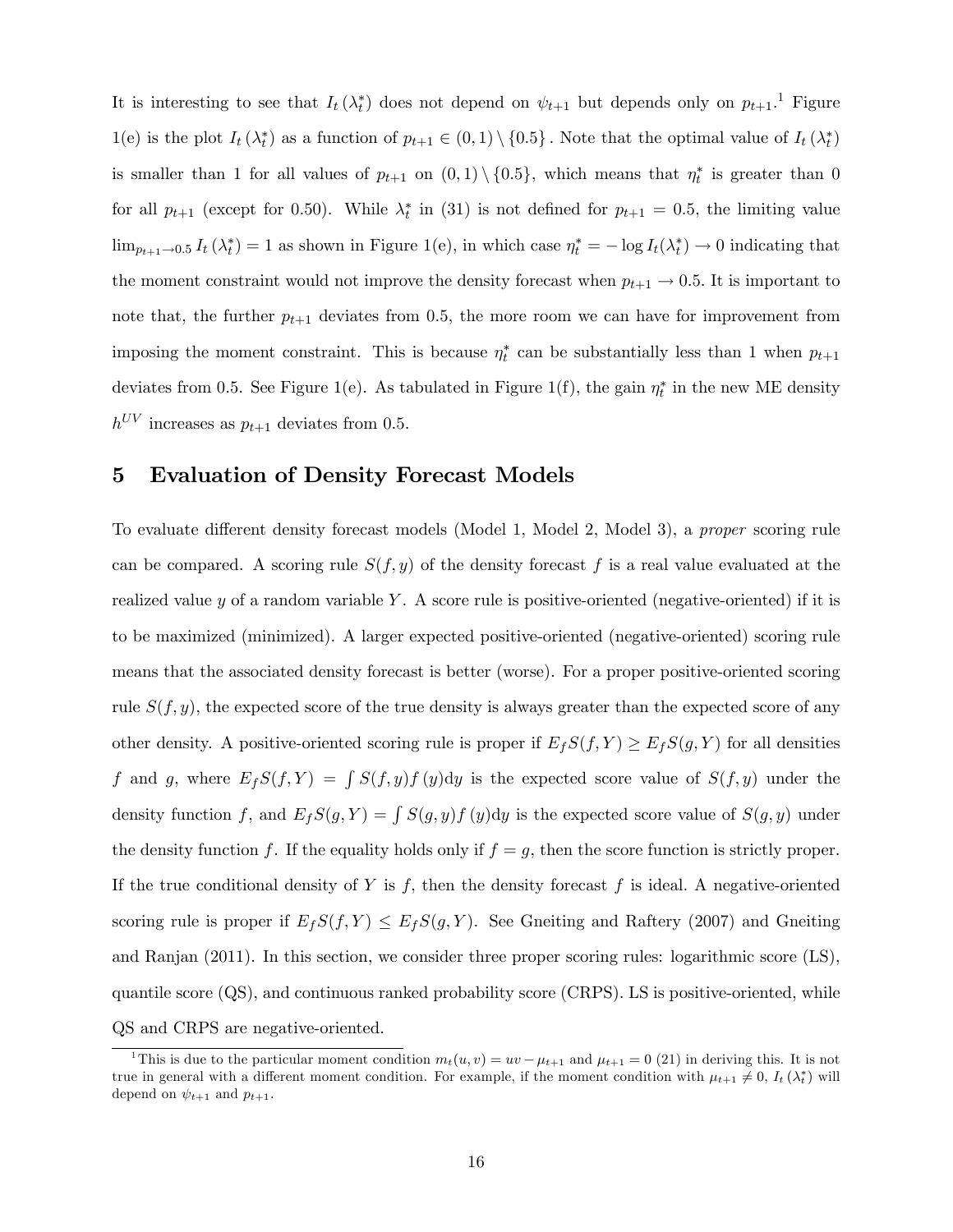#### 5.1 Logarithmic Score

The logarithmic score (LS) is defined as

$$
LS(f, y) \equiv \log f(y). \tag{33}
$$

The difference of the expected logarithmic scores is the KLIC divergence measure. For example, when comparing the performance of  $h^{UV}$  (Model 3) and  $f^{UV}$  (Model 2), the difference of the expected log scores of  $h$  and  $f$  is

$$
KLIC(h, f) = E_h [LS(h, Y) - LS(f, Y)] = E_h [\log h(Y) - \log f(Y)], \qquad (34)
$$

where  $Y = (U, V)$ .  $KLIC(h, f) \geq 0$  due to the Jensen's inequality applied to the logarithmic function which is concave. See Rao (1965), White (1994), and Ullah (1996). To estimate the logarithmic score, we use the sample of the total number of observations  $T$ , divided into  $R$  insample observations and P out-of-sample observations  $(T = R + P)$ . For in-sample (IS) estimation, the expected logarithmic score  $E[LS(f, Y)]$ , for f being the density from Model 1, Model 2, or Model 3, is estimated by

$$
LS_{IS} = \frac{1}{R} \sum_{t=1}^{R} LS_t,
$$
\n(35)

where  $LS_t = LS(f_t, y_t)$  is the logarithmic score of the density estimated at time t, and evaluated at the realized value  $y_t$  at time t (where  $y_t = r_t$  for Model 1 and  $y_t = (u_t, v_t)$  for Models 2, 3). For out-of-sample (OOS) forecasting, the expected logarithmic score is estimated by the out-of-sample average of predicted logarithmic scores

$$
LS_{OOS} = \frac{1}{P} \sum_{t=R}^{T-1} LS_{t+1},\tag{36}
$$

where  $LS_{t+1} = LS(f_{t+1}, y_{t+1})$  is the predicted logarithmic score of the one-period ahead density forecast  $f_{t+1}$  made at time t and evaluated at the realized value  $y_{t+1}$  at time  $t + 1$ . The out-ofsample forecast evaluation period is for  $t = R, \ldots, T-1$ , with the total P observations in the OOS. The density forecast with a higher value of LS is the better density forecast.

To apply the logarithmic score to the decomposition model, let  $y = (u, v)$  and

$$
LS(f_{t+1}, y_{t+1}) = LS\left(f_{t+1}^{UV}, (u_{t+1}, v_{t+1})\right) = \log f_{t+1}^{UV}(u_{t+1}, v_{t+1}).
$$
\n(37)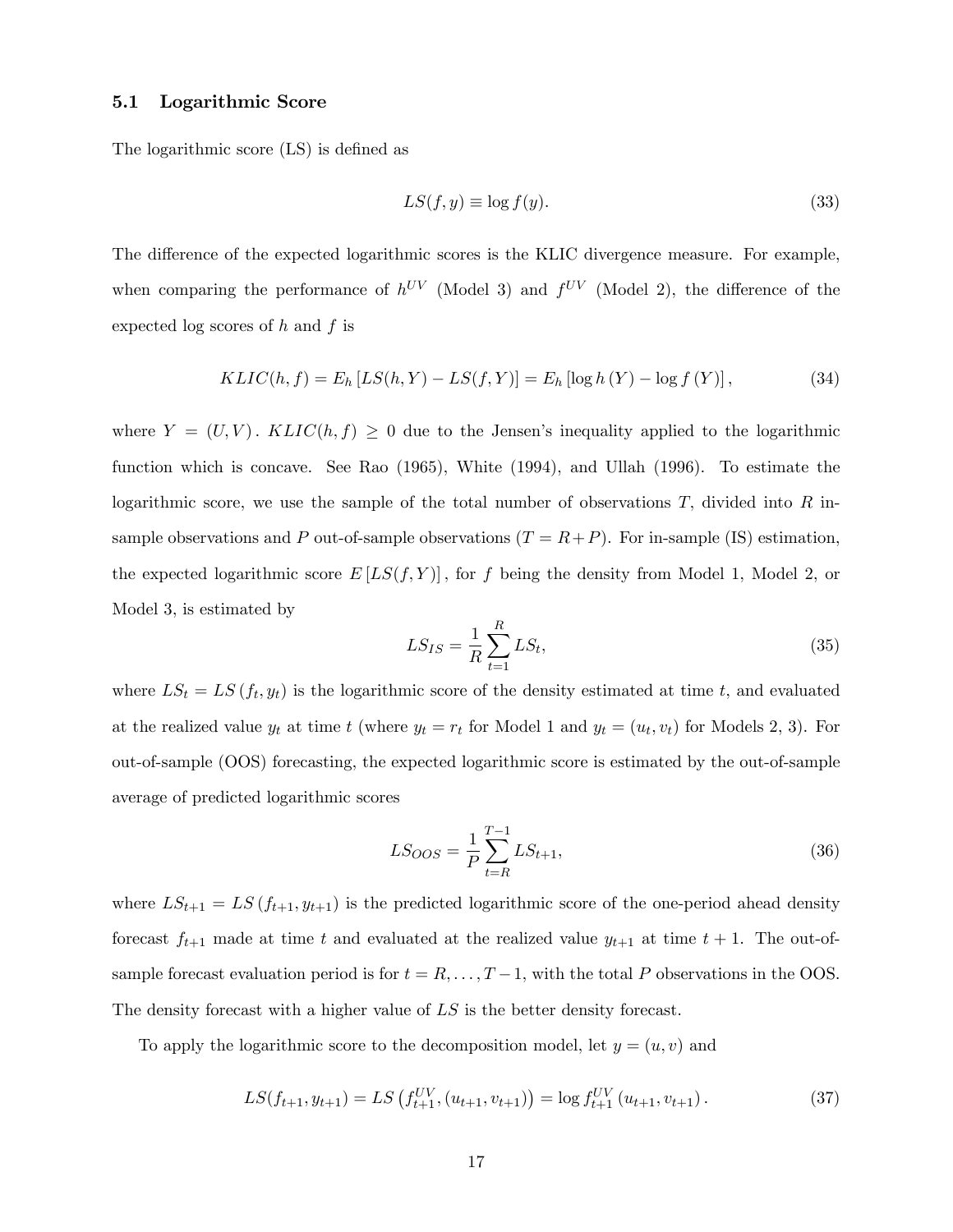The joint density forecast can be improved by improving any of the two marginal density forecasts and a copula density forecast, i.e., any of the three terms in the right hand side of

$$
LS\left(f_{t+1}^{UV}, (u_{t+1}, v_{t+1})\right) = \log f_{t+1}^{U}\left(u_{t+1}\right) + \frac{1 + v_{t+1}}{2}\log \rho_{t+1} + \frac{1 - v_{t+1}}{2}\log(1 - \rho_{t+1}).\tag{38}
$$

We compare density forecasts by the average out-of-sample logarithmic scores in  $(36)$  where  $LS_t$ is the logarithmic score  $LS(f_{t+1}^{UV}, (u_{t+1}, v_{t+1}))$  of the joint density forecast made at time t, and evaluated at the realized absolute return  $u_{t+1}$  and the realized sign  $v_{t+1}$  at time  $t + 1$ .

It should be noted that the logarithmic score of this joint density of  $U$  and  $V$  can be compared with that of the normal density forecast model (Model 1) as well. Since  $r_{t+1} \equiv U_{t+1}V_{t+1}$ , the normal density forecast model conditional on the information set  $I_t$  in (2) can be seen as

$$
f_{t+1}(r) = \sum_{v \in \{-1,1\}} f_{t+1}^{UV}(u,v) = f_{t+1}^{UV}(-r,-1) + f_{t+1}^{UV}(r,1)
$$
 (39)

because the Jacobian of the transformation from  $(r = uv, w = v)$  to  $(u = r/w, v = w)$  is 1. Further, since the logarithmic score is evaluated at one *realized* value  $r_{t+1} = u_{t+1}v_{t+1}$  at each time t, the average out-of-sample logarithmic score value of the density forecast of Model 1 is expressed as that of the joint density forecast  $f_{t+1}^{UV}(u_{t+1}, v_{t+1})$ 

$$
\frac{1}{P} \sum_{t=R}^{T-1} \log f_{t+1}(r_{t+1}) = \frac{1}{P} \sum_{t=R}^{T-1} \log f_{t+1}^{UV}(u_{t+1}, v_{t+1}).
$$
\n(40)

So we can actually compare Model 1 and Model 2 via the scoring rule of the joint density of U and V. In Section 6 for empirical applications, the results using the logarithmic scores  $LS_{IS}, LS_{OOS}$ are presented in Table 1.

#### 5.2 Value-at-Risk Forecasts and Quantile Score

An important application of the density forecast models is to make risk forecasts. Since a "better" density forecast is in terms of the expected logarithmic score which is estimated by the average out-of-sample logarithmic score evaluated at  $\{(u_{t+1}, v_{t+1})\}\$ , the evaluation of the density forecast models is to compare the overall performance over the entire support  $u \in \mathbb{R}^+$  and  $v \in \{-1,1\}$ . A better density forecast over the entire support may not necessarily be a better density forecast for a certain subset of the support. It would be interesting to compare the density forecast models over the tail part of the support. As reported later, we find the density forecasts from Model 2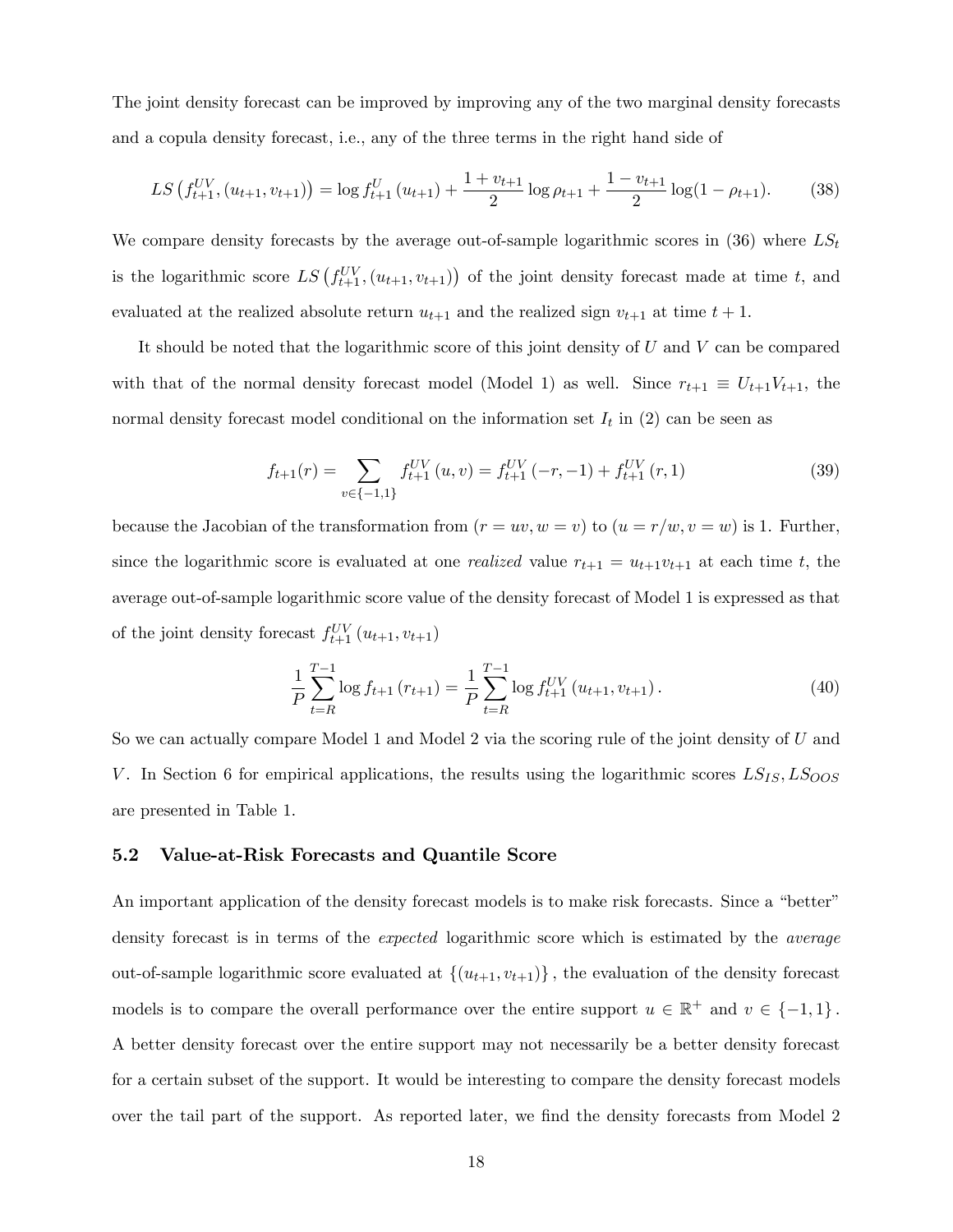generates higher average logarithmic score than Model 1, while the mean forecasts from Model 2 are not necessarily better than those from Model 1. That means the improvement should come from the support away from the mean, possibly from tails.

Therefore we examine if the decomposition model's density and the maximum entropy density can also generate superior density forecast in tails. We focus on Value-at-Risk (VaR), the quantiles of the density forecasts. To be specific, we will invert the conditional distribution functions of the density forecasts to obtain the conditional quantile forecasts, namely,  $VaR_{t+1}(\alpha) = F_{t+1}^{-1}(\alpha)$ , for a given tail probability  $\alpha \in (0, 1)$ . While we could do more by computing other tail/risk measures such as the risk spectrum (the weighted average of return quantiles with weights reflecting different risk aversion), the expected short fall, the loss given default, or unexpected loss, we will focus on the forecasts of Va $R_{t+1}(\alpha)$  with  $\alpha = 0.01$ .

The normal density forecast  $(M1)$  is determined by its mean forecast  $\hat{\mu}_{t+1}$  and standard deviation forecast  $\hat{\sigma}_{t+1}$  from GARCH(1,1), the VaR forecast is given by  $\hat{\mu}_{t+1} + \hat{\sigma}_{t+1} \Phi^{-1}(\alpha)$  where  $\Phi(\cdot)$  is the CDF of the standard normal distribution. For the decomposition models M2 and M3, it is difficult to derive the VaR analytically as there is no explicit solution, so we use numerical methods to obtain VaR forecasts from the density forecast. Once the joint density forecast  $f_{t+1}^{UV}(u, v)$  in M2 or the joint density forecast under the moment constraint  $h_{t+1}^{UV}(u, v)$  in M3 are computed, we can again generate S random draws of  $\{u_t^s, v_t^s\}_{s=1}^S$  from  $f_{t+1}^{UV}(u, v)$  or  $h_{t+1}^{UV}(u, v)$ , and calculate the return by  $r_t^s = u_t^s v_t^s$  and find the  $\alpha$ -percentile by taking the  $[\alpha S]$  lowest return from the random draws as the forecasted VaR( $\alpha$ ) for a given  $\alpha$ .

To generate the random draws of  $\{u_t^s, v_t^s\}_{s=1}^S$  from  $f_{t+1}^{UV}(u, v)$ , we can just follow the same procedure in the last section. However, to generate the random draws of  $\{u_t^s, v_t^s\}_{s=1}^S$  from  $h_{t+1}^{UV}(u, v)$ is less straightforward. Still we follow similar steps, that we first generate  $U_{t+1}$  based on its marginal density  $h_{t+1}^U(u)$ , and then generate  $V_{t+1}$  based on the conditional density of  $h^{V|U}(v|u)$ , and since  $V_{t+1}$  is binary, the conditional density should also be Bernoulli-type. Substitute (10) and (21) to (22), the joint density of  $U_{t+1}$  and  $V_{t+1}$  under moment constraint can be written as:

$$
h_{t+1}^{UV}(u,v) = f_{t+1}^{U}(u)\rho_{t+1}^{\frac{1+v}{2}}(1-\rho_{t+1})^{\frac{1-v}{2}}\exp\left[\eta_t^* + \lambda_t^*(uv - \mu_{t+1})\right].
$$

Since the sign part is binary where  $V_{t+1}$  can only take value of 1 or  $-1$ , the marginal distribution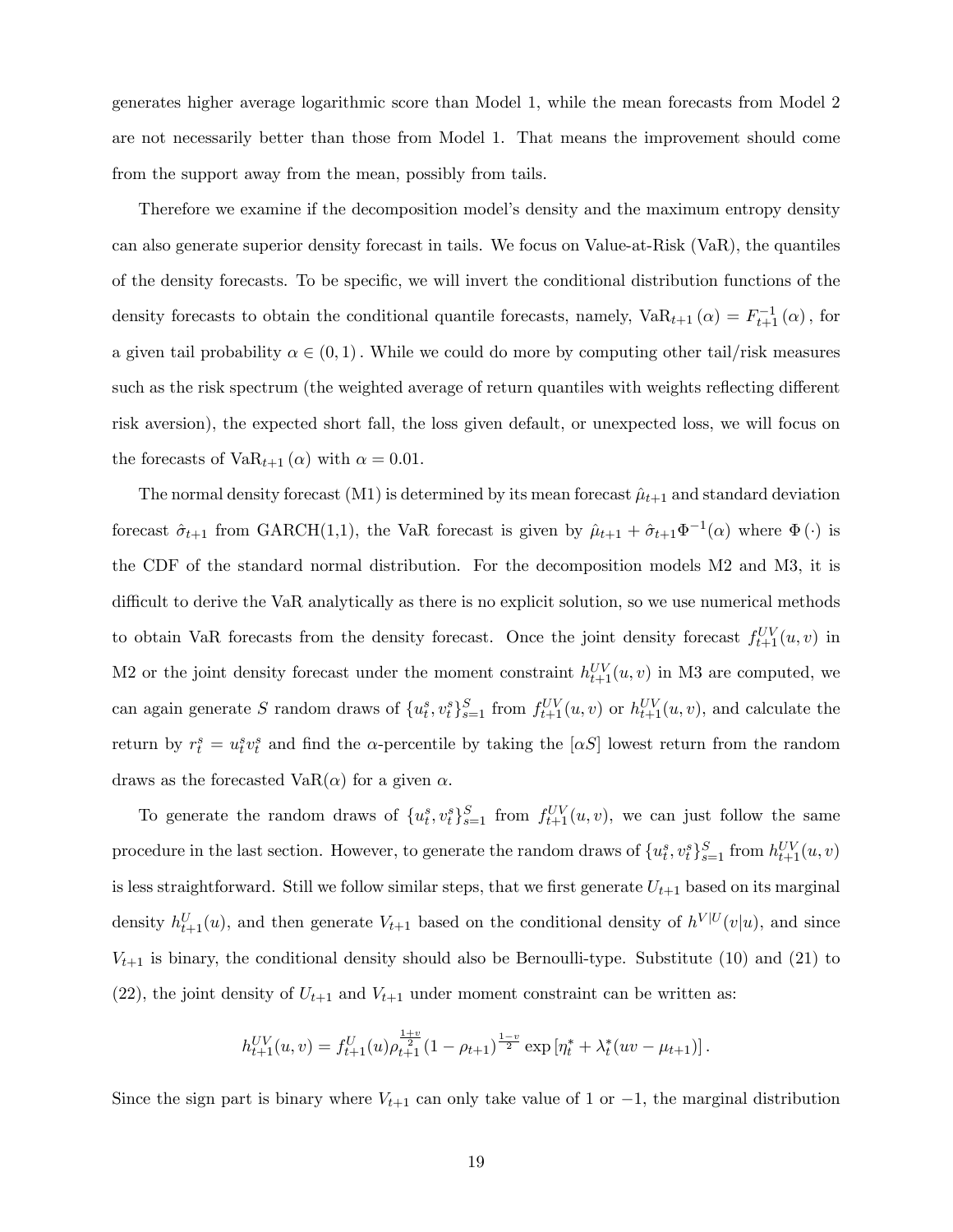of  $U_{t+1}$  can then be written as:

$$
h_{t+1}^{U}(u) = h_{t+1}^{UV}(u, -1) + h_{t+1}^{UV}(u, 1)
$$
  
=  $f_{t+1}^{U}(u)(1 - \rho_{t+1}) \exp(\eta_t^* - \lambda_t^* \hat{\mu}_{t+1} - \lambda_t^* u) + f_{t+1}^{U}(u)\rho_{t+1} \exp(\eta_t^* - \lambda_t^* \hat{\mu}_{t+1} + \lambda_t^* u)$   
=  $\exp(\eta_t^* - \lambda_t^* \hat{\mu}_{t+1}) f_{t+1}^{U}(u)[(1 - \rho_{t+1}) \exp(-\lambda_t^* u) + \rho_{t+1} \exp(\lambda_t^* u)],$ 

then the conditional density of  $V_{t+1}$  given realizations of  $U_{t+1}$  is given by:

$$
h_{t+1}^{V|U}(v|u) = \frac{h_{t+1}^{UV}(u,v)}{h_{t+1}^{U}(u)}
$$
  
= 
$$
\frac{\rho_{t+1}^{\frac{1+v}{2}}(1 - \rho_{t+1})^{\frac{1-v}{2}} \exp(\lambda_t^* uv)}{(1 - \rho_{t+1}) \exp(-\lambda_t^* u) + \rho_{t+1} \exp(\lambda_t^* u)}
$$

However, it is not always easy to generate u's from the  $h_{t+1}^{U}(u)$  function since it is not a common density function especially when the  $\rho_{t+1}$  function is complicated for some copulas. To solve this problem, we consider two possible methods. The straight method to generate u from  $h_{t+1}^{U}(u)$  is to use the probability integral transformation  $(PIT)$ . Since we assume that u follows an exponential distribution with mean equal to  $\psi_{t+1}$ , we have  $f_{t+1}^{U}(u) = \frac{1}{\psi_{t+1}} \exp\left(-\frac{1}{\psi_{t+1}}\right)$  $\frac{1}{\psi_{t+1}}u$ . Substituting this expression into the marginal distribution  $h_{t+1}^U(u)$ , we get

$$
h_{t+1}^U(u) = \exp(\eta_t^* - \lambda_t^* \hat{\mu}_{t+1}) \frac{1}{\psi_{t+1}} \exp\left(-\frac{1}{\psi_{t+1}} u\right) \left[ (1 - \rho_{t+1}) \exp(-\lambda_t^* u) + \rho_{t+1} \exp(\lambda_t^* u) \right],
$$

and the CDF

$$
H_{t+1}^{U}(u) = \int h_{t+1}^{U}(u) du
$$
  
=  $\exp(\eta_t^* - \lambda_t^* \mu_{t+1}) \frac{1}{\psi_{t+1}} \frac{1 - \rho_{t+1}}{\frac{1}{\psi_{t+1}} + \lambda_t^*} \left[ 1 - \exp\left( -\left( \frac{1}{\psi_{t+1}} + \lambda_t^* \right) u \right) \right]$   
+  $\exp(\eta_t^* - \lambda_t^* \mu_{t+1}) \frac{1}{\psi_{t+1}} \frac{\rho_{t+1}}{\frac{1}{\psi_{t+1}} - \lambda_t^*} \left[ 1 - \exp\left( -\left( \frac{1}{\psi_{t+1}} - \lambda_t^* \right) u \right) \right].$ 

Once we get this analytical expression of the CDF of  $U_{t+1}$ , we can first generate random numbers from uniform distribution, and solve for  $u$  from the inverse of its CDF function evaluated at the realizations of the uniform distribution. However,  $H_{t+1}^{U}(u)$  is a highly nonlinear function in u, and the only way to solve the inverse function of the CDF is through numerical methods, which could be very inefficient and inaccurate and thus affect the random draws of  $u$ , so we do not consider using PIT in the empirical application.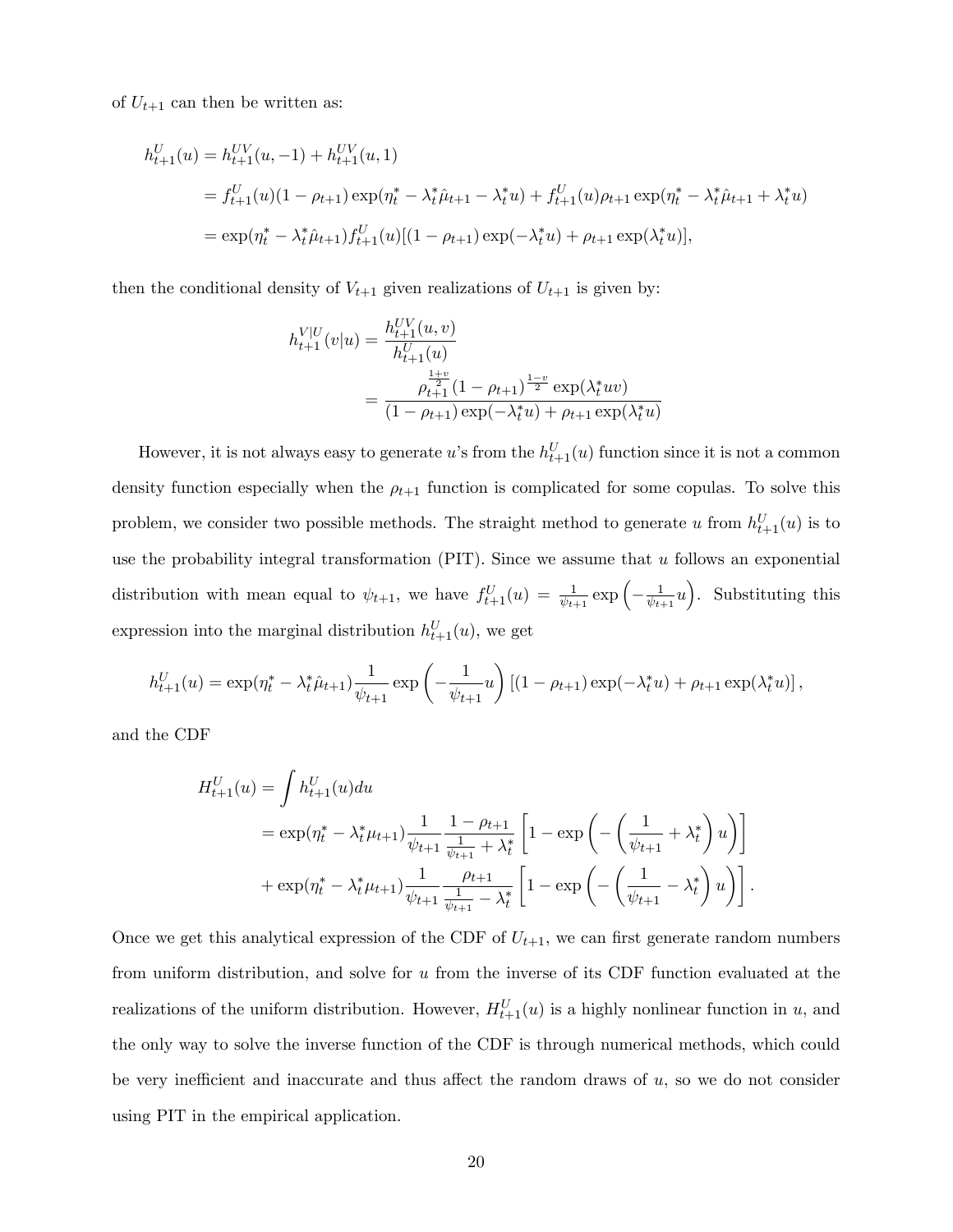An alternative method is the Metropolis-Hastings algorithm to generate u's from  $h_{t+1}^U(u)$ . The sketch of this algorithm is as follows. Let  $Y \sim f_Y(y)$  (target density) and  $X \sim f_X(x)$  (candidategenerating density), and  $f_Y$  and  $f_X$  have common support. If it is easy to generate X from  $f_X(x)$ , then the following algorithm can generate Y from  $f_Y(y)$ :

- 1. Generate  $X_0 \sim f_X(x)$ . Set  $Z_0 = X_0$ .
- 2. For  $i = 1, 2, \ldots$  generate  $U_i \sim$  Uniform $(0, 1)$  and  $X_i \sim f_X(x)$ . Calculate

$$
\alpha_i = \min\left\{\frac{f_Y(X_i)}{f_X(X_i)} \cdot \frac{f_X(Z_{i-1})}{f_Y(Z_{i-1})}, 1\right\}.
$$

$$
Z_i = \left\{\begin{array}{ll} X_i & \text{if} & U_i \le \alpha_i \\ Z_{i-1} & \text{if} & U_i > \alpha_i \end{array}\right..
$$

Then, as  $i \to \infty$ ,  $Z_i$  will converge to Y in distribution.

See Casella and Berger (2002) and Chib and Greenberg (1995) for an introduction to the Metropolis-Hastings algorithm. In terms of our notation to generate  $u \sim h_{t+1}^U(u)$ ,  $h_{t+1}^U$  is the target density and  $f_{t+1}^U$  is the candidate-generating density. Since it is easy to generate  $u \sim f_{t+1}^U(u)$ , we will set  $u \sim f_{t+1}^{U}(u)$  as the X variable above, and  $u \sim h_{t+1}^{U}(u)$  to be the Y variable above, and then  $u \sim h_{t+1}^U(u)$  can be generated applying the Metropolis-Hastings algorithm. Using these u's we can get the VaR forecast according to the numerical method discussed above.

To compare the VaR forecasts from different density forecast models, we define the quantile score (QS) from the "check function" of Koenker and Bassett (1978). The QS of a quantile  $F^{-1}(\alpha)$ for a given probability level  $\alpha \in (0, 1)$  is defined as

$$
QS(f, y; \alpha) \equiv \left[\alpha - \mathbf{1}\left(y \le F^{-1}\left(\alpha\right)\right)\right]\left(y - F^{-1}\left(\alpha\right)\right). \tag{41}
$$

The QS is a negative-oriented scoring rule, i.e., a lower QS means that the associated density forecast is better for the VaR forecasts. Saerens (2000), Bertail, Haefke, Politis and White (2004), Komunjer (2005), Bao, Lee and Saltoğlu (2006), and Gneiting (2011) show that the QS or the check loss function can be regarded as a (negative) quasi-likelihood, therefore QS can provide a measure of the lack-of-Öt of a quantile model.

Once we obtained a VaR,  $F^{-1}(\alpha)$ , by the numerical method discussed above, we plug it to the above expression to compute QS. For in-sample (IS) estimation, the expected quantile score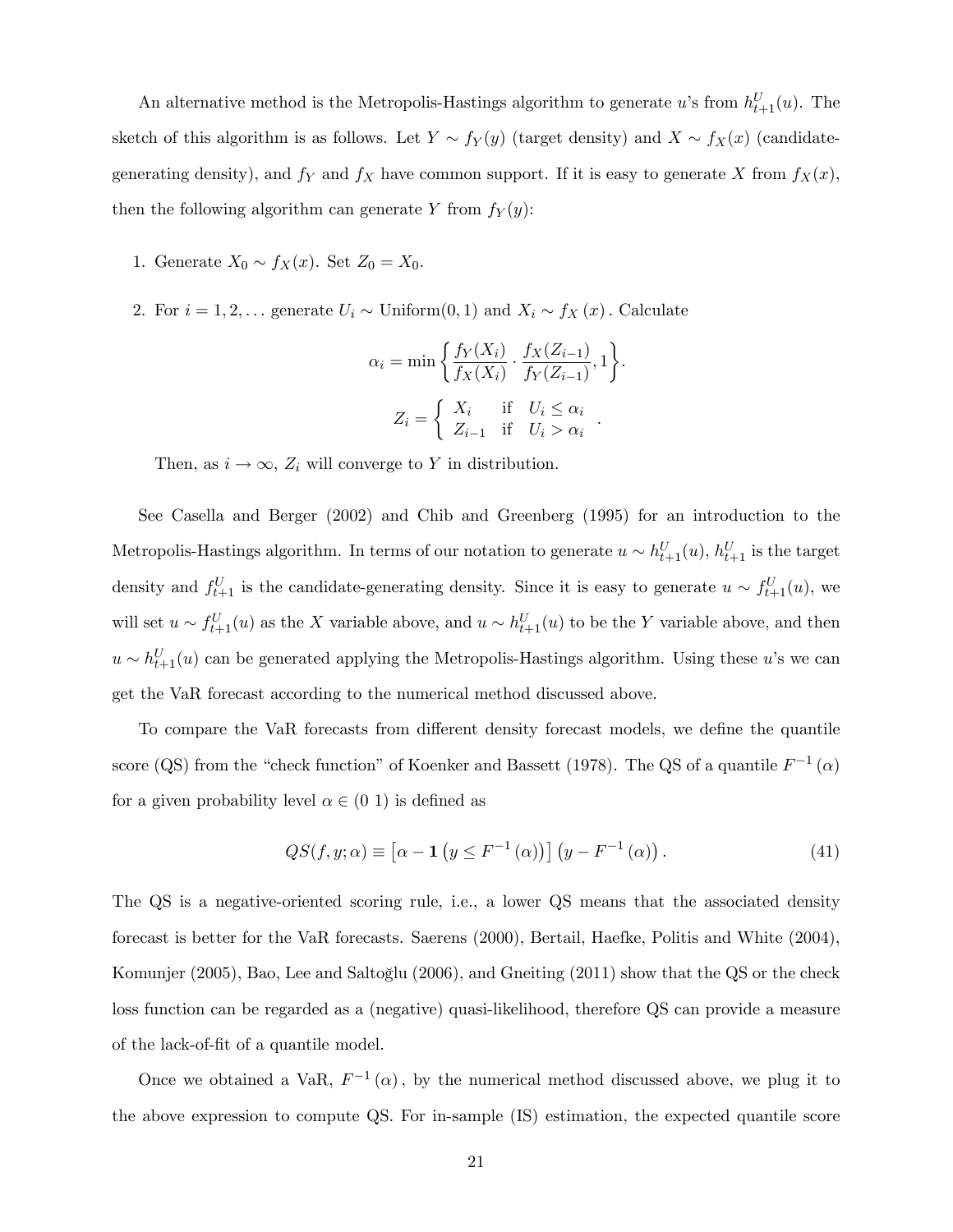$E[QS(f, Y; \alpha)]$ , for f being the density from Model 1, Model 2, or Model 3, is estimated by

$$
QS_{IS}\left(\alpha\right) = \frac{1}{R} \sum_{t=1}^{R} QS_{t}\left(\alpha\right),\tag{42}
$$

where  $QS_t(\alpha) = QS(f_t, y_t; \alpha)$  is the quantile score of the density estimated at time t and evaluated at the realized value  $y_t$  at time t (where  $y_t = r_t$  for Model 1 and  $y_t = (u_t, v_t)$  for Models 2, 3). For out-of-sample (OOS) forecast, the predictive QS is estimated by computing the average out-of-sample check loss

$$
QS_{OOS}(\alpha) = \frac{1}{P} \sum_{t=R}^{T-1} QS_{t+1}(\alpha),
$$
\n(43)

where  $QS_{t+1}(\alpha) = QS(f_{t+1}, y_{t+1}; \alpha)$  is the quantile score of the one-period ahead density forecast  $f_{t+1}$  made at time t and evaluated at the realized value  $y_{t+1}$  at time  $t+1$ . For example, for Model 2,  $QS_t(\alpha) = QS(f_{t+1}^{UV}, (u_{t+1}, v_{t+1}); \alpha)$  with the density forecast  $f_{t+1}^{UV}, (u_{t+1}, v_{t+1})$  made at time t and evaluated at the realized absolute return  $u_{t+1}$  and the realized sign  $v_{t+1}$  at time  $t + 1$ . In Section 6 for empirical applications, the results using the quantile scores  $QS_{IS}(\alpha)$ ,  $QS_{OOS}(\alpha)$  are presented in Table 2.

Besides the quantile score, the VaR's from different density models can be evaluated by the coverage probability. See Corradi, Fosten, and Gutknecht (2020). Given the quantile  $F^{-1}(\alpha)$ , the in-sample and out-of-sample coverage probabilities are estimated by

$$
\hat{\alpha}_{IS} = \frac{1}{R} \sum_{t=1}^{R} \left[ \mathbf{1}(y_t < F_t^{-1}(\alpha)) \right],
$$
\n
$$
\hat{\alpha}_{OOS} = \frac{1}{P} \sum_{t=R}^{T-1} \left[ \mathbf{1}(y_{t+1} < F_{t+1}^{-1}(\alpha)) \right].
$$
\n(44)

A density model is more desirable if these empirical coverage probabilities of its quantiles are closer to the true coverage probabilities. In Section 6 for empirical applications, the results for  $\hat{\alpha}_{IS}, \hat{\alpha}_{OOS}$ are presented in Table 3.

#### 5.3 Continuous Ranked Probability Score

The continuous ranked predictive score (CRPS; Matheson and Winkler 1976; Gneiting and Raftery 2007; Gneiting and Ranjan 2011) is a negative-oriented scoring rule to evaluate density forecast f. Let the probability score,  $PS(f, z) = \left[\int_{-\infty}^{z} f(y) dy - \mathbf{1} (y \leq z)\right]^2$ , be the quadratic distance between a binary event  $\mathbf{1}(y \leq z)$  and its expectation  $E[\mathbf{1}(y \leq z)] = \Pr(y \leq z) = \int_{-\infty}^{z} f(y) dy =$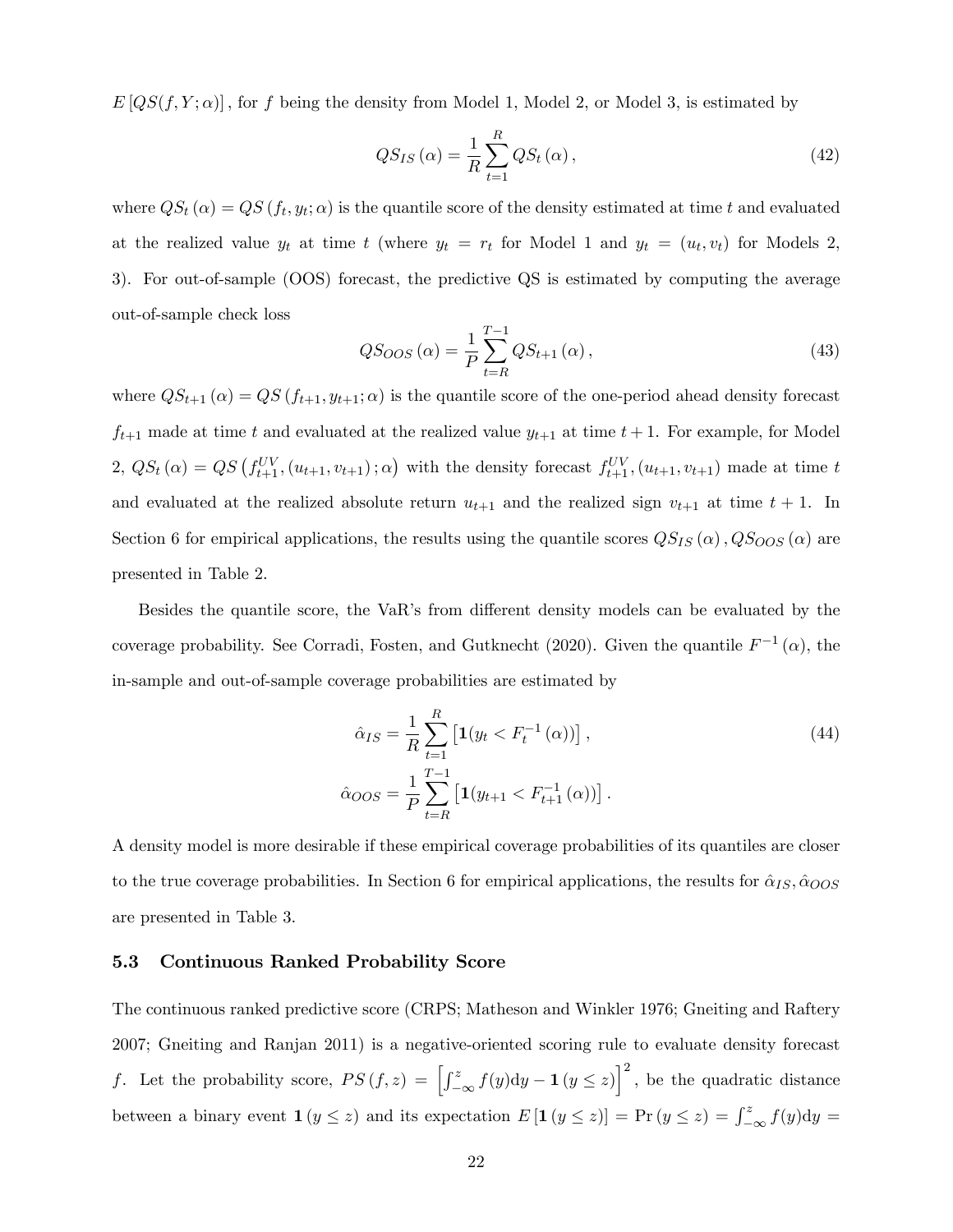$F(z)$  which is the corresponding CDF of the density  $f(y)$ . CRPS is defined as the integration of  $PS(f, z)$  over  $z \in \mathbb{R}$  :

$$
CRPS(f, y) \equiv \int_{-\infty}^{\infty} \left[ \int_{-\infty}^{z} f(y) dy - \mathbf{1} \left( y \le z \right) \right]^{2} dz.
$$
 (45)

Gneiting and Ranjan (2011) note that CRPS is equivalently expressed in terms of the quantile score in (41):

$$
CRPS(f, y) = 2 \int_0^1 QS(f, y; \alpha) d\alpha,
$$
\n(46)

so that CRPS reflects the quantile scores for all values of  $\alpha$  from 0 to 1. Thus we first compute  $QS(f_t, y_t; \alpha)$  using  $VaR(\alpha)$  from  $\int_{-\infty}^{VaR(\alpha)} f(y) dy = \alpha$  and approximate CRPS by

$$
CRPS(f_t, y_t) \approx \frac{2}{J-1} \sum_{j=1}^{J-1} QS(f_t, y_t; \alpha_j), \qquad (47)
$$

as in Gneiting and Ranjan (2011), with  $\alpha_j = \frac{j}{j}$  $\frac{\partial J}{\partial t}$  and  $J = 100$ . For in-sample (IS) estimation, the expected CRPS,  $E[CRPS(f, Y)]$ , for f being the density from Model 1, Model 2, or Model 3, is estimated by

$$
CRPS_{IS} = \frac{1}{R} \sum_{t=1}^{R} CRPS_t,
$$
\n(48)

where  $CRPS_t \equiv CRPS(f_t, y_t)$  is the CRPS of the density estimated at time t and evaluated at the realized value  $y_t$  at time t. For out-of-sample (OOS) forecast, the expected CRPS is estimated by computing the average out-of-sample CRPS

$$
CRPS_{OOS} = \frac{1}{P} \sum_{t=R}^{T-1} CRPS_{t+1},\tag{49}
$$

where  $CRPS_{t+1} \equiv CRPS(f_{t+1}, y_{t+1})$  is the CRPS of the one-period ahead density forecast  $f_{t+1}$ made at time t and evaluated at the realized value  $y_{t+1}$  at time  $t + 1$ . With letting  $y = (u, v)$ , we compare density forecasts by the average out-of-sample CRPS in (49) where  $CRPS_{t+1}$  =  $CRPS(f_{t+1}^{UV}, (u_{t+1}, v_{t+1}))$  for Model 2 and  $CRPS_{t+1} = CRPS(h_{t+1}^{UV}, (u_{t+1}, v_{t+1}))$  for Model 3, evaluated at the realized absolute return  $u_{t+1}$  and the realized sign  $v_{t+1}$  at time  $t + 1$ . In Section 6 for empirical applications, the results for  $CRPS_{IS}, CRPS_{OOS}$  are presented in Table 4.

#### 5.4 Test of Comparing Predictive Ability

To compare density forecast models, we test for the null hypothesis that two density forecasts  $f, g$  are equal in a scoring rule,  $H_0 : E [S(f, Y)] - E [S(g, Y)] = 0$ . The scoring rule  $S(f, y)$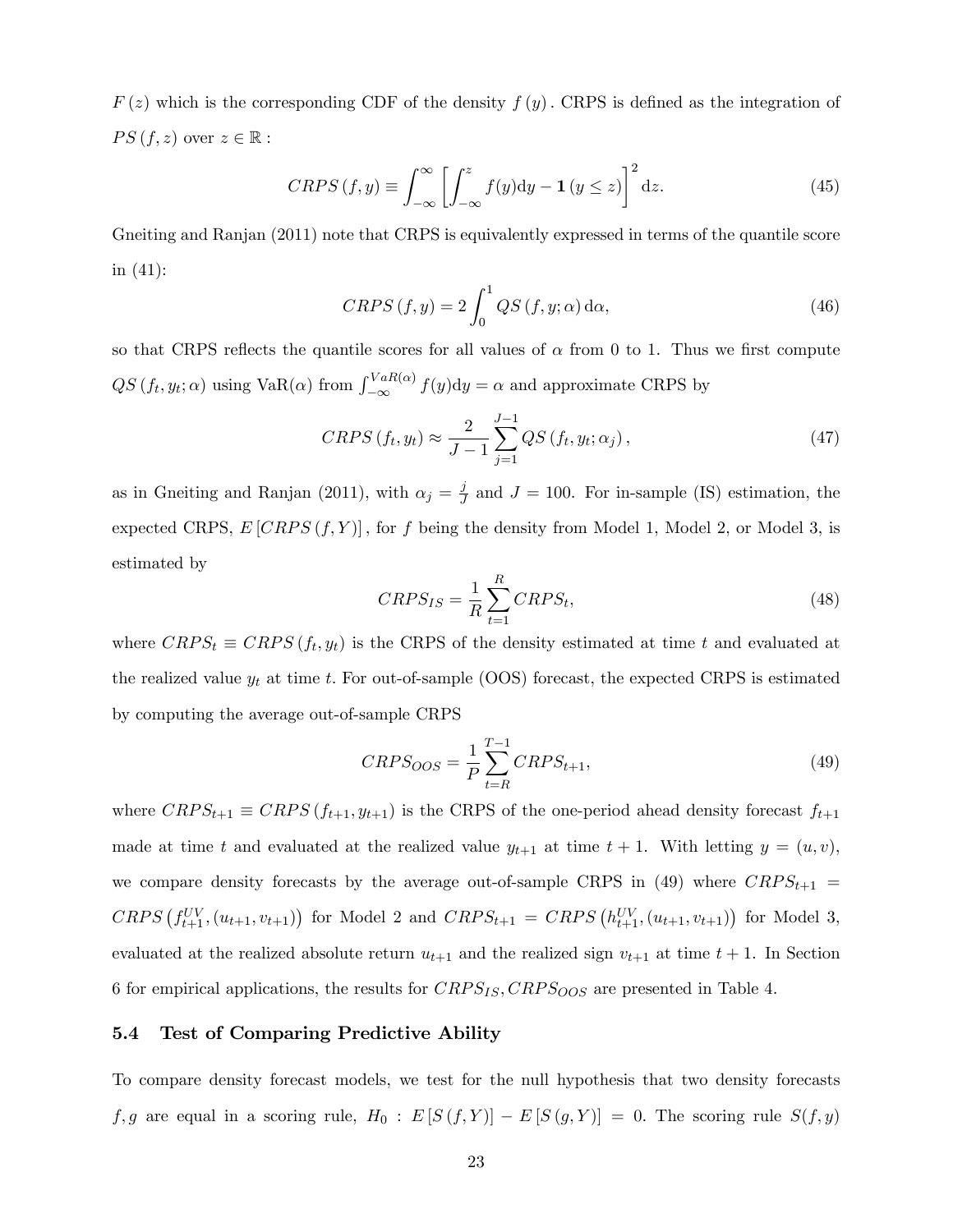is  $LS(f, y)$ ,  $QS(f, y)$ , or  $CRPS(f, y)$ . The alternative hypothesis that g is better than f is  $H_1 : E [S (f, Y)] - E [S (g, Y)] < 0$  for a positive-oriented scoring rule such as LS, and  $H_1$ :  $E[S(f, Y)] - E[S(g, Y)] > 0$  for a negative-oriented scoring rule such as QS and CRPS.

The test statistic for comparing the in-sample (IS) estimated densities  $f_t$  and  $g_t$  is  $t_{IS}$  =  $\sqrt{R}\left( \bar{S}^{f}_{R}-\bar{S}^{g}_{R}\right)$  $\int \hat{\sigma}_R$ , where  $\bar{S}_R^f = \frac{1}{R}$  $\frac{1}{R} \sum_{t=1}^{R} S(f_t, y_t), \ \ \bar{S}_R^g = \frac{1}{R}$  $\frac{1}{R} \sum_{t=1}^{R} S(g_t, y_t)$ , and  $\hat{\sigma}_R^2 =$ 1  $\frac{1}{R}\sum_{t=1}^{R} [S(f_t, y_t) - S(g_t, y_t)]^2$ . The test statistic for comparing the out-of-sample (OOS) density forecasts is  $t_{OOS} = \sqrt{P} \left( \bar{S}_P^f - \bar{S}_P^g \right)$  $\int \hat{\sigma}_P$ , where  $\bar{S}^f_P = \frac{1}{P}$  $\frac{1}{P} \sum_{t=R}^{T-1} S(f_{t+1}, y_{t+1}), \bar{S}_P^g = \frac{1}{P}$  $\frac{1}{P} \sum_{t=R}^{T-1} S(g_{t+1}, y_{t+1}),$ and  $\hat{\sigma}_P^2 = \frac{1}{P}$  $\frac{1}{P}\sum_{t=R}^{T-1} [S(f_{t+1}, y_{t+1}) - S(g_{t+1}, y_{t+1})]^2$ . The test statistics are asymptotically standard normal under  $H_0$ . In Section 6 for empirical applications, we report the t-statistics and their asymptotic p-values.

## 6 Empirical Applications

#### 6.1 Data

In our empirical studies, we use the daily S&P500 index. Denote by  $P_t$  the S&P500 index at day t. We consider the density forecast of stock return. The one-day return from day t to day  $t + 1$ is defined as  $r_{t+1} \equiv P_{t+1}/P_t - 1$ . We consider two periods of daily data. Data Period 1 is from  $1/4/2007$  to  $2/12/2009$  with  $T = 532$  observations. We divide the whole sample into  $R = 117$ in-sample observations and  $P = 355$  pseudo out-of-sample observations. Data Period 2 is from  $1/2/2019$  to  $12/31/2020$  with  $T = 505, R = 168$ , and  $P = 337$ . Both periods contain obvious downturns, while the lengths of the downturns are different. Data Period 1 includes the 2007-08 Great Recession downturn for about 17 months, from October 2007 to February 2009. Data Period 2 includes the Covid-19 downturn for about 1 month, from February 20, 2020 to March 16, 2020. The plots of the S&P500 index and daily returns for both data periods are given in Figure 2.

We consider both in-sample estimation and out-of-sample forecasting. The in-sample estimation uses the  $R$  in-sample observations to estimate parameters of a model. The out-of-sample forecasting is using rolling windows of the fixed size  $R$  to estimate models. That is, at each time  $t \in \{R, \ldots, T - 1\}$  we use the data starting from  $t - R + 1$  and ending at time t to estimate parameters of a model and then make one-day ahead density forecast for the next day  $t + 1$ .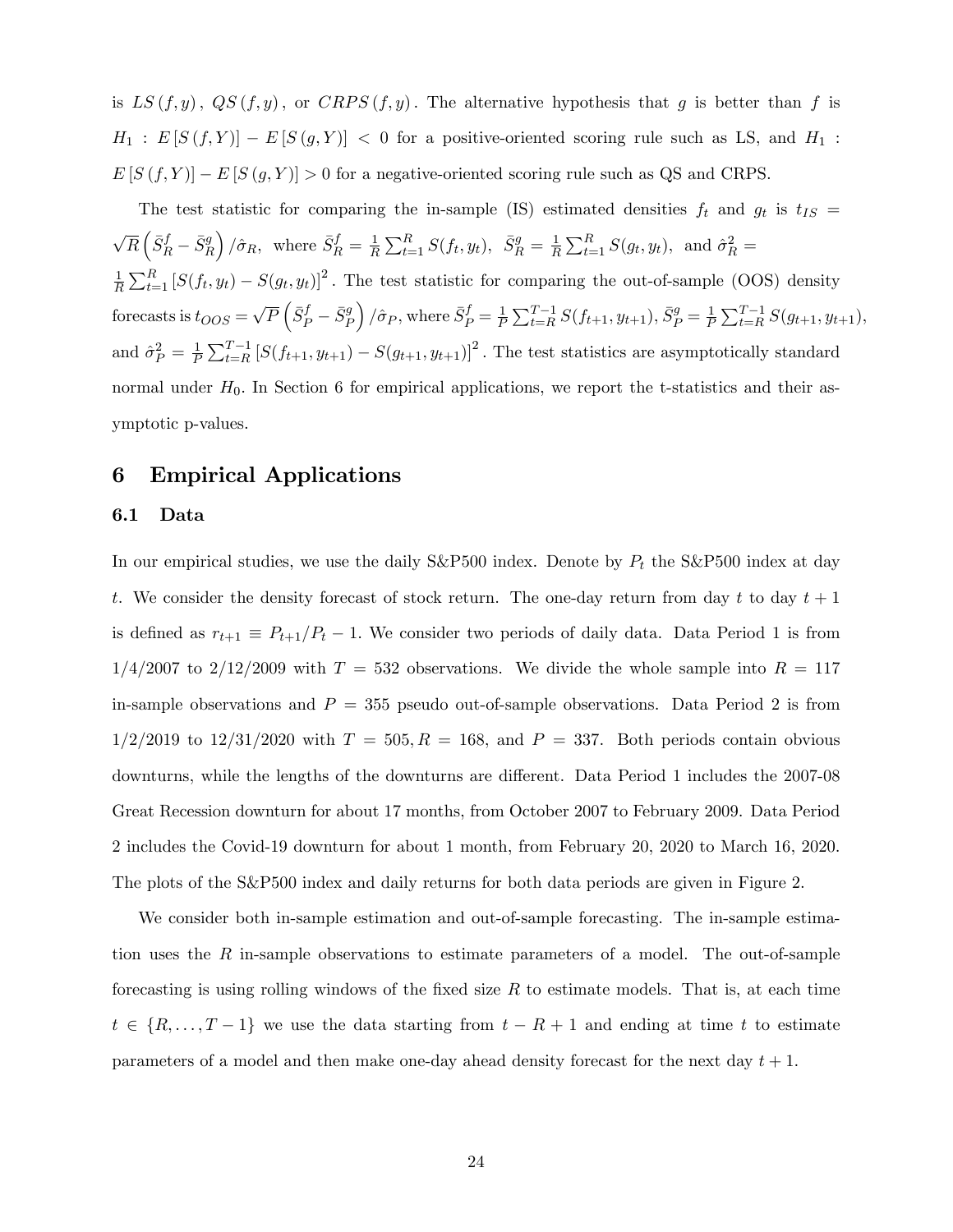#### 6.2 Results

Many papers have already cited that the stock returns exhibit negative skewness, which is an evidence of dependence between the absolute return and the sign of the return. The strong dependence between  $U_{t+1}$  and  $V_{t+1}$  is evidenced in the in-sample and out-of-sample estimated copula function parameter  $\theta$ ,  $\rho$ -function, logarithmic score, quantile score, and empirical coverage probability, and to lesser degree in CRPS.

Figure 3 plots the out-of-sample estimated copula parameter  $\theta$  for Frank (blue solid line), Clayton (red dashed line) and FGM (black dashed line) copula over time. Note that the in-sample fitted copula parameter  $\theta$  for Data Period 1 are  $\theta = 0.2929, 0.1548, 0.1371$ , for Data Period 2 are  $\theta = 0.5982, 0.0904, 0.2909,$  for Frank, Clayton, and FGM copula respectively. We can see that from the figures all the three copula parameters are away from 0, indicating that the absolute return and the sign of the return are not independent. The figure shows the dependence is time-varying over the OOS, sometimes switching between positive and negative dependence between the absolute return and the sign of the return.

Figure 4 plots the estimated in-sample and out-of-sample  $\rho$ -functions for Frank (blue solid line), Clayton (red dashed line), FGM (black dashed line), and Independent (green solid line) copula functions over time. For Independent copula,  $\rho_{t+1} = p_{t+1}$ . The magnitude of the improvement from Model 2-I to Model 2 with dependent copula depends on how far away  $\rho_{t+1}$  deviates from  $p_{t+1}.$ 

Figure 5 plots the pattern of  $I_t(\lambda_t)$  with  $\lambda_t$  for the in-sample estimation for the two data periods using the four copula functions. In Model 3, we compute the optimal  $\lambda_t^*$  by minimizing  $I_t(\lambda_t)$  with respect to  $\lambda_t$ . From the graphs we can see that the optimal  $\lambda_t^* \leq 1$ , which indicates that the optimal  $\eta_t^* = -\log I(\lambda_t^*) \ge 0$  and therefore  $I(\lambda_t^*) \le 1$ . The pattern of  $I(\lambda_t)$  for Frank copula and for FGM copula are similar and lines are overlapped, which can be explained by their overlapped  $\rho$ -functions in Figure  $4(a)(b)$ . In Figure 5(a), among the four copulas, the Clayton copula performs the best as it is associated the lowest  $\lambda_t^*$ . This can be confirmed from Table 1 that among the four in-sample logarithmic scores for Data Period 1, logarithmic score for M3-C, 3:3582; is the highest among M3 density forecasts.

Table 1 shows the in-sample and out-of-sample average values of the logarithmic scores for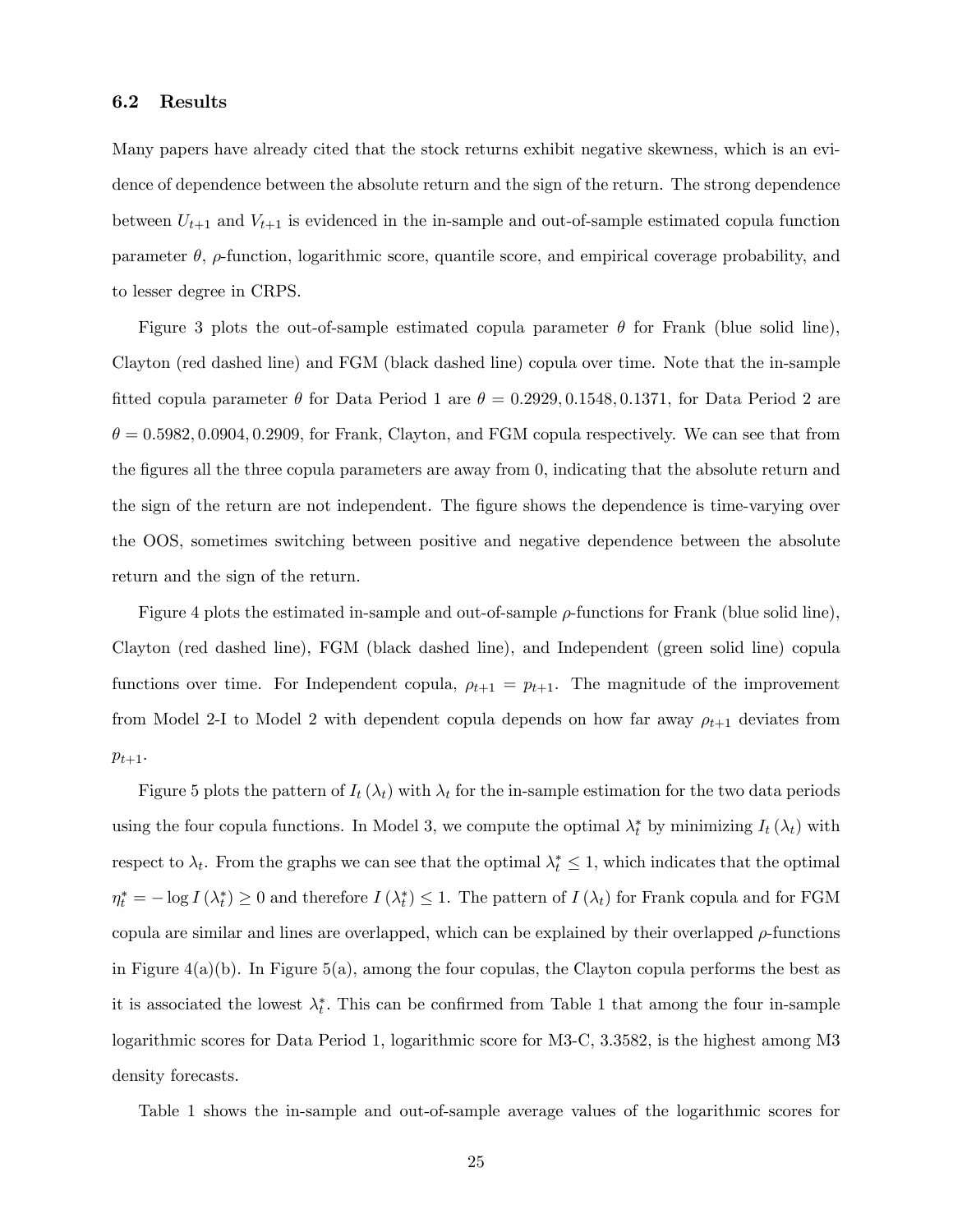different density forecast models. We compare density forecasts from Models  $1, 2, 3$  to see whether the decomposition model improves from the normal distribution model and especially whether imposing moment constraint can improve the decomposition model. The t-statistics and p-values are shown. We observe the following empirical findings.

- 1. Comparing the logarithmic scores for Model 1 and Model 2, we observe that the decomposition model improves substantially upon the normal distribution model. The t-statistics reported in the rows of M2 are to compare the logarithmic score of M1 with that of each of M2ís. The negative t-statistics in most cases indicate M2ís are better than M1. For example, for Data Period 1, the in-sample logarithmic score jumps from 3:2513 for Model 1 to 3:3431; 3:3440; 3:3481; 3:3440 for Model 2 using Independent, Frank, Clayton, and FGM copula functions, respectively, with the p-values ranging  $0.102 \sim 0.114$ .
- 2. Model 3 improves upon Model 2 when the HM constraint imposed, for all the in-sample results and most cases of the out-of-sample results. For example, for Data Period 1, the average out-of-sample logarithmic score goes up from 2:6567; 2:6498; 2:6566 for Model 2 to 2:6583; 2:6558; 2:6579 for Model 3 using Frank, Clayton, and FGM copula functions, respectively. This also holds for the independent copula with the logarithmic score 2:5528 for Model 2-I and the logarithmic score 2:6485 for Model 3-I. The estimated logarithmic scores of Model 3 are higher than those of corresponding Model 2, i.e., imposing the HM moment constraint does improve Model 2 and produces the improved density forecast Model 3, for all copula functions.
- 3. A t-statistic is negative for improvement in the logarithmic score. For example, for Data Period 1, the in-sample test result in the row of M2-I is  $-1.205$ , which is negative, meaning that M2-I has better predictive ability than M1. The in-sample test results in the row of  $M2-F$ ,  $-1.217$ , indicating that M2-F has better predictive ability than M1. The in-sample test result in the row of M3-F,  $-1.320$ , showing that M3-F has better predictive ability than M2-F. In many cases, the statistics are statistically significant. For example, for Data Period 1, the out-of-sample statistic is  $-1.876$  in the row of M3-C with p-value 0.030, indicating that the improvement in the performance of M3-C upon M2-C is statistically significant.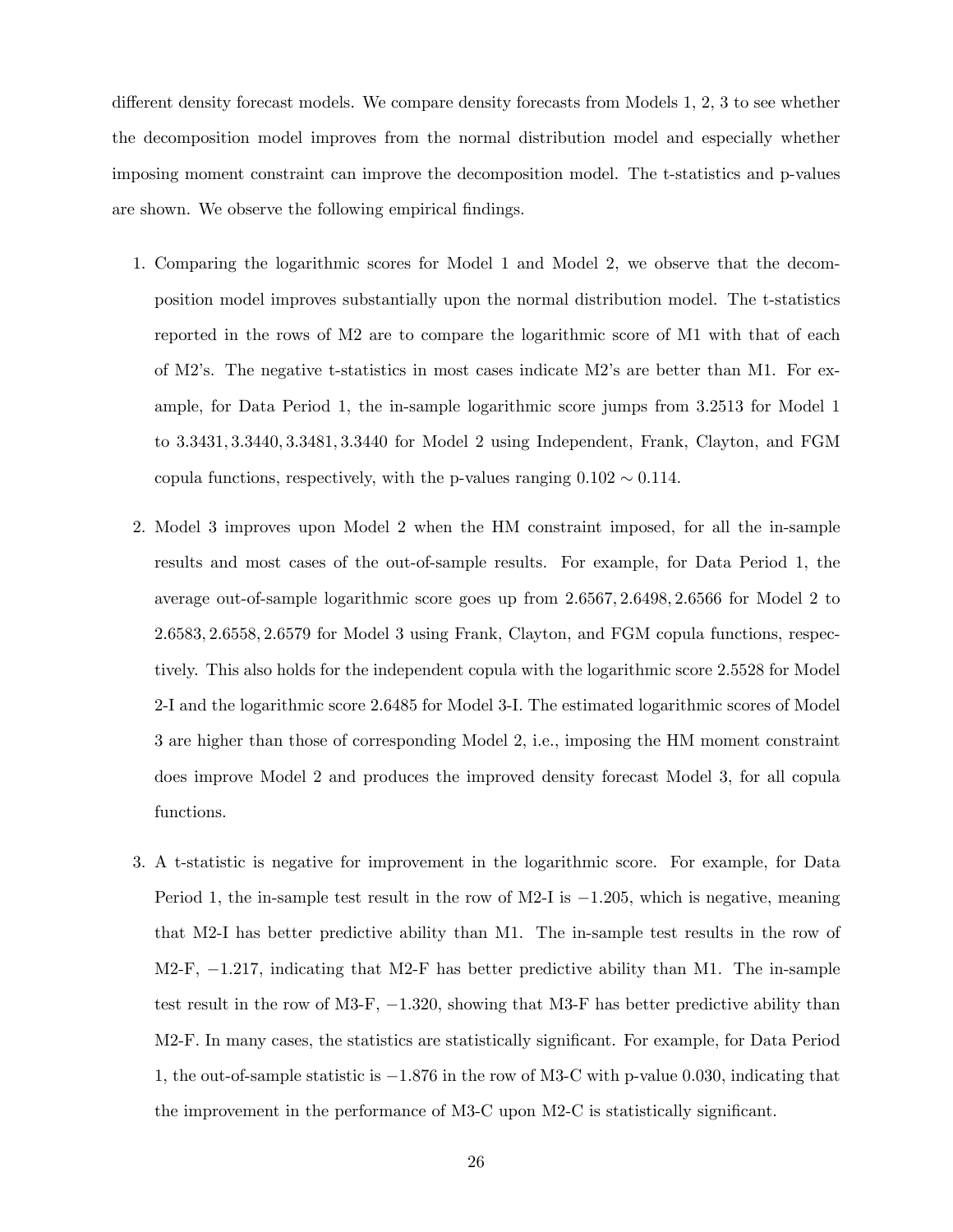Next, let us turn to evaluating the density forecasts for their tail risk forecasts. Table 2 reports the in-sample quantile scores and the average out-of-sample predictive quantile scores, as well as the test results. In order to see more decimal numbers, we have multiplied 100 to the quantile scores. The results show that the decomposition model density forecasts using different copula functions (Model 2) produce better VaR forecasts than the normal density forecast model (Model 1), and the maximum entropy density forecasts with the HM moment constraint imposed on the decomposition model (Model 3) produce even better VaR forecasts for  $\alpha = 0.01$  quantile. We observe the following empirical findings.

- 1. Comparing the quantile scores, we see that Model 2 improves upon Model 1 in many cases but the results are mixed in some cases. A t-statistic is positive for the improvement in the quantile score. In many cases Model 2 is better than Model 1 in the in-sample estimation but the results are mixed for the OOS forecasting. The performance of Model 2 is not stable for the out-of-sample VaR forecasts.
- 2. However, it is clear that Model 3 improves Model 2 for Frank, Clayton, and FGM copula functions, in both in-sample estimation of VaR and out-of-sample VaR forecasts. This shows that imposing the moment condition by the maximum entropy stabilizes the performance of Model 2.

Table 3 reports the in-sample and the average out-of-sample empirical coverage probabilities of  $VaR(0.01)$ . In order to show more decimal numbers, we have multiplied 100 in Table 3. Model 2 gives more accurate empirical coverage probabilities (closer to  $\alpha = 0.01$ ) than Model 1, and Model 3 gives even more accurate empirical coverage probabilities and better than Model 2. In general, VaR forecasts from the decomposition model with the HM moment constraint (Model 3) are most accurate in the empirical coverage probabilities  $(\hat{\alpha})$  as they are closest to the true coverage probability  $\alpha$ .

Finally, Table 4 reports the in-sample CRPS scores and the average out-of-sample predictive CRPS scores of density models as well as the test results. In order to show more decimal numbers, we have multiplied 100 to the CRPS values. We use  $J = 100$  in (47) to approximate the integral in (46).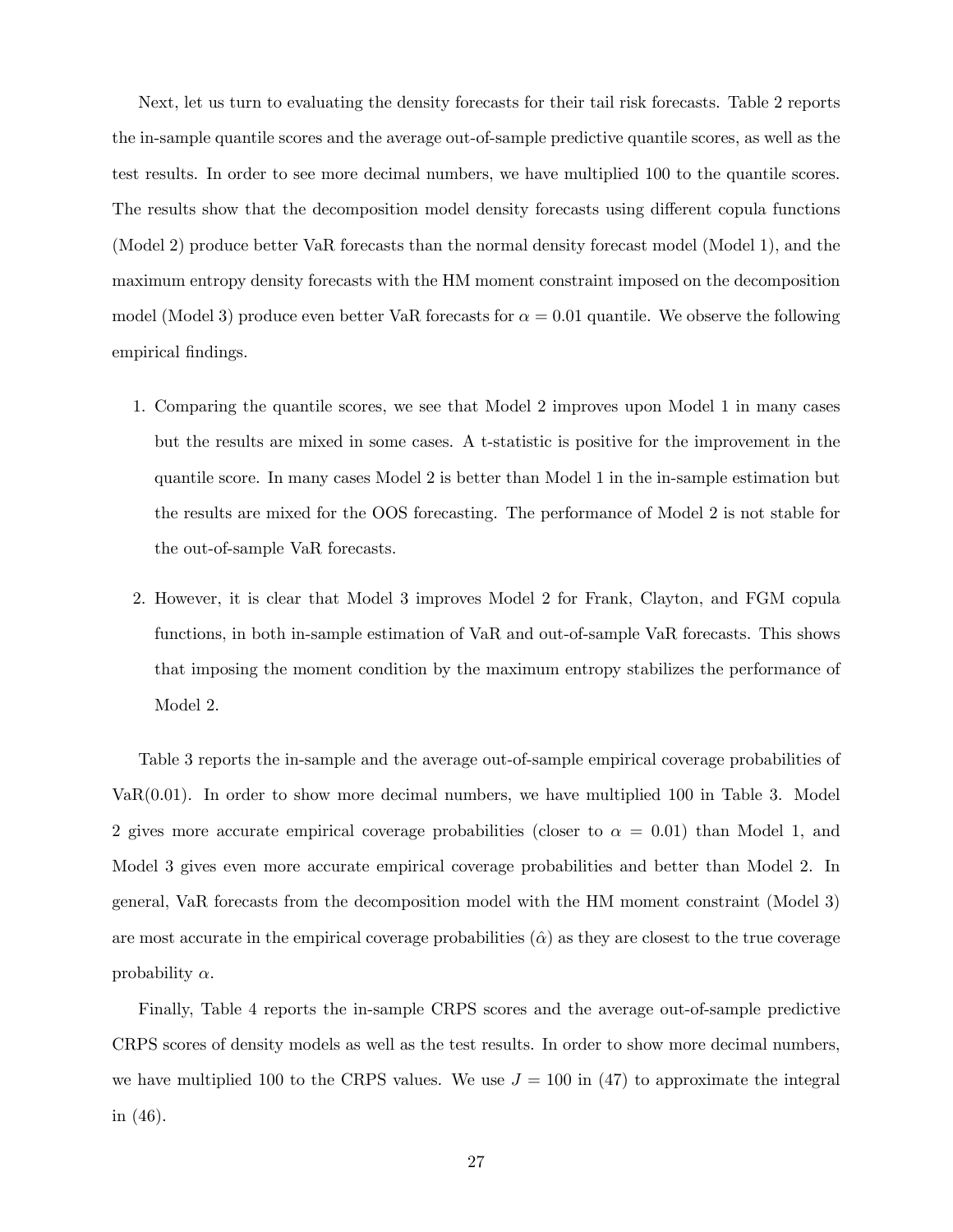- 1. Comparing the CRPS results, we find that M3 has smaller CRPS than M2, and M2 has smaller CRPS than M1, for the in-sample results for Data 1 and for the OOS results for Data 2. Note that the smaller the CRPS is, the better the density model is. However, for the other cases, the results are mixed.
- 2. A t-statistic is positive for improvement in CRPS. For the in-sample results for Data 1, Model 3 has better predictive ability than Model 2 with positive t-statistics and significant p-values ranging  $0.035 \sim 0.108$ . M2 has better predictive ability than M1 with significant p-values around  $0.020 \sim 0.029$ . Other cases show mixed results with insignificant p-values.

## 7 Conclusions

We consider the multiplicative decomposition of the financial returns into the sign and modulus. Anatolyev and Gospodinov (2010) study the decomposition model for the return predictability in the conditional mean. We show the decomposition model produces better density forecasts of stock returns than the models without using the decomposition. However, the decomposition model involves rich specifications of the component densities, it may be subject to misspecification and amplified estimation errors from the multiplicative structure, and may not generate stable moment predictions. Motivated by this, we show how to impose a simple moment constraint by maximum entropy to improve the density forecast of the decomposition model in terms of the logarithmic score. We also find the improvement of the maximum entropy density forecasts in terms of the quantile score and continuous ranked probability score.

Several extensions can be considered. First, if we apply more moment constraints, the maximum entropy density can improve the density of the decomposition model even more. We have not considered different moment constraints other than the mean constraint to match the first moment. If we go for matching higher order moments such as variance, skewness, kurtosis, and etc., it would improve the density forecast even more. If we go for imposing conditions that are implied from economic theory, as considered by Giacomini and Ragusa (2014), it can also improve the density forecasts further. Second, as considered by Ferreira and Santa-Clara (2011) an additive decomposition of stock returns may be considered for the convolution of the component densities for the density forecast of the whole stock returns. Third, instead of the moment equality con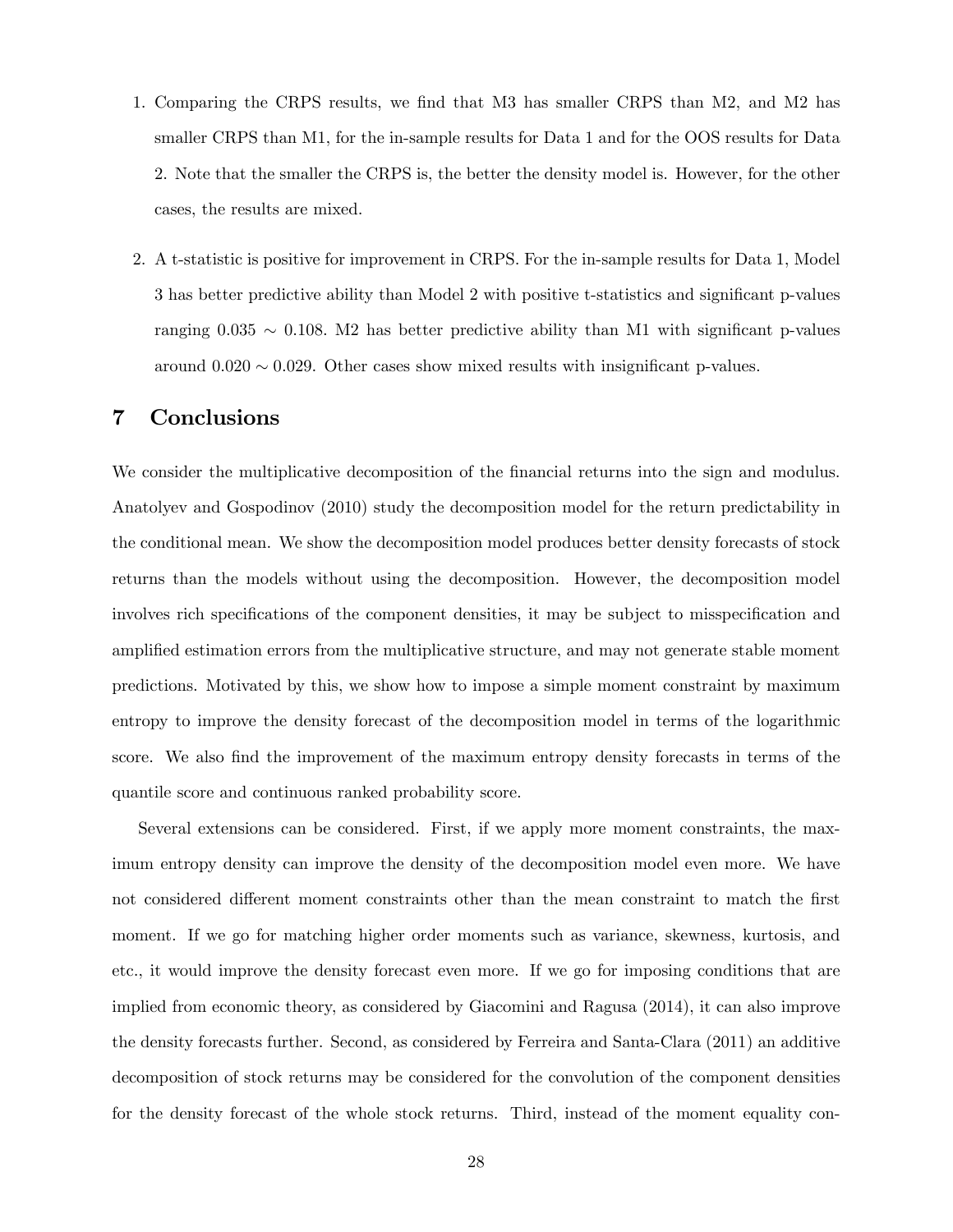straint considered in this paper, some inequality constraints may be considered as in Campbell and Thompson (2008), Moon and Schorfheide (2009), and Lee, Tu, and Ullah (2014, 2015).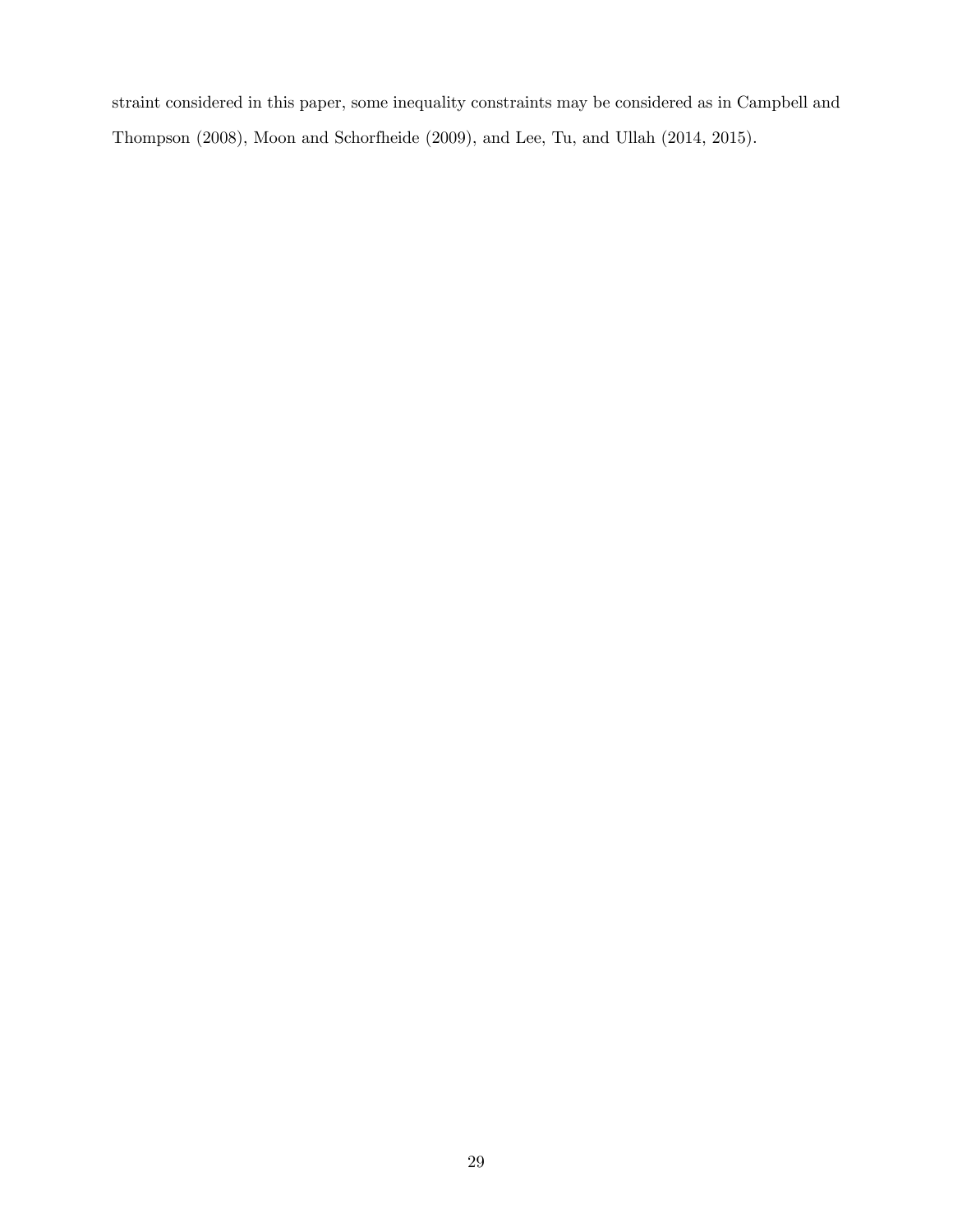## References

- Amisano, G. and Giacomini, R. (2007). "Comparing density forecasts via weighted likelihood ratio testsî. Journal of Business and Economic Statistics 25: 177-190.
- Anatolyev, S. and Gospodinov, N. (2010). "Modeling Financial Return Dynamics via Decompositionî. Journal of Business and Economic Statistics 28(2): 232-245.
- Bao, Y., Lee, T.H., and Saltoğlu, B. (2007). "Comparing Density Forecast Models". *Journal of* Forecasting 26(3): 203-225.
- Bauwens, L. and Giot, P. (2000). "The Logarithmic ACD model: An Application to the Bid-Ask Quote Process of Three NYSE Stocks". Annales d'Économie et de Statistique 60: 117-149.
- Bera, A.K. and Bilias, Y. (2002). "The MM, ME, ML, EL, EF and GMM approaches to estimation: a synthesis". Journal of Econometrics 107: 51-86.
- Bera, A.K. and Park, S.Y. (2008), "Optimal Portfolio Diversification Using the Maximum Entropy Principle". *Econometric Reviews* 27(4-6): 484-512.
- Campbell, J.Y. and Thompson, S.  $(2008)$ , "Predicting the equity premium out of sample: Can anything beat the historical average?" Review of Financial Studies  $21(4)$ : 1511-1531.
- Chen, X., Fan, Y. and Tsyrennikov, V. (2006). "Efficient Estimation of Semiparametric Multivariate Copula Modelsî. Journal of American Statistical Association 101: 1228-1240.
- Christoffersen, P.F. and Diebold, F.X. (2006). "Financial Asset Returns, Market Timing, and Volatility Dynamics". Management Science 52: 1273-1287.
- Corradi, V., Fosten, J., and Gutknecht, D. (2020). "Conditional Quantile Coverage: an Application to Growth-at-Risk". SSRN: https://ssrn.com/abstract=3670575.
- Csiszár, I. (1975). "I-Divergence Geometry of Probability Distributions and Minimization Problems". The Annals of Probability  $3(1)$ : 146-158.
- Ding, Z., Granger, C.W.J., Engle, R.F. (1993). "A Long Memory Property of Stock Market Returns and a New Model". Journal of Empirical Finance 1: 83-106.
- Engle, R.F. and Russell, J.R. (1998). "Autoregressive Conditional Duration: A New Model for Irregularly Spaced Transaction Dataî. Econometrica 66(5): 1127-1162.
- Ferreira, M.A. and Santa-Clara, P. (2011). "Forecasting stock market returns: The sum of the parts is more than the whole". Journal of Financial Economics 100: 514-537.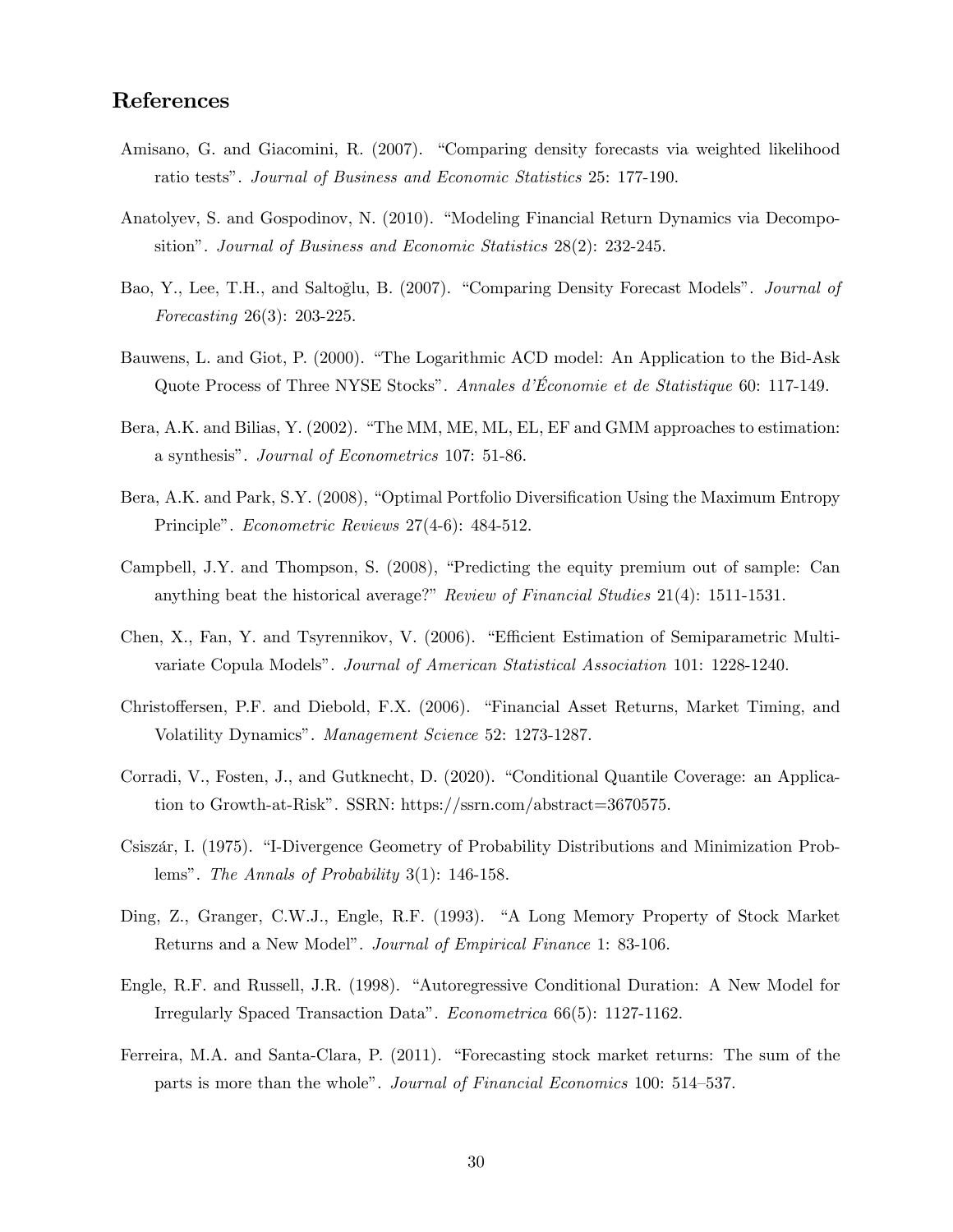- Giacomini, R. and Ragusa, G. (2014). "Theory-coherent Forecasting". Journal of Econometrics 182(1): 145-155.
- Golan, A., Judge, G., and Miller, D. (1996). Maximum Entropy Econometrics Robust Estimation with Limited Data. Wiley, New York.
- Gneiting, T. (2011). "Making and Evaluating Point Forecasts". Journal of the American Statistical Association 106(494): 746-762.
- Gneiting, T. and Raftery, A.E. (2007). "Strictly Proper Scoring Rules, Prediction, and Estimationî. Journal of the American Statistical Association 102(477): 359-378.
- Gneiting, T. and Ranjan, R. (2011). "Comparing Density Forecasts Using Threshold- and Quantile-Weighted Scoring Rules". Journal of Business and Economic Statistics 29(3): 411-422.
- Grammig, J. and Maurer, K.-O. (2000). "Non-monotonic Hazard Functions and the Autoregressive Conditional Duration Model". Econometrics Journal 3: 16-38.
- Granger, C.W.J. and Ding, Z. (1995a). "Some Properties of Absolute Return. An Alternative Measure of Risk". Annales d'economie et de statistique 40: 67-91.
- Granger, C.W.J. and Ding, Z. (1995b). "Stylized Facts on the Temporal and Distributional Properties of Daily Data from Speculative Markets". Department of Economics, University of California, San Diego, unpublished paper.
- Granziera, E., Hubrich, K., and Moon, H.R. (2014). "A Predictability Test for a Small Number of Nested Modelsî. Journal of Econometrics 182(1): 174-185.
- Hong, Y., and Li, H. (2005). "Nonparametric Specification Testing for Continuous-Time Models with Applications to Term Structure of Interest Rates". Review of Financial Studies 18: 37-84.
- Imbens, G.W., Spady, R.H., Johnson, P. (1998). "Information Theoretic Approaches to Inference in Moment Condition Models". Econometrica 66: 333-357.
- Jaynes, E. T. (1957). "Information Theory and Statistical Mechanics". *Physical Review* 106: 620-630.
- Jaynes, E. T. (1968). "Prior Probabilities". IEEE Transactions on Systems Science and Cybernetics 4: 227-241.
- J.P. Morgan. (1995). "Riskmetrics Technical Manual". 3 ed.
- Kitamura, Y. and Stutzer, M. (1997). An information-theoretic alternative to generalized method of moments estimationî. Econometrica 65(4): 861-874.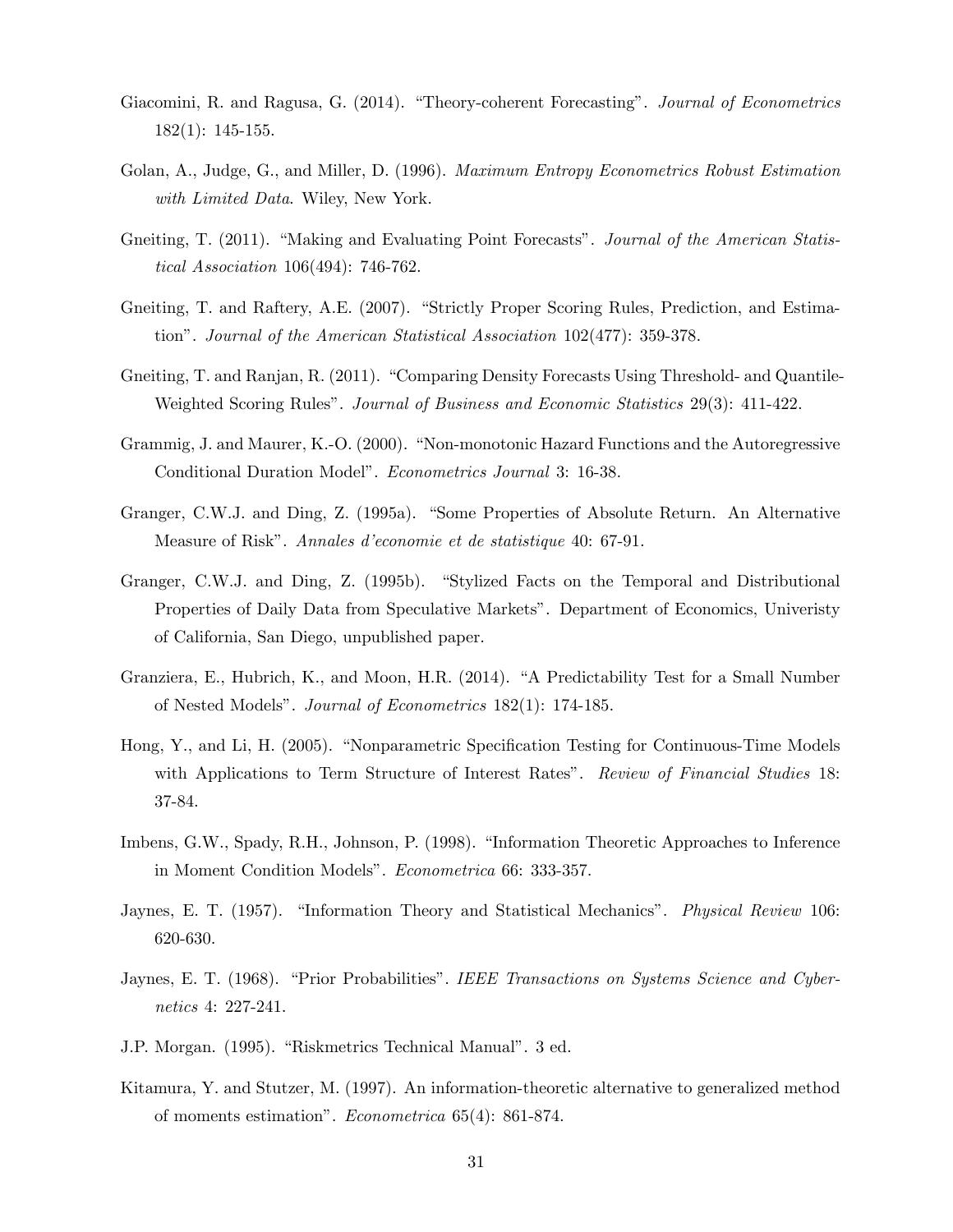- Kitamura, Y., Tripathi, G., Ahn, H. (2004). "Empirical likelihood-based inference in conditional moment restriction models". *Econometrica* 72(6): 1667-1714.
- Koenker, R. and G. Bassett (1978). "Regression Quantiles". *Econometrica* 46: 33-50.
- Korkie, B., Sivakumar, R., and Turtle, H. (2002). "The Dual Contributions of Information Instruments in Return Models: Magnitude and Direction Predictability". Journal of Empirical Finance 9: 511-523.
- Kullback, S. and Leibler, R. A. (1951). "On Information and Sufficiency". Annals of Mathematical Statistics 22: 79-86.
- Lee, T.H., Tu, Y. and Ullah, A. (2014). "Nonparametric and Semiparametric Regressions Subject to Monotonicity Constraints: Estimation and Forecasting". Journal of Econometrics 182(1): 196-210.
- Lee, T.H., Tu, Y. and Ullah, A. (2015). "Forecasting Equity Premium: Global Historical Average versus Local Historical Average and Constraints", Journal of Business and Economic Statistics 33(3): 393-402.
- Lunde, A. (1999). "A Generalized Gamma Autoregressive Conditional Duration Model". Aarhus University, Unpublished Working Paper.
- Maasoumi, E. (1993). "A Compendium to Information Theory in Economics and Econometrics". Econometric Reviews 12: 137-181.
- Matheson, J.E., and Winkler, R.L. (1976), "Scoring Rules for Continuous Probability Distributions". Management Science 22: 1087-1096.
- Moon, H.R. and Schorfheide, F. (2009). "Estimation with overidentifying inequality moment conditions". Journal of Econometrics 153: 136-154.
- Park, S.Y. and Bera, A.K. (2006). "Maximum Entropy Autoregressive Conditional Heteroskedasticity Model". Journal of Econometrics 150: 219-230.
- Rao, C.R. (1965). Linear Statistical Inference and Its Applications. John Wiley and Sons, Inc., New York.
- Robertson, J.C., Tallman, E.W. and Whiteman, C.H. (2005). "Forecasting Using Relative Entropyî. Journal of Money, Credit, and Banking 37(3): 383-401.
- Rydberg, T.H. and Shephard, N. (2003). "Dynamics of Trade-by-Trade Price Movements: Decomposition and Modelsî. Journal of Financial Econometrics 1: 2-25.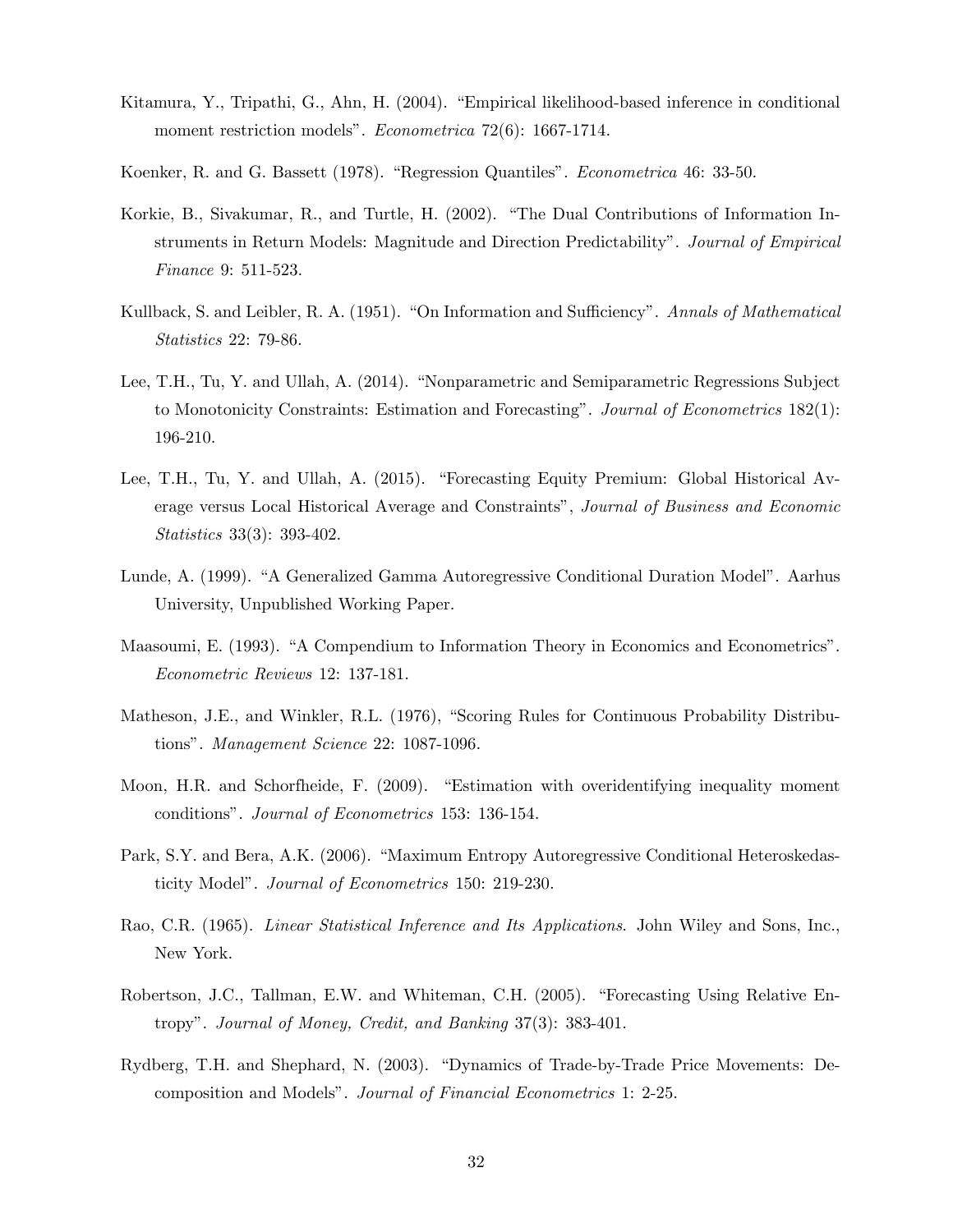- Rydén, T., Teräsvirta, T. and Asbrink, S. (1998). "Stylized Facts of Daily Return Series and the Hidden Markov Modelî. Journal of Applied Econometrics 13: 217-244.
- Shih, J.H. and Louis, T.A. (1995). "Inferences on the Association Parameter in Copula Models for Bivariate Survival Data". *Biometrics* 51: 1384-1399.
- Song, P. X.-K. Fan, Y., and Kalbfleisch, J.D. (2005). "Maximization by Parts in Likelihood Inference". Journal of the American Statistical Association 100(472): 1145-1158.
- Stengos, T. and Wu, X.  $(2010)$ . "Information-Theoretic Distribution Test with Applications to Normality". *Econometric Reviews* 29(3): 307-329.
- Ullah, A. (1996). "Entropy, Divergence and Distance Measures With Econometric Applications" Journal of Statistical Planning and Inference 49: 137-162.
- Welch, I. and Goyal, A. (2008). "A Comprehensive Look at The Empirical Performance of Equity Premium Prediction". The Review of Financial Studies 21(4): 1455-1508.
- White, H. (1994). *Estimation, Inference, and Specification Analysis*. Cambridge: Cambridge University Press.
- Zellner, A. (1994). "Bayesian method of moments/instrumental variable (BMOM/IV) analysis of mean and regression models" *Proceedings of Bayesian Statistical Science* of the American Statistical Association. Also appeared in 1996: J. C. Lee, W. C. Johnson, and A. Zellner (eds.): Modeling and Prediction: Honoring Seymour Geisser. Springer-Verlag, pp. 61-75.
- Zhang M. Y., Russell, J., and Tsay, R.S. (2001). "A Nonlinear Autoregressive Conditional Duration Model with Applications to Financial Transaction Dataî. Journal of Econometrics 104: 179-207.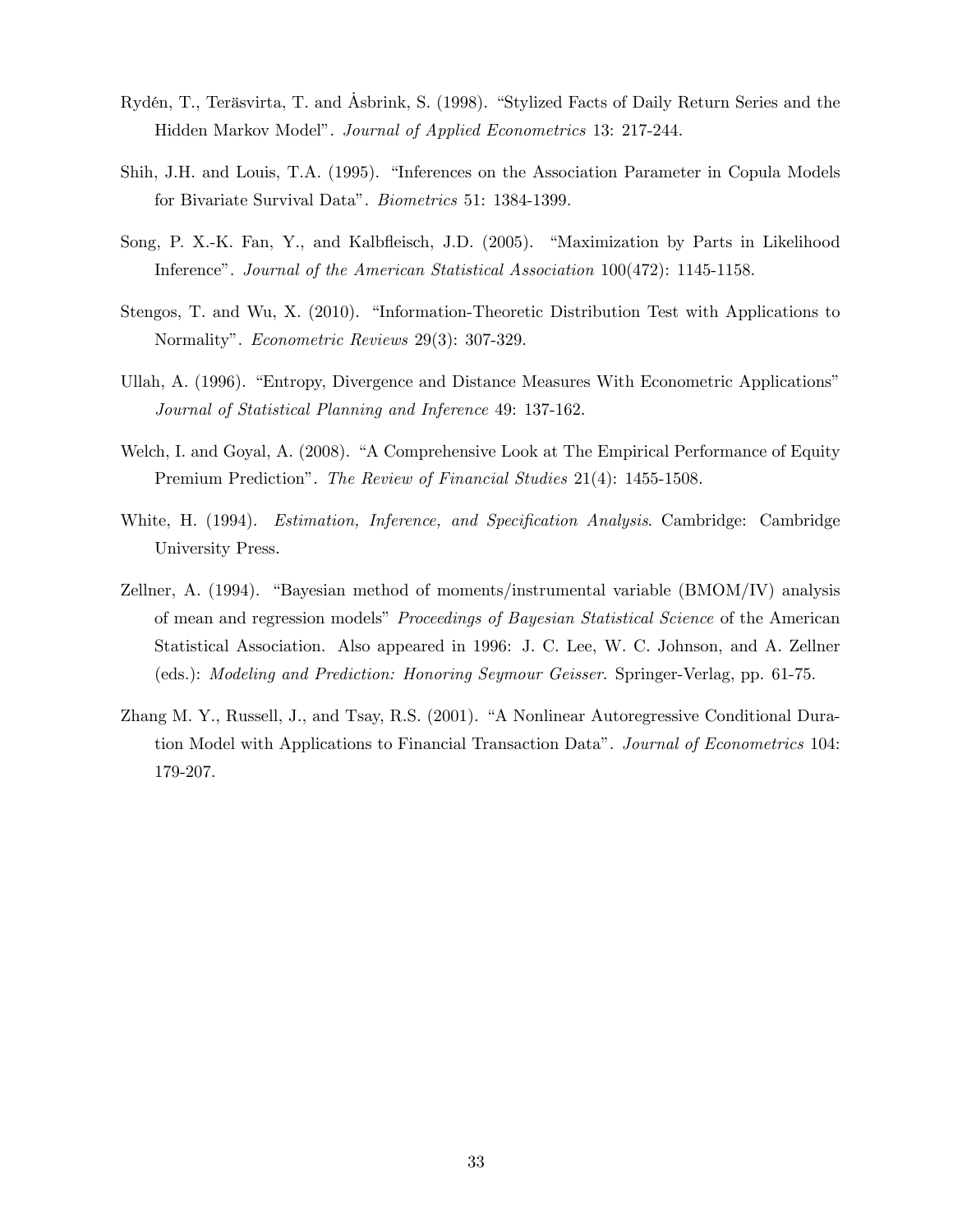

Notes: Panels (a,b,c,d) are plots of of  $I(\lambda_t)$  against  $\lambda_t$  for fixed values of  $\frac{1}{\psi_{t+1}}$  and  $p_{t+1}$ . Panels (a,b) are plots of  $I(\lambda_t)$  against  $\lambda_t$  for fixed values of  $\frac{1}{\psi_{t+1}} = 8$  and  $p_{t+1} = 0.55$ . Panel (b) magnifies Panel (a) for  $-2 < \lambda_t < 2$ . Panels (c,d) are plots of  $I(\lambda_t)$  against  $\lambda_t$  for fixed values of  $\frac{1}{\psi_{t+1}} = 8$ and  $p_{t+1} = 0.65$ . Panel (d) magnifies Panel (c) for  $-2 < \lambda_t < 2$ . Panel (e) is a plot of the optimal  $I(\lambda^*)$  against  $p_{t+1}$ .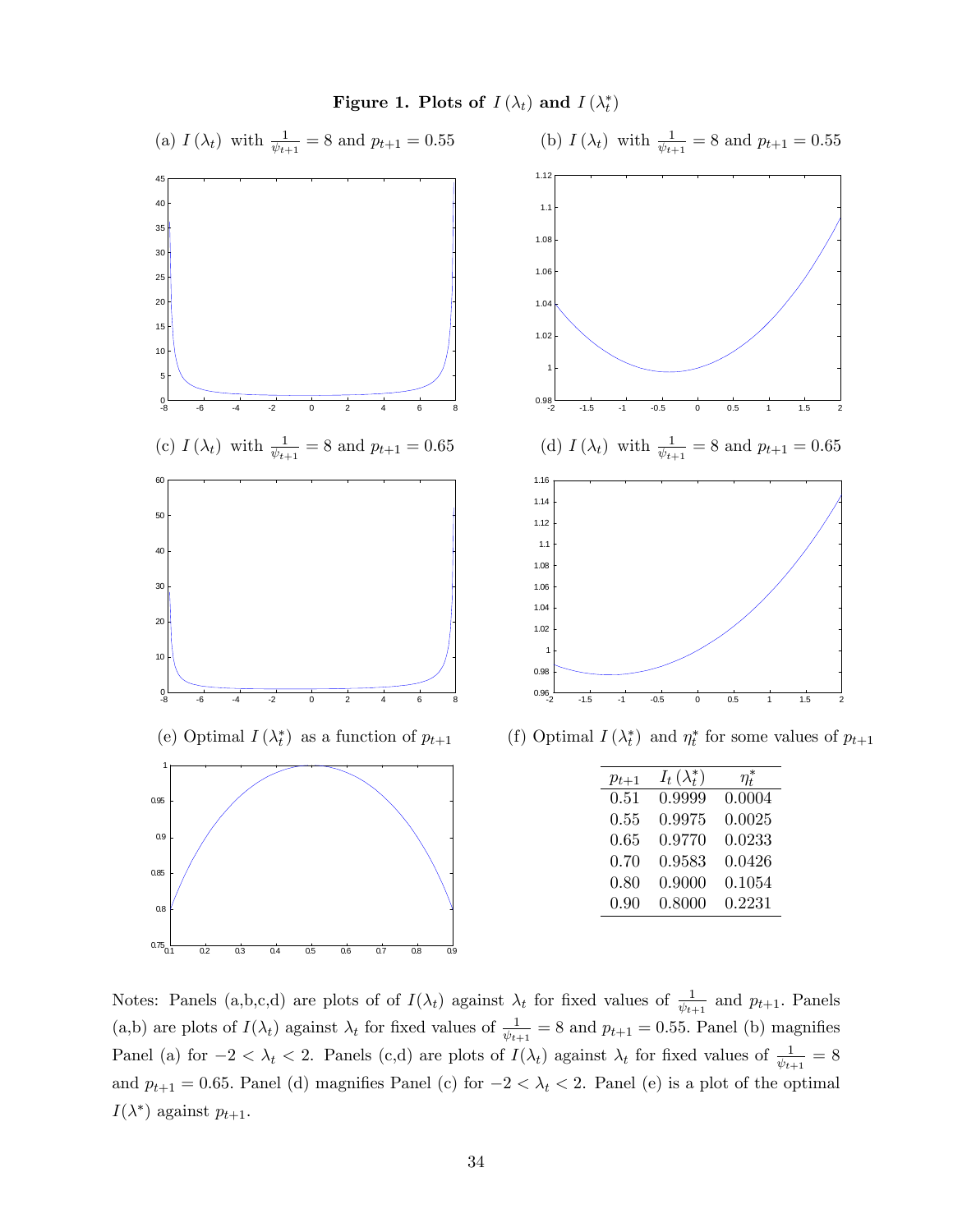

Figure 2. S&P500 Index and Stock Return

Notes: Figure 2 plots the S&P500 index and stock return  $r_{t+1}$ , for both data periods. Data Period 1 is from  $1/4/2007$  to  $2/12/2009$  with 532 observations. Data Period 2 is from  $1/2/2019$ to 12/31/2020 with 505 observations. Both periods contain obvious downturns, while the lengths of the downturns are different. Data Period 1 includes the 2007-08 Great Recession for about 17 months, from October 2007 to February 2009. Data Period 2 includes the Covid-19 downturn for about 1 month, from February 20, 2020 to March 16, 2020.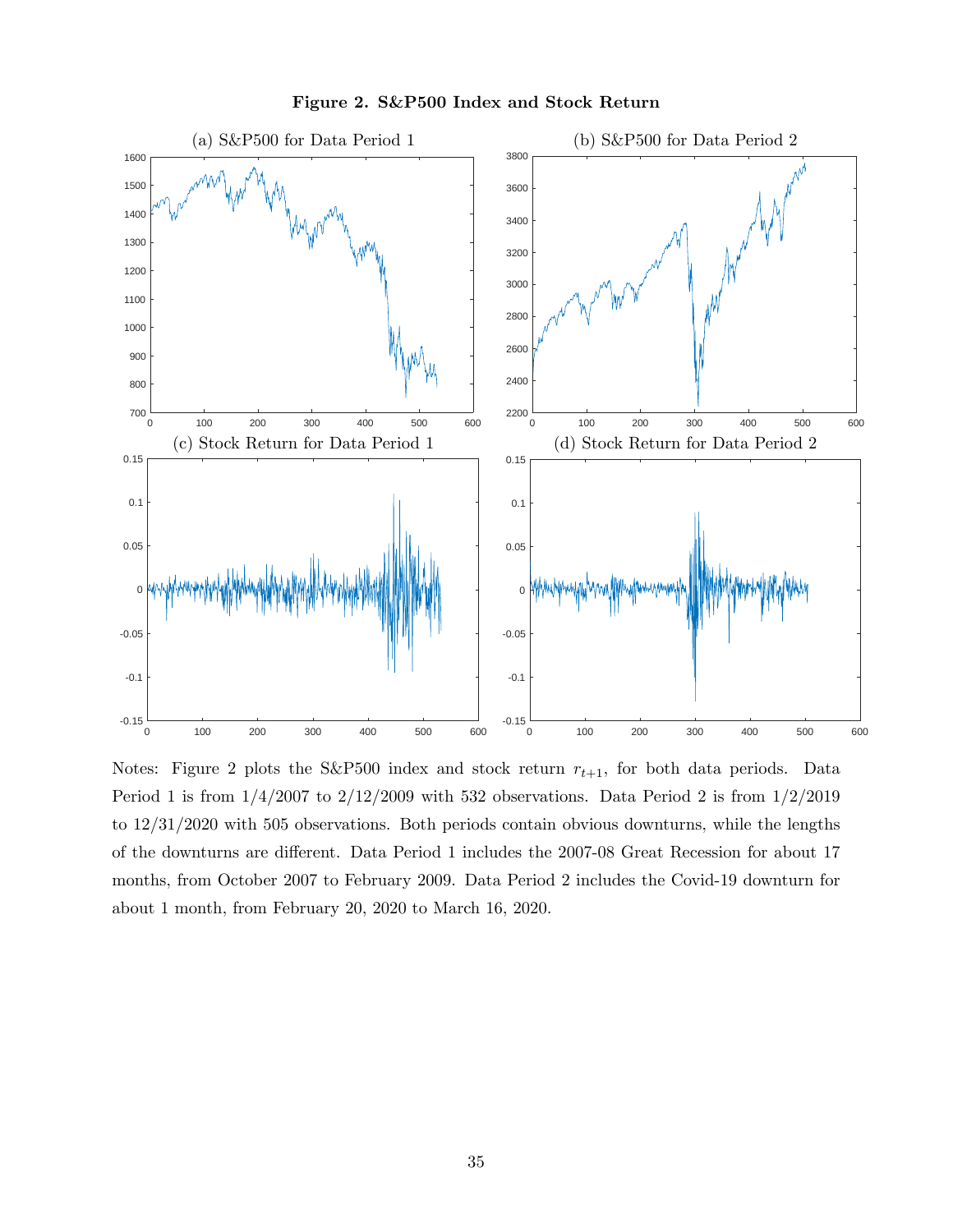



Notes: Figure 3 plots the out-of-sample estimated copula parameter  $\theta$  for Frank (blue solid line), Clayton (red dashed line) and FGM (black dashed line) copula over time. Note that the in-sample fitted copula parameter  $\theta$  for Data Period 1 are  $\theta = 0.2929, 0.1548, 0.1371$ , for Data Period 2 are  $\theta = 0.5982, 0.0904, 0.2909,$  for Frank, Clayton, and FGM copula, respectively. All three copula parameter estimates  $\theta$  are changing over time and mostly away from 0, indicating that the absolute return and the sign of the return are not independent.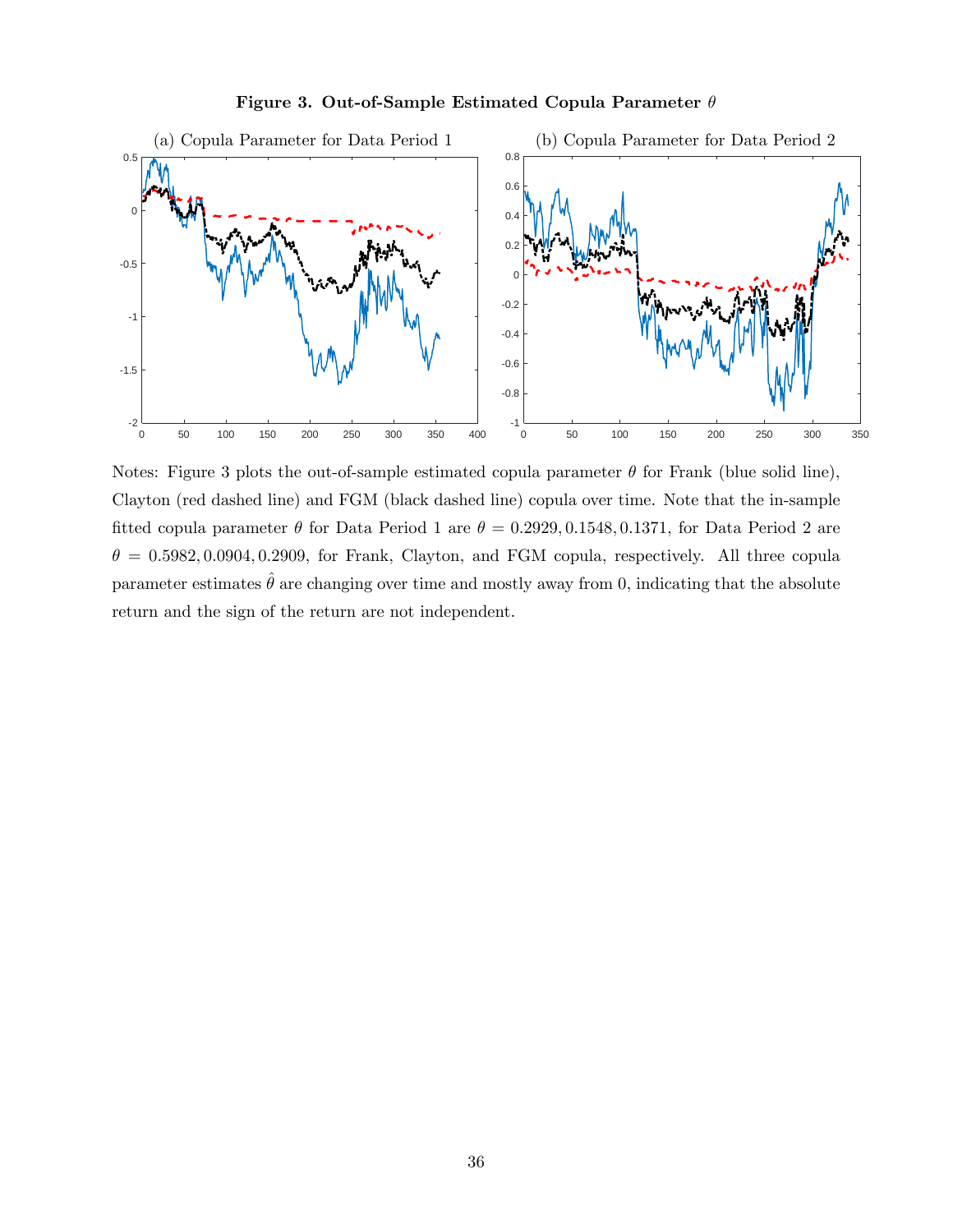

Figure 4. In-Sample and Out-of-Sample Estimated  $\rho$ -function

Notes: Figure 4 plots the estimated in-sample and out-of-sample  $\rho$ -function for Frank (blue solid line), Clayton (red dashed line), FGM (black dashed line), and Independent (green solid line) copula functions over time. For Independent copula,  $\rho_{t+1} = p_{t+1}$ . The magnitude of the improvement from Model 2-I to Model 2 with dependent copula depends on how far away  $\rho_{t+1}$  deviates from  $p_{t+1}$ .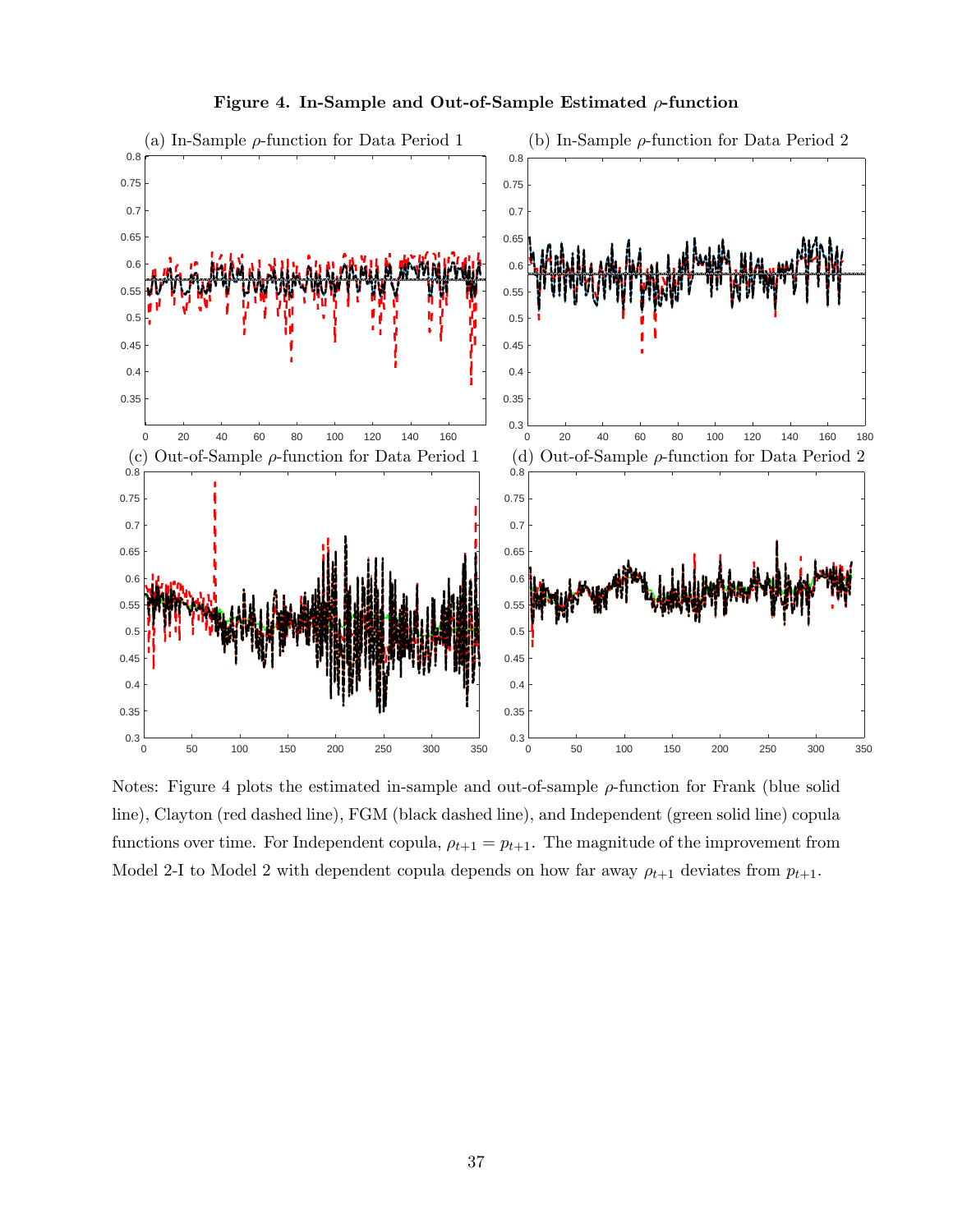

Figure 5. In-Sample Pattern of  $I_t(\lambda_t)$  with  $\lambda_t$ 

Notes: Figure 5 plots the pattern of  $I_t(\lambda_t)$  with  $\lambda_t$  for the in-sample period for Frank (blue solid line), Clayton (red dashed line), FGM (black dashed line), and Independent (green solid line) copula. In Model 3, we compute the optimal  $\lambda_t^*$  by minimizing  $I_t(\lambda_t)$  with respect to  $\lambda_t$ . It shows that the optimal  $\lambda_t^* \leq 1$ , which indicates that the optimal  $\eta_t^* = -\log I(\lambda_t^*) \geq 0$  and  $I(\lambda_t^*) \leq 1$ . For Model 3 with the independent copula,  $I(\lambda_t^*) = 1$  for Data Period 1, and  $I(\lambda_t^*) = 0.9997$  for Data Period 2. The in-sample pattern of  $I(\lambda_t)$  for Frank copula and for FGM copula are similar (lines are overlapped). This can be explained by the overlapped  $\rho$ -function of Frank and FGM copula in Figure 4(a)(b). The overlapped  $\rho$ -function indicates the overlapped joint density, and then indicates the overlapped  $I_t(\lambda_t)$ .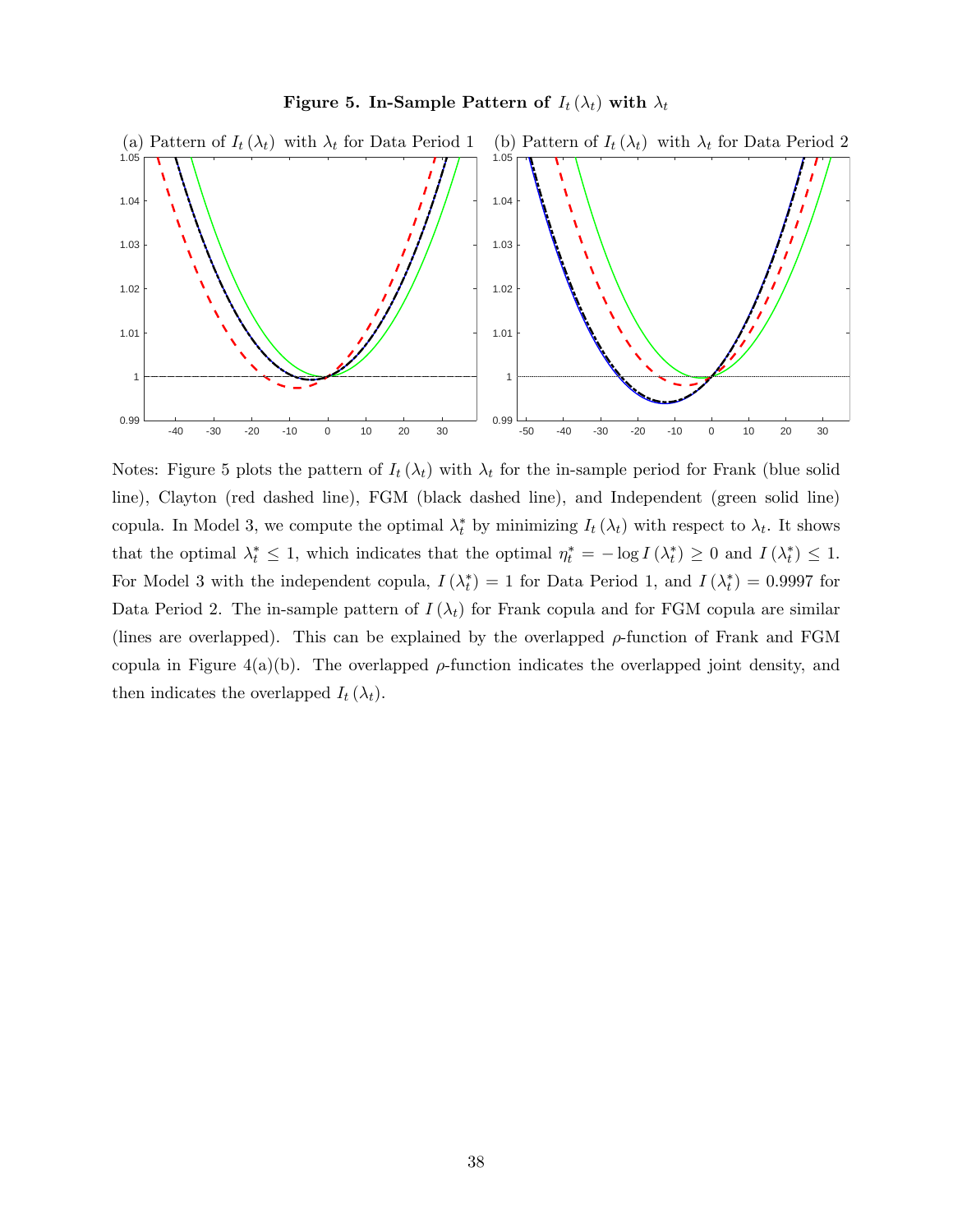|          | Data 1 IS |                 | Data 1 OOS |                 | Data 2 IS |             | Data 2 OOS |                 |  |
|----------|-----------|-----------------|------------|-----------------|-----------|-------------|------------|-----------------|--|
|          | $LS_{IS}$ | t-stat          | $LS_{OOS}$ | t-stat          | $LS_{IS}$ | t-stat      | $LS_{OOS}$ | t-stat          |  |
|          |           | $(p-valueval})$ |            | $(p-valueval})$ |           | $(p-value $ |            | $(p-valueval})$ |  |
| M1       | 3.2513    |                 | 2.5695     |                 | 3.3468    |             | 3.0241     |                 |  |
| $M2-I$   | 3.3431    | $-1.205$        | 2.5528     | 0.284           | 3.3983    | $-1.467$    | 3.0380     | $-0.186$        |  |
|          |           | (0.114)         |            | (0.612)         |           | (0.071)     |            | (0.426)         |  |
|          |           | $-1.217$        |            | $-1.485$        | 3.4017    | $-1.623$    | 3.1634     | $-1.865$        |  |
| $M2-F$   | 3.3440    | (0.102)         | 2.6567     | (0.069)         |           | (0.052)     |            | (0.031)         |  |
|          |           | $-1.270$        | 2.6498     | $-1.366$        | 3.4000    | $-1.545$    | 3.1637     | $-1.869$        |  |
| $M2-C$   | 3.3481    | (0.102)         |            | (0.086)         |           | (0.061)     |            | (0.031)         |  |
| $M2-FGM$ | 3.3440    | $-1.216$        | 2.6566     | $-1.482$        | 3.4016    | $-1.621$    | 3.1633     | $-1.863$        |  |
|          |           | (0.112)         |            | (0.069)         |           | (0.053)     |            | (0.031)         |  |
| $M3-I$   | 3.3500    | $-1.449$        |            | $-1.319$        | 3.3987    | $-0.174$    | 3.1595     | $-2.187$        |  |
|          |           | (0.073)         | 2.6485     | (0.094)         |           | (0.431)     |            | (0.014)         |  |
| $M3-F$   |           | $-1.320$        |            | $-0.697$        | 3.4079    | $-0.744$    | 3.1621     | 0.510           |  |
|          | 3.3525    | (0.093)         | 2.6583     | (0.243)         |           | (0.229)     |            | (0.695)         |  |
| $M3-C$   | 3.3582    | $-1.216$        | 2.6558     | $-1.876$        | 3.4020    | $-0.429$    | 3.1628     | 0.330           |  |
|          |           | (0.112)         |            | (0.030)         |           | (0.334)     |            | (0.629)         |  |
| M3-FGM   |           | $-1.362$        | 2.6579     | $-0.602$        | 3.4075    | $-0.723$    | 3.1620     | 0.508           |  |
|          | 3.3526    | (0.087)         |            | (0.273)         |           | (0.235)     |            | (0.694)         |  |

Table 1. In-Sample (IS) and Out-of-Sample (OOS) Logarithmic Scores (LS) for Density Forecasts

Notes: (a) Model 1 (M1) is the normal density forecast model with the conditional mean  $\hat{\mu}_{t+1} = \bar{r}_t$ (HM) and the conditional variance  $\hat{\sigma}_{t+1}^2 = \gamma_{0,t} + \gamma_{1,t} \varepsilon_t^2 + \gamma_{2,t} \sigma_t^2$  (GARCH). See Section 2. (b) Model 2 (M2) is the decomposition model using different copula functions. Model 2 with Independent, Frank, Clayton, FGM copula are labeled as M2-I, M2-F, M2-C, M2-FGM. See Section 3. (c) Model 3 (M3) is the decomposition model with the HM moment constraint  $\hat{\mu}_{t+1} = \bar{r}_t$  imposed. For each copula function, we will denote the model using the name of copula such as M3-I, M3-F, M3-C, and M3-FGM. See Section 4. (d) The t-statistics reported in the rows of M2 are computed to compare M1 v. M2. Since LS is to be maximized, t-stat will be negative if  $LS(M1) < LS(M2)$ when M2 improves over M1. Similarly, the t-statistics reported in the rows of M3 are to compare M2 v. M3 for each copula function. The comparison is for the same copula for M2 v. M3. The asymptotic p-values are computed from the standard normal distribution for the one-sided test, e.g.,  $H_0 : E(LS(M2) - LS(M3)) = 0$  against  $H_1 : E(LS(M2) - LS(M3)) < 0$ .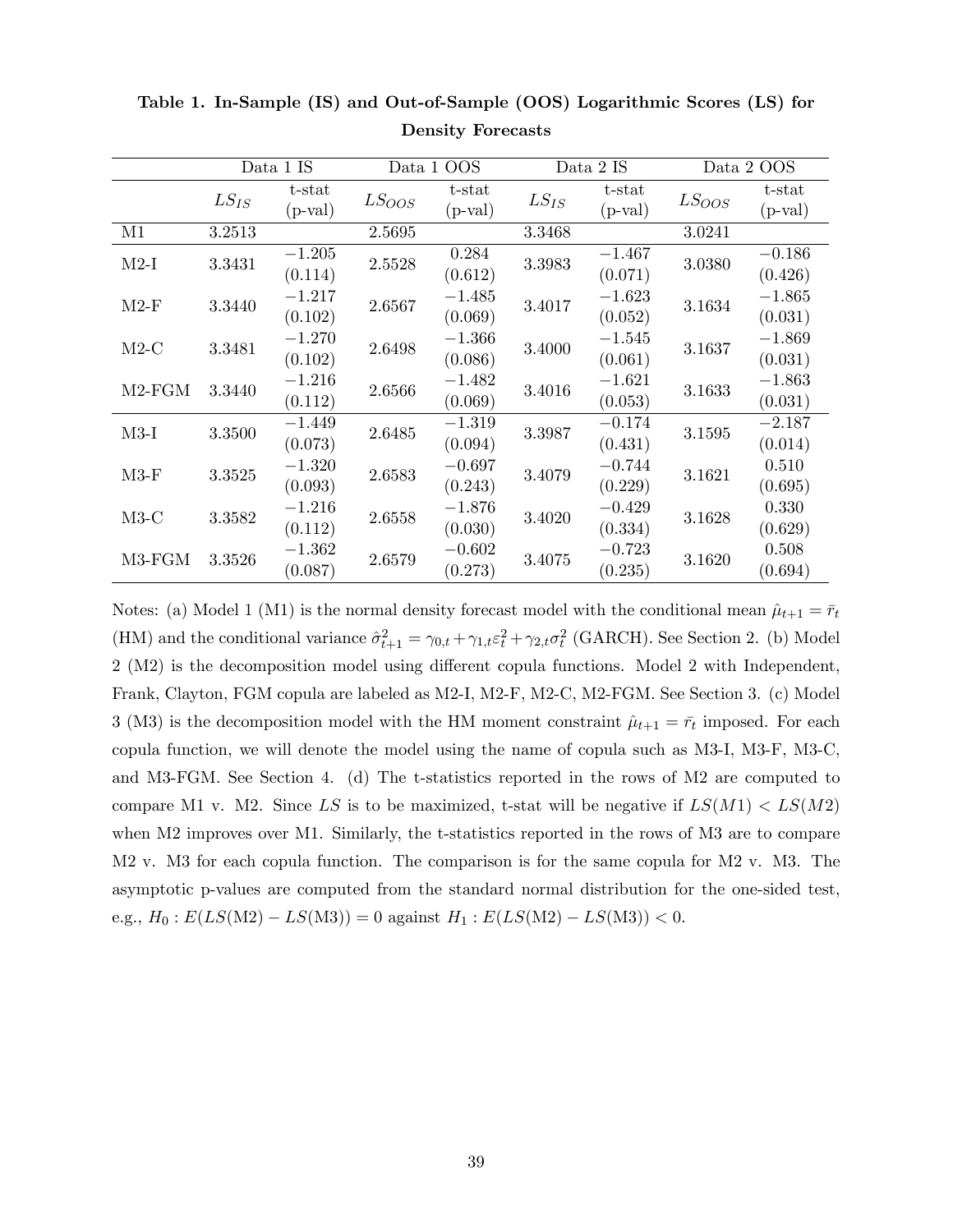|          | Data 1 IS |                | Data 1 OOS        |             | Data 2 IS |            | Data 2 OOS |               |
|----------|-----------|----------------|-------------------|-------------|-----------|------------|------------|---------------|
|          | $QS_{IS}$ | t-stat         | QS <sub>OOS</sub> | t-stat      | $QS_{IS}$ | t-stat     | $QS_{OOS}$ | t-stat        |
|          |           | $(p-valueval)$ |                   | $(p-value)$ |           | $(p-value$ |            | $(p$ -val $)$ |
| M1       | 0.0397    |                | 0.0726            |             | 0.0413    |            | 0.0597     |               |
| $M2-I$   | 0.0360    | 1.056          | 0.0772            | $-0.254$    | 0.0336    | 1.227      | 0.0598     | 0.101         |
|          |           | (0.145)        |                   | (0.600)     |           | (0.110)    |            | (0.460)       |
| $M2-F$   |           | 0.346          | 0.0798            | $-0.697$    | 0.0390    | 1.287      | 0.0576     | 0.398         |
|          | 0.0389    | (0.145)        |                   | (0.757)     |           | (0.110)    |            | (0.345)       |
|          | 0.0401    | $-0.251$       | 0.0786            | $-0.501$    | 0.0362    | 1.250      | 0.0575     | 0.408         |
| $M2-C$   |           | (0.599)        |                   | (0.691)     |           | (0.106)    |            | (0.342)       |
|          | 0.0389    | 0.342          | 0.0798            | $-0.701$    | 0.0390    | 1.287      | 0.0580     | 0.336         |
| $M2-FGM$ |           | (0.366)        |                   | (0.758)     |           | (0.099)    |            | (0.369)       |
| $M3-I$   | 0.0401    | $-1.810$       | 0.0780            | $-0.541$    | 0.0364    | $-1.720$   | 0.0572     | 1.271         |
|          |           | (0.965)        |                   | (0.706)     |           | (0.957)    |            | (0.102)       |
| $M3-F$   |           | 1.435          | 0.0747            | 0.879       | 0.0315    | 1.099      | 0.0569     | 0.105         |
|          | 0.0304    | (0.076)        |                   | (0.190)     |           | (0.136)    |            | (0.458)       |
| $M3-C$   | 0.0308    | 1.440          | 0.0759            | 0.641       | 0.0313    | 1.195      | 0.0575     | 0.001         |
|          |           | (0.075)        |                   | (0.261)     |           | (0.116)    |            | (0.500)       |
| M3-FGM   | 0.0303    | 1.441          | 0.0747            | 0.875       | 0.0321    | 1.063      | 0.0569     | 0.161         |
|          |           | (0.075)        |                   | (0.191)     |           | (0.144)    |            | (0.436)       |

Table 2. In-Sample (IS) and Out-of-Sample (OOS) Quantile Scores (QS) for VaR(0.01) Forecasts

Notes: (a) Reported are the QS values multiplied by 100. (b) The t-statistics reported in the rows of M2 are to compare M1 v. M2. Since QS is to be minimized, t-stat will be positive if M2 improves in VaR over M1. Similarly, the t-statistics reported in the rows of M3 are to compare M2 v. M3 for each copula function. The comparison for M2 v. M3 is for the same copula. The asymptotic p-values of the one-sided test are reported for, e.g.,  $H_0 : E(QS(M2) - QS(M3)) = 0$ against  $H_1 : E(QS(M2) - QS(M3)) > 0.$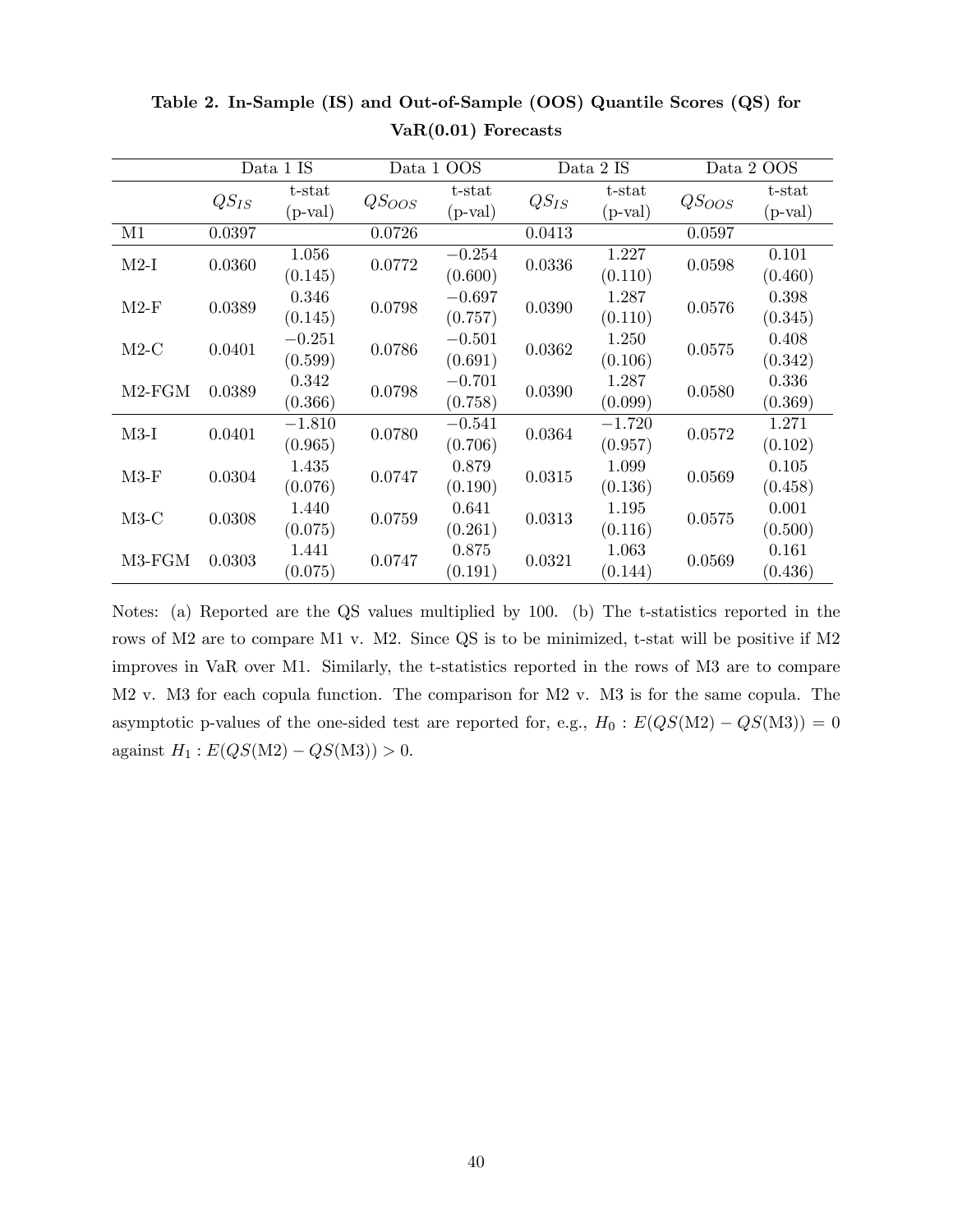|          | Data 1 IS           | Data 1 OOS           | Data 1 IS           | Data 2 OOS     |  |
|----------|---------------------|----------------------|---------------------|----------------|--|
|          | $\hat{\alpha}_{IS}$ | $\hat{\alpha}_{OOS}$ | $\hat{\alpha}_{IS}$ | $\alpha_{OOS}$ |  |
| M1       | 2.8249              | 3.6620               | 2.9762              | 2.6706         |  |
| $M2-I$   | 2.8249              | 1.4085               | 2.3810              | 1.4837         |  |
| $M2-F$   | 2.8249              | 1.4085               | 2.3810              | 1.4837         |  |
| $M2-C$   | 2.8249              | 1.4085               | 2.3810              | 1.4837         |  |
| $M2-FGM$ | 2.8249              | 1.4085               | 2.3810              | 1.4837         |  |
| $M3-I$   | 2.8249              | 1.4085               | 2.3810              | 1.4837         |  |
| $M3-F$   | 1.1299              | 1.1268               | 1.7857              | 0.8902         |  |
| $M3-C$   | 1.1299              | 1.1268               | 1.7857              | 0.8902         |  |
| $M3-FGM$ | 1.1299              | 1.1268               | 1.7857              | 0.8902         |  |
|          |                     |                      |                     |                |  |

Table 3. In-Sample (IS) and Out-of-Sample (OOS) Coverage Probability for VaR(0.01) Forecasts

Notes: Reported are the values of  $\hat{\alpha}$  multiplied 100 so that all the numbers are in percentage. The true  $\alpha = 1\%$ . Most of the empirical coverage probabilities of Model 2 are closer to 1% than those of Model 1, and most of the empirical coverage probabilities of Model 3 are closer to 1% than those of Model 2.